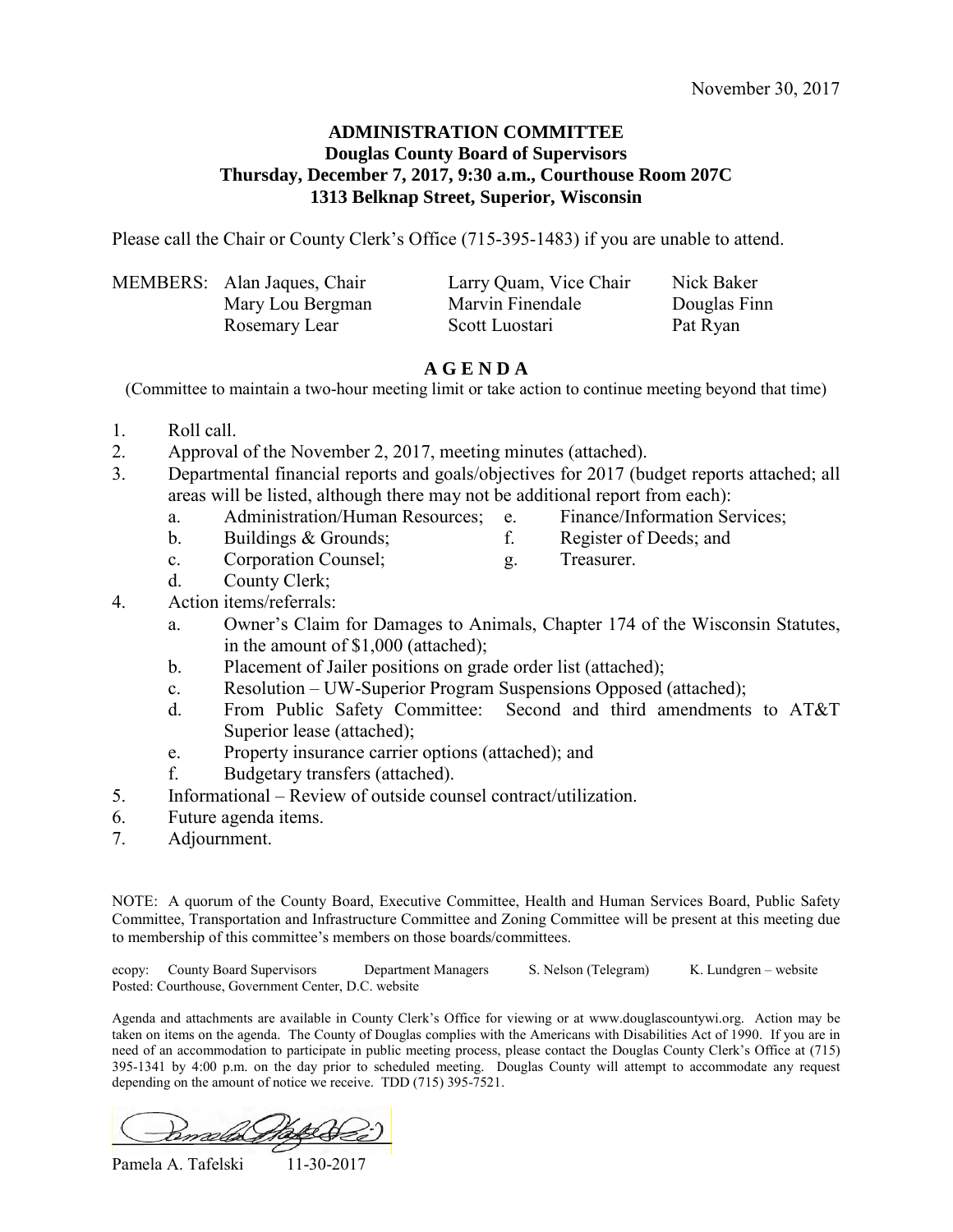## **ADMINISTRATION COMMITTEE Douglas County Board of Supervisors Thursday, November 2, 2017, 9:30 a.m., Courthouse Room 207C 1313 Belknap Street, Superior, Wisconsin**

Meeting called to order by Chair Alan Jaques.

**ROLL CALL:** Present - Larry Quam, Nick Baker, Mary Lou Bergman, Marvin Finendale, Rosemary Lear, Pat Ryan, Alan Jaques. Absent – Scott Luostari, Doug Finn (arrived 10:05 a.m.) Other present – Dan Corbin, Char Kastern, Ann Doucette, Keith Kesler, Aaron Fregard, Tom Dalbec, Jerry Moe, Linda Corbin, Carol Jones, Mark Liebaert, Mark Fruehauf, Candy Holm Anderson, Kevin Mullen (HutchinsonShockleyErley & Co.), Sue Sandvick, Carolyn Pierce, Pam Tafelski (Committee Clerk).

**APPROVAL OF MINUTES:** Motion by Ryan, second Bergman, to approve September 7 and September 28, 2017, meeting minutes. Motion carried.

**Departmental Financial Reports and Goals/Objectives for 2017: Administration/Human Resources** – Performance reviews in November/December; Wisconsin County Mutual advising counties to do defensive driving and sexual harassment training. **Buildings and Grounds** – Projects progress reviewed. **County Clerk** – Spring election information summarized. **Finance/Information Services** – Finalizing adopted budget; IS purchasing new digital storage array in cooperation with City of Superior, cost split 50/50. **Treasurer** – Tax collections on track with last year; letters on delinquent taxes in progress.

**ACTION (SUSPEND AGENDA):** Motion by Bergman, second Lear, to suspend agenda and move to item 4.b. Motion carried.

## **ACTION ITEMS/REFERRALS:**

#### **BOND ISSUE:**

**Initial Resolution Authorizing the Issuance of Not to Exceed \$5,000,000 General Obligation Promissory Notes:** Mullen distributed comprehensive review of projected capital projects borrowing from years 2016 – 2022, and timetable and comparison of public and negotiated sales.

**ACTION (RESOLUTION):** Motion by Quam, second Ryan, to approve initial resolution as presented and forward to County Board. Motion carried unanimously.

**Resolution Establishing Parameters for the Sale of Not to Exceed \$5,000,000 General Obligation Promissory Notes, Series 2018A:** Parameters resolution offers important timeline to consider, provides flexibility to allow negotiated sale, and approves county signatories for approve final sale rather than bringing back to County Board.

**ACTION (RESOLUTION):** Motion by Lear, second Finendale, to approve negotiated parameters resolution with following amendments: Add County Board Chair as signatory; Insert 3% in blank percentage of Section 1; Strike bracketed sentence end of Section 1; Contract with disclosure counsel from Quarles and Brady to protect integrity of county's bonding information, and forward to County Board. Motion carried unanimously.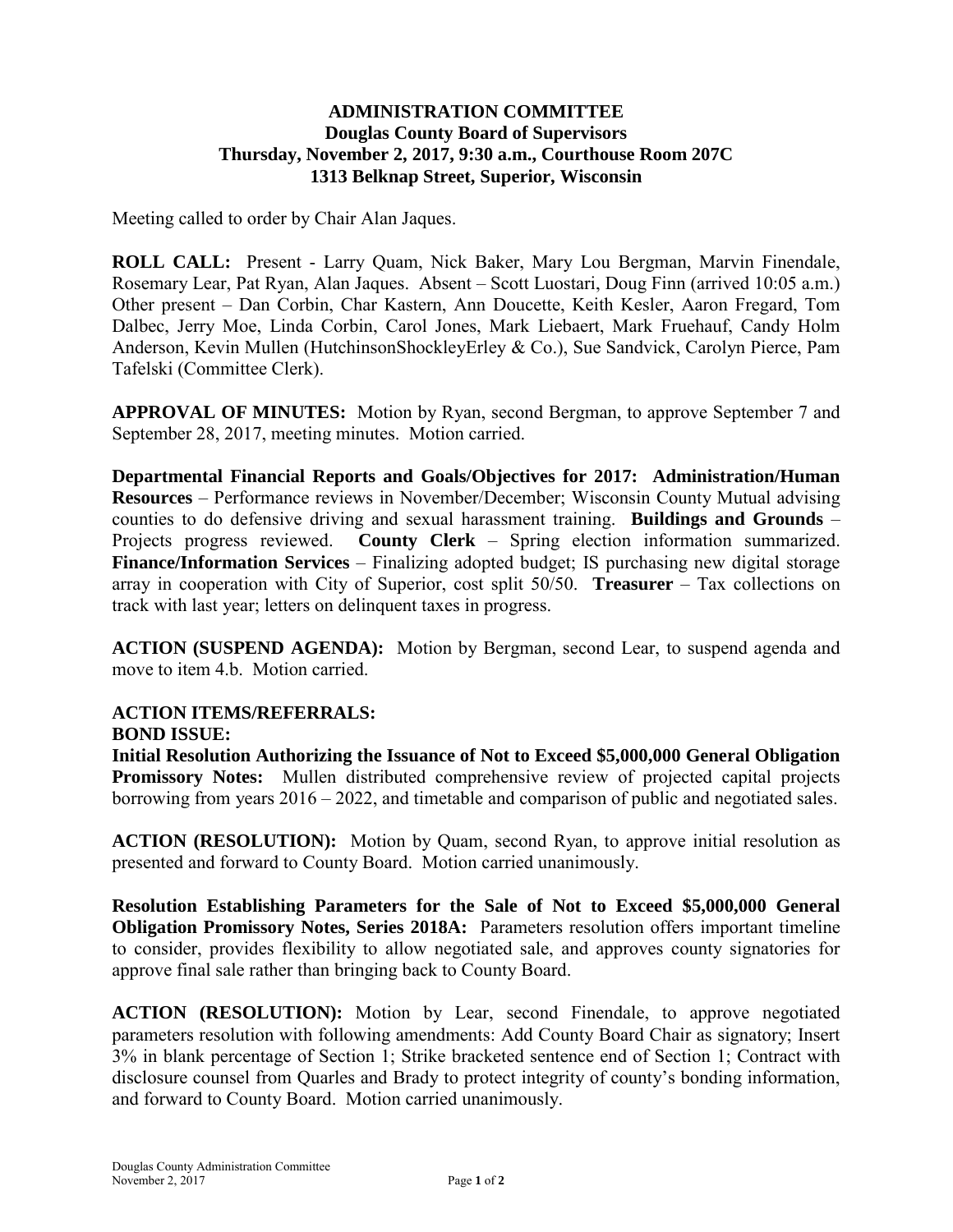**Revisions to Performance Evaluation System and Merit/Reward System:** Attachments reviewed. Doucette summarized issues with the evaluation form and reasons for amending the merit/reward system.

**ACTION (RESOLUTION):** Motion by Bergman, second Ryan, authorizing County Administrator and Human Resource Department to revise employee performance evaluation form and scoring evaluation system and forward to County Board. Motion carried unanimously.

**ACTION (RESOLUTION):** Motion by Bergman, second Ryan, to approve amendment to the Douglas County merit/reward system as submitted and forward to County Board. Motion carried unanimously.

**Budgetary Transfers**:Transfer requests distributed/reviewed.

**ACTION (RESOLUTION):** Motion by Lear, second Ryan, to approve budgetary transfers and forward to County Board. Motion carried unanimously.

**From Public Safety Committee – District Attorney to Charge for TV Rental:** Reviewed.

**ACTION (RESOLUTION):** Motion by Quam, second Ryan, to approve up to \$250 daily TV rental fee and forward to County Board. Motion carried unanimously.

## **INFORMATIONAL:**

**Employee Exit Interview Process**:Attached/reviewed.

**Third Quarter Staffing Report**:Attached/reviewed.

**FUTURE AGENDA ITEMS:** Review of outside counsel contracts/utilization.

**MOTION TO ADJOURN OPEN SESSION AND CONVENE INTO CLOSED SESSION PURSUANT TO SECTION 19.85(1)(E) OF THE WISCONSIN STATUTES TO DISCUSS PURCHASE OF PROPERTY AT 1215 NORTH 13TH STREET.** Motion by Baker, second Lear, to adjourn open session and convene in closed session as stated above. Motion carried. Roll call vote taken and passed with 8 Yes, 0 No, 1 Absent. Absent – Luostari.

Submitted by,

 Pamela A. Tafelski Committee Clerk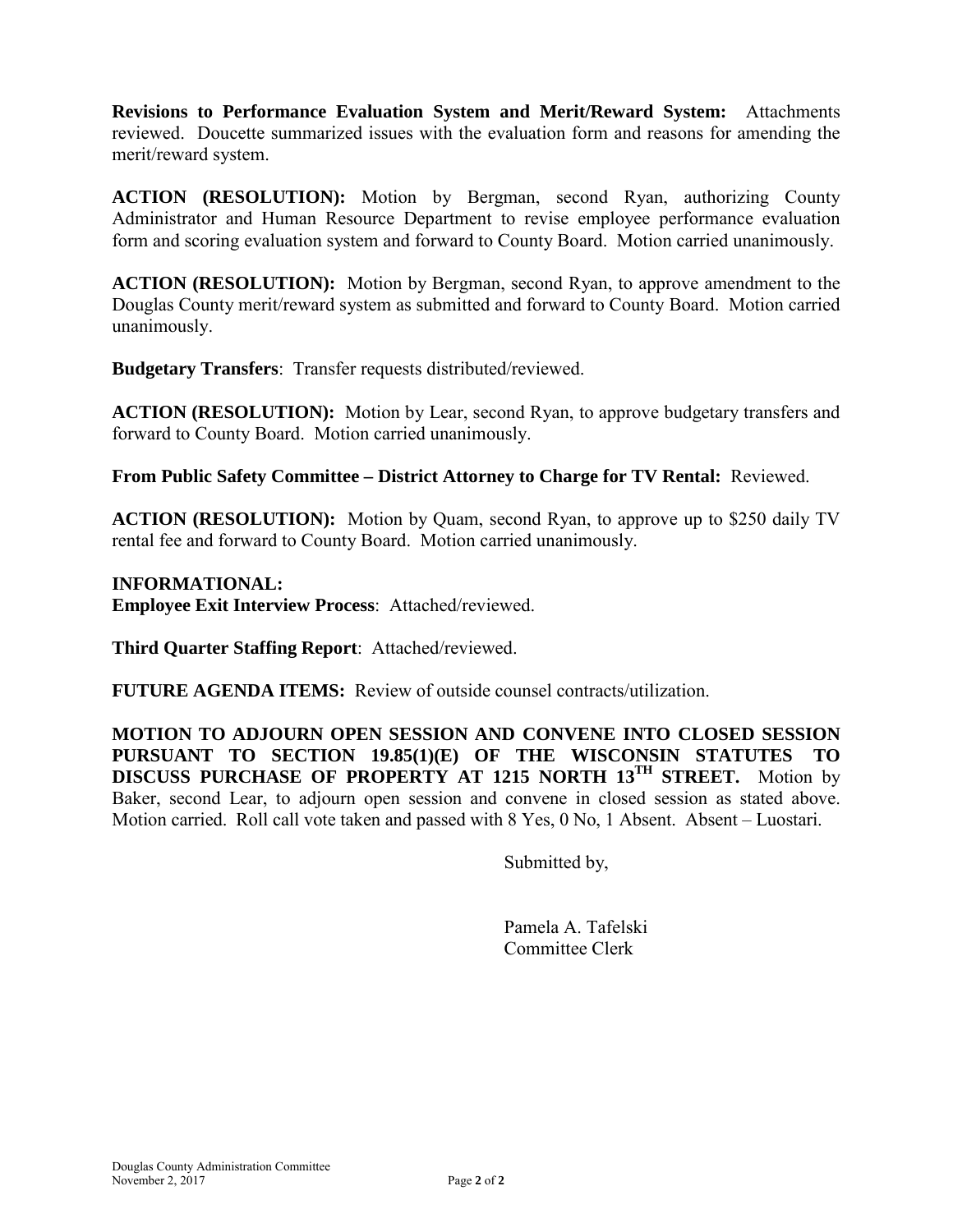

## **Transactions posted as of printing date 11/29/2017 DOUGLAS COUNTY ADMINISTRATION COMMITTEE DEPARTMENT SUMMARY 2017**



|                             | <b>Prior</b>  |               | <b>Budget through</b> |             |                 |  |  |
|-----------------------------|---------------|---------------|-----------------------|-------------|-----------------|--|--|
|                             | Year          | Amended       | <b>Current</b>        | Actual      | <b>Variance</b> |  |  |
| <b>Department</b>           | <b>Actual</b> | <b>Budget</b> | <b>Month</b>          | Amount      | Amount          |  |  |
| COUNTY BOARD OF SUPERVISORS | 167,892.78    | 230,765.00    | 211,534.58            | 178,414.62  | 33,119.96       |  |  |
| ADMINSTRATION               | 331,708.43    | 353,974.00    | 324,476.17            | 309,976.34  | 14,499.83       |  |  |
|                             |               |               |                       |             |                 |  |  |
| <b>CORPORATION COUNSEL</b>  | 53,994.23     | 103,127.00    | 94,533.08             | 50,046.68   | 44,486.40       |  |  |
| <b>REGISTER OF DEEDS</b>    | (4,885.74)    | (31, 468.00)  | (28, 845.67)          | (41,886.46) | 13,040.79       |  |  |
| <b>COUNTY CLERK</b>         | 216,834.68    | 233,773.00    | 214,291.92            | 179,504.55  | 34,787.37       |  |  |
| <b>COUNTY TREASURER</b>     | 200,246.69    | 203,332.00    | 186,387.67            | 145,977.72  | 40,409.95       |  |  |
| <b>FINANCE</b>              | 394,560.10    | 403,078.00    | 369,488.17            | 319,674.91  | 49,813.26       |  |  |
| <b>BUILDING AND GROUNDS</b> | 246,447.59    | 289,981.00    | 265,815.92            | 352,748.93  | (86,933.01)     |  |  |
| <b>INFORMATION SERVICES</b> | (146, 313.27) | 0.00          | 0.00                  | 49,299.26   | (49, 299.26)    |  |  |

*Page 1*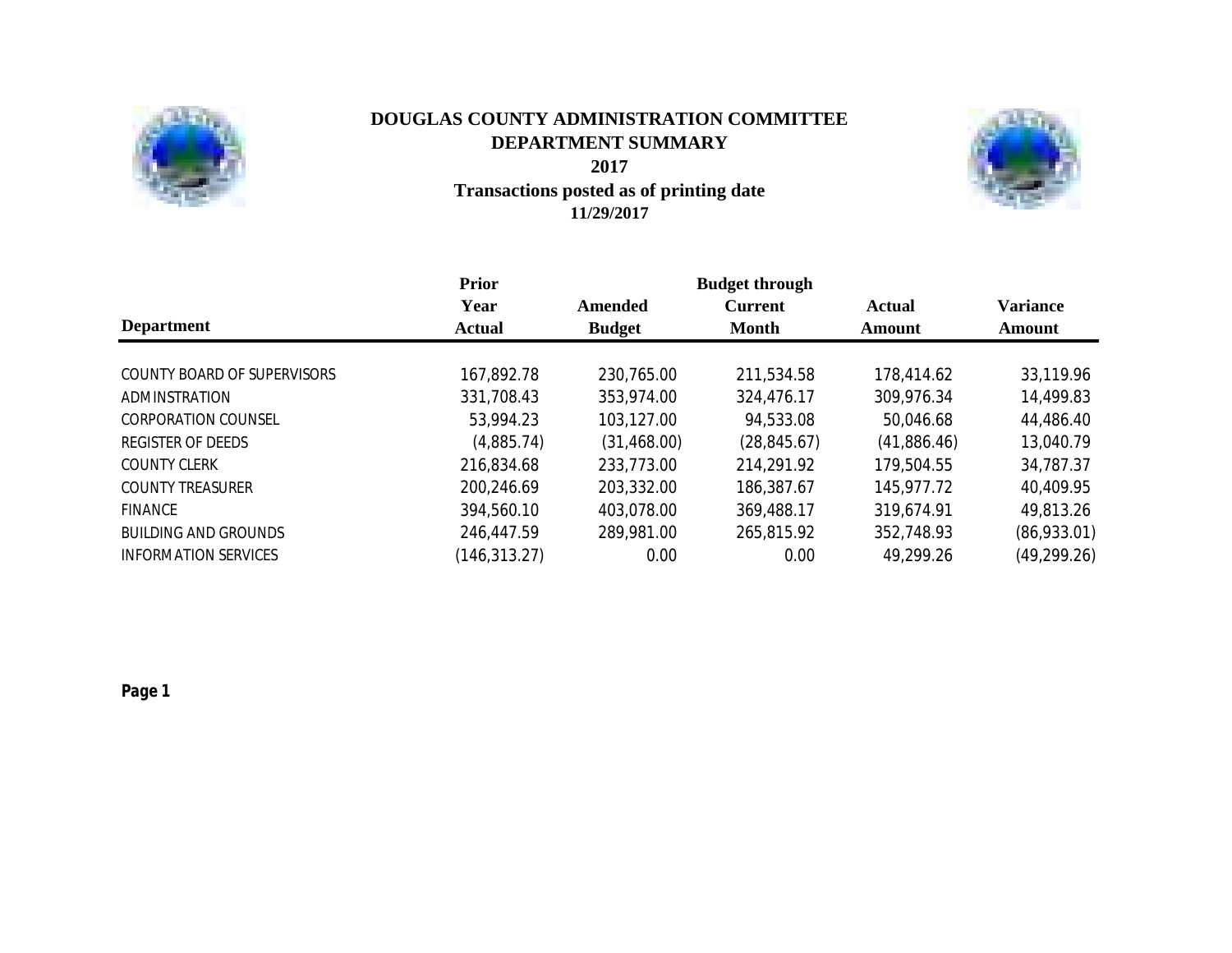

# **Transactions posted as of printing date 11/29/2017 DOUGLAS COUNTY ADMINISTRATION COMMITTEE SCHEDULE OF REVENUES AND EXPENDITURES COUNTY BOARD OF SUPERVISORS**



|                                       | <b>Prior</b><br>Year<br><b>Actual</b> | 2017<br><b>Amended</b><br><b>Budget</b> | <b>Budget through</b><br><b>Current</b><br><b>Month</b> | 2017<br><b>Actual</b><br><b>Amount</b> | <b>Variance</b><br>Amount |
|---------------------------------------|---------------------------------------|-----------------------------------------|---------------------------------------------------------|----------------------------------------|---------------------------|
| <b>Revenues</b>                       |                                       |                                         |                                                         |                                        |                           |
| <b>Taxes</b>                          | \$                                    | \$                                      | \$                                                      | \$                                     | \$                        |
| Intergovernmental Revenues            |                                       |                                         |                                                         |                                        |                           |
| Licenses & Permits                    |                                       |                                         |                                                         |                                        |                           |
| <b>Fines Forfeits &amp; Penalties</b> |                                       |                                         |                                                         |                                        |                           |
| <b>Public Charges For Services</b>    |                                       |                                         |                                                         |                                        |                           |
| Intergovt. Charges For Serv.          |                                       |                                         |                                                         |                                        |                           |
| <b>Miscellaneous Revenues</b>         | 100.00                                |                                         |                                                         | 500.00                                 | (500.00)                  |
| <b>Other Financing Sources</b>        |                                       |                                         |                                                         |                                        |                           |
| <b>Revenues</b>                       | 100.00                                |                                         |                                                         | 500.00                                 | (500.00)                  |
| <b>Expenditures</b>                   |                                       |                                         |                                                         |                                        |                           |
| <b>Personnel Services</b>             | 108,708.19                            | 110,315.00                              | 101,122.08                                              | 82,132.07                              | 18,990.01                 |
| <b>Contractual Services</b>           | 163.28                                | 900.00                                  | 825.00                                                  | 55.70                                  | 769.30                    |
| Supplies & Expense                    | 57,288.35                             | 65,500.00                               | 60,041.67                                               | 34,310.85                              | 25,730.82                 |
| Intra Country Charges                 |                                       |                                         |                                                         |                                        |                           |
| <b>Fixed Charges</b>                  | 700.50                                | 2,000.00                                | 1,833.33                                                | 876.00                                 | 957.33                    |
| Debt Service                          |                                       |                                         |                                                         |                                        |                           |
| <b>Grants &amp; Contributions</b>     |                                       | 49,000.00                               | 44,916.67                                               | 59,000.00                              | (14,083.33)               |
| Capital Outlay                        |                                       |                                         |                                                         |                                        |                           |
| <b>Department Allocation</b>          | 1,132.46                              | 3,050.00                                | 2,795.83                                                | 2,540.00                               | 255.83                    |
| <b>Expenditures</b>                   | 167,992.78                            | 230,765.00                              | 211,534.58                                              | 178,914.62                             | 32,619.96                 |
| <b>Net Cost</b>                       | 167,892.78                            | \$<br>230,765.00                        | 211,534.58<br>\$                                        | 178,414.62<br>\$                       | 33,119.96<br>\$           |
| Page 2                                |                                       |                                         |                                                         |                                        |                           |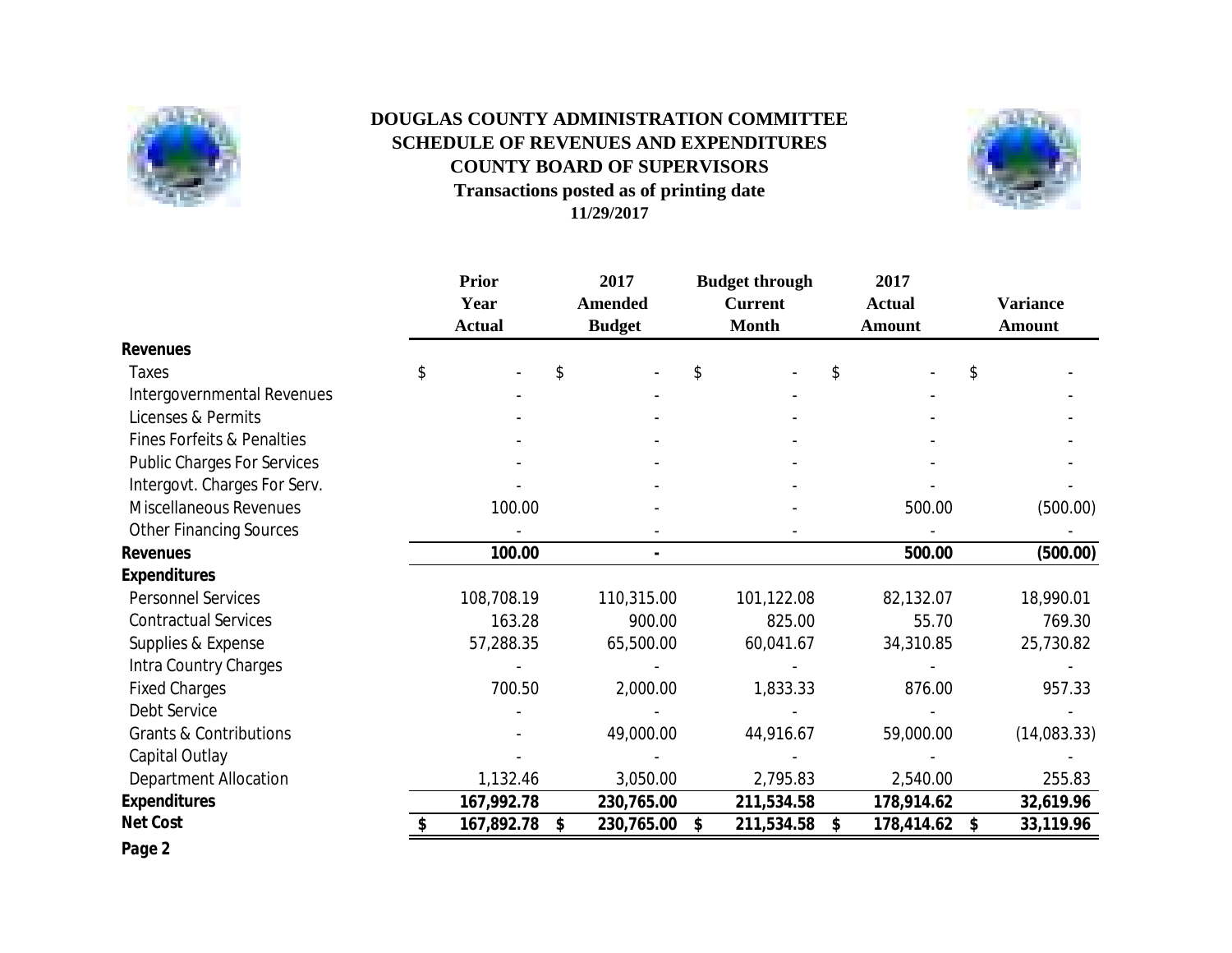

# **Transactions posted as of printing date 11/29/2017 DOUGLAS COUNTY ADMINISTRATION COMMITTEE SCHEDULE OF REVENUES AND EXPENDITURES ADMINISTRATION**



|                                       | <b>Prior</b><br>Year<br><b>Actual</b> | 2017<br><b>Amended</b><br><b>Budget</b> | <b>Budget through</b><br><b>Current</b><br><b>Month</b> | 2017<br><b>Actual</b><br><b>Amount</b> | <b>Variance</b><br><b>Amount</b> |
|---------------------------------------|---------------------------------------|-----------------------------------------|---------------------------------------------------------|----------------------------------------|----------------------------------|
| <b>Revenues</b>                       |                                       |                                         |                                                         |                                        |                                  |
| <b>Taxes</b>                          | \$                                    | \$                                      | \$                                                      | \$<br>\$                               |                                  |
| Intergovernmental Revenues            |                                       |                                         |                                                         |                                        |                                  |
| Licenses & Permits                    |                                       |                                         |                                                         |                                        |                                  |
| <b>Fines Forfeits &amp; Penalties</b> |                                       |                                         |                                                         |                                        |                                  |
| <b>Public Charges For Services</b>    | 1,335.95                              | 3,000.00                                | 2,750.00                                                | 1,271.57                               | (1, 478.43)                      |
| Intergovt. Charges For Serv.          | 65,502.68                             | 69,000.00                               | 63,250.00                                               | 42,500.00                              | (20, 750.00)                     |
| <b>Miscellaneous Revenues</b>         |                                       |                                         |                                                         | 545.00                                 | 545.00                           |
| <b>Other Financing Sources</b>        |                                       |                                         |                                                         |                                        |                                  |
| <b>Revenues</b>                       | 66,838.63                             | 72,000.00                               | 66,000.00                                               | 44,316.57                              | (21,683.43)                      |
| <b>Expenditures</b>                   |                                       |                                         |                                                         |                                        |                                  |
| <b>Personnel Services</b>             | 344,206.07                            | 361,188.00                              | 331,089.00                                              | 308,372.33                             | 22,716.67                        |
| <b>Contractual Services</b>           | 22,114.06                             | 32,025.00                               | 29,356.25                                               | 41,826.62                              | (12, 470.37)                     |
| Supplies & Expense                    | 34,784.17                             | 59,061.00                               | 54,139.25                                               | 24,828.70                              | 29,310.55                        |
| Intra Country Charges                 |                                       |                                         |                                                         |                                        |                                  |
| <b>Fixed Charges</b>                  | 1,399.00                              | 1,100.00                                | 1,008.33                                                | 1,356.00                               | (347.67)                         |
| Debt Service                          |                                       |                                         |                                                         |                                        |                                  |
| <b>Grants &amp; Contributions</b>     | 600.00                                | 600.00                                  | 550.00                                                  | 300.00                                 | 250.00                           |
| Capital Outlay                        |                                       |                                         |                                                         |                                        |                                  |
| <b>Department Allocation</b>          | (4,556.24)                            | (28,000.00)                             | (25,666.67)                                             | (22, 390.74)                           | (3,275.93)                       |
| <b>Expenditures</b>                   | 398,547.06                            | 425,974.00                              | 390,476.17                                              | 354,292.91                             | 36,183.26                        |
| <b>Net Cost</b>                       | 331,708.43                            | 353,974.00<br>\$                        | \$<br>324,476.17                                        | \$<br>309,976.34<br>\$                 | 14,499.83                        |
| Page 3                                |                                       |                                         |                                                         |                                        |                                  |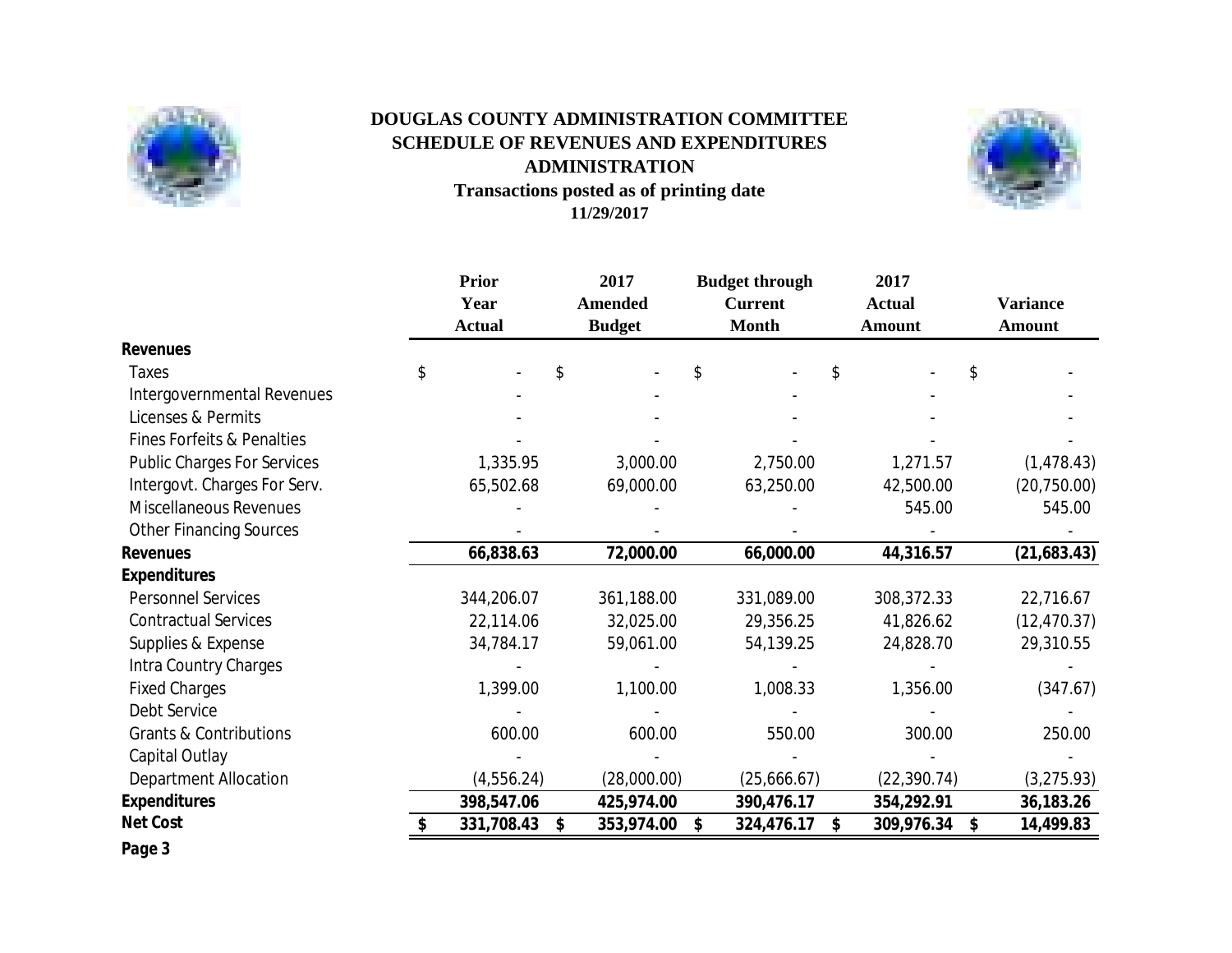

# **Transactions posted as of printing date 11/29/2017 SCHEDULE OF REVENUES AND EXPENDITURES BUILDING AND GROUNDS DOUGLAS COUNTY ADMINISTRATION COMMITTEE**



|                                       | <b>Prior</b><br>Year<br><b>Actual</b> | 2017<br><b>Amended</b><br><b>Budget</b> | <b>Budget through</b><br><b>Current</b><br><b>Month</b> | 2017<br><b>Actual</b><br>Amount | <b>Variance</b><br>Amount |
|---------------------------------------|---------------------------------------|-----------------------------------------|---------------------------------------------------------|---------------------------------|---------------------------|
| <b>Revenues</b>                       |                                       |                                         |                                                         |                                 |                           |
| Taxes                                 | \$                                    | \$                                      | \$                                                      | \$                              | \$                        |
| Intergovernmental Revenues            |                                       |                                         |                                                         |                                 |                           |
| Licenses & Permits                    |                                       |                                         |                                                         |                                 |                           |
| <b>Fines Forfeits &amp; Penalties</b> |                                       |                                         |                                                         |                                 |                           |
| <b>Public Charges For Services</b>    |                                       |                                         |                                                         |                                 |                           |
| Intergovt. Charges For Serv.          | 6,118.09                              | 5,000.00                                | 4,583.33                                                |                                 | (4,583.33)                |
| Miscellaneous Revenues                | 313,124.65                            | 310,100.00                              | 284,258.33                                              | 180,764.86                      | (103, 493.47)             |
| <b>Other Financing Sources</b>        |                                       |                                         |                                                         |                                 |                           |
| <b>Revenues</b>                       | 319,242.74                            | 315,100.00                              | 288,841.67                                              | 180,764.86                      | (108, 076.81)             |
| <b>Expenditures</b>                   |                                       |                                         |                                                         |                                 |                           |
| <b>Personnel Services</b>             | 390,886.39                            | 387,542.00                              | 355,246.83                                              | 321,432.81                      | 33,814.02                 |
| <b>Contractual Services</b>           | 719,026.97                            | 769,500.00                              | 705,375.00                                              | 608,599.72                      | 96,775.28                 |
| Supplies & Expense                    | 58,430.72                             | 58,130.00                               | 53,285.83                                               | 29,832.26                       | 23,453.57                 |
| <b>Fixed Charges</b>                  | 61,294.00                             | 65,400.00                               | 59,950.00                                               | 87,799.00                       | (27, 849.00)              |
| Debt Service                          |                                       |                                         |                                                         |                                 |                           |
| <b>Grants &amp; Contributions</b>     |                                       |                                         |                                                         |                                 |                           |
| Capital Outlay                        |                                       |                                         |                                                         |                                 |                           |
| <b>Department Allocation</b>          | (663, 947.75)                         | (675, 491.00)                           | (619, 200.08)                                           | (514, 150.00)                   | (105, 050.08)             |
| <b>Expenditures</b>                   | 565,690.33                            | 605,081.00                              | 554,657.58                                              | 533,513.79                      | 21,143.79                 |
| <b>Net Cost</b>                       | 246,447.59                            | \$<br>289,981.00                        | 265,815.92<br>\$                                        | 352,748.93<br>\$                | (86,933.01)<br>\$         |

*Page 9*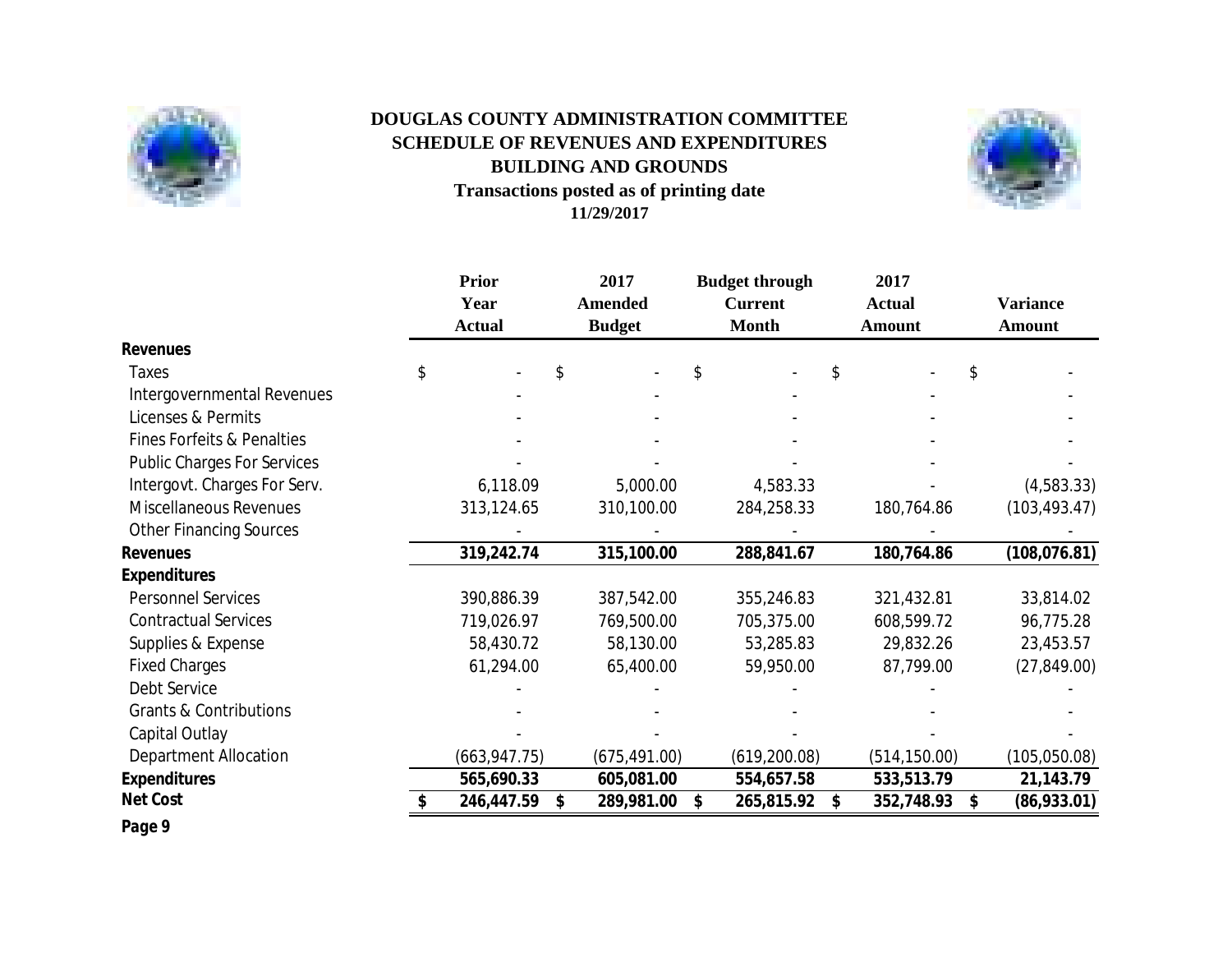

# **Transactions posted as of printing date 11/29/2017 CORPORATION COUNSEL DOUGLAS COUNTY ADMINISTRATION COMMITTEE SCHEDULE OF REVENUES AND EXPENDITURES**



|                                       | <b>Prior</b><br>Year<br><b>Actual</b> | 2017<br><b>Amended</b><br><b>Budget</b> | <b>Budget through</b><br><b>Current</b><br><b>Month</b> | 2017<br><b>Actual</b><br><b>Amount</b> | <b>Variance</b><br><b>Amount</b> |
|---------------------------------------|---------------------------------------|-----------------------------------------|---------------------------------------------------------|----------------------------------------|----------------------------------|
| <b>Revenues</b>                       |                                       |                                         |                                                         |                                        |                                  |
| <b>Taxes</b>                          | \$                                    | \$                                      | \$                                                      | \$                                     | \$                               |
| Intergovernmental Revenues            |                                       |                                         |                                                         |                                        |                                  |
| Licenses & Permits                    |                                       |                                         |                                                         |                                        |                                  |
| <b>Fines Forfeits &amp; Penalties</b> |                                       |                                         |                                                         |                                        |                                  |
| <b>Public Charges For Services</b>    |                                       |                                         |                                                         |                                        |                                  |
| Intergovt. Charges For Serv.          | 203,171.59                            | 168,000.00                              | 154,000.00                                              | 163,523.34                             | 9,523.34                         |
| Miscellaneous Revenues                |                                       |                                         |                                                         |                                        |                                  |
| <b>Other Financing Sources</b>        |                                       |                                         |                                                         |                                        |                                  |
| <b>Revenues</b>                       | 203,171.59                            | 168,000.00                              | 154,000.00                                              | 163,523.34                             | 9,523.34                         |
| <b>Expenditures</b>                   |                                       |                                         |                                                         |                                        |                                  |
| <b>Personnel Services</b>             | 244,595.08                            | 253,482.00                              | 232,358.50                                              | 204,237.73                             | 28,120.77                        |
| <b>Contractual Services</b>           | 2,491.09                              | 5,550.00                                | 5,087.50                                                | 899.05                                 | 4,188.45                         |
| Supplies & Expense                    | 3,257.02                              | 5,945.00                                | 5,449.58                                                | 3,194.24                               | 2,255.34                         |
| Intra Country Charges                 |                                       |                                         |                                                         |                                        |                                  |
| <b>Fixed Charges</b>                  | 791.00                                | 900.00                                  | 825.00                                                  | 859.00                                 | (34.00)                          |
| <b>Debt Service</b>                   |                                       |                                         |                                                         |                                        |                                  |
| <b>Grants &amp; Contributions</b>     |                                       |                                         |                                                         |                                        |                                  |
| Capital Outlay                        |                                       |                                         |                                                         |                                        |                                  |
| <b>Department Allocation</b>          | 6,031.63                              | 5,250.00                                | 4,812.50                                                | 4,380.00                               | 432.50                           |
| <b>Expenditures</b>                   | 257,165.82                            | 271,127.00                              | 248,533.08                                              | 213,570.02                             | 34,963.06                        |
| <b>Net Cost</b>                       | 53,994.23                             | \$<br>103,127.00                        | 94,533.08<br>\$                                         | 50,046.68<br>\$                        | \$<br>44,486.40                  |
| Page 4                                |                                       |                                         |                                                         |                                        |                                  |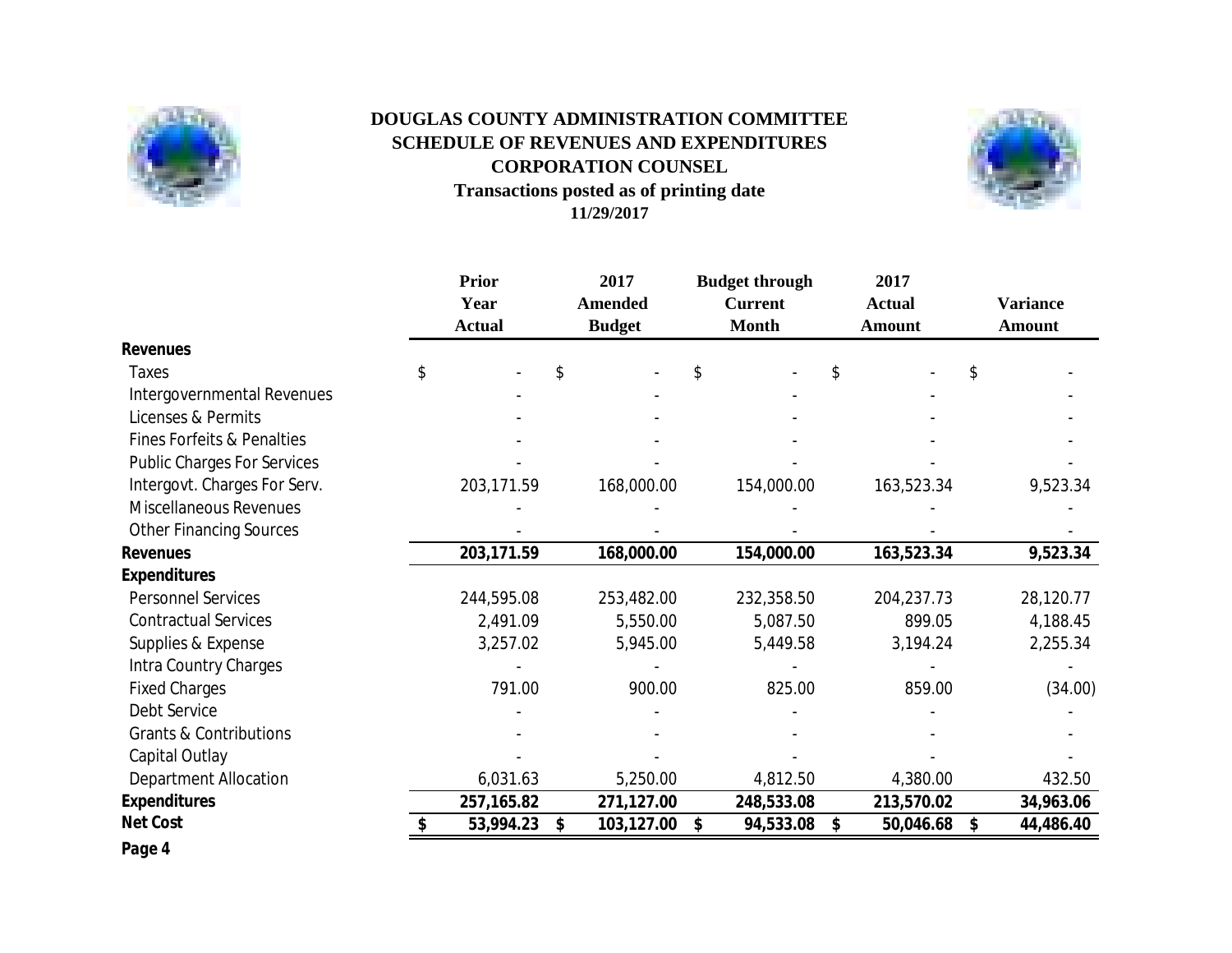

# **Transactions posted as of printing date 11/29/2017 DOUGLAS COUNTY ADMINISTRATION COMMITTEE SCHEDULE OF REVENUES AND EXPENDITURES COUNTY CLERK**



|                                       | <b>Prior</b><br>Year<br><b>Actual</b> | 2017<br><b>Amended</b><br><b>Budget</b> | <b>Budget through</b><br><b>Current</b><br><b>Month</b> | 2017<br><b>Actual</b><br><b>Amount</b> |     | <b>Variance</b><br><b>Amount</b> |
|---------------------------------------|---------------------------------------|-----------------------------------------|---------------------------------------------------------|----------------------------------------|-----|----------------------------------|
| <b>Revenues</b>                       |                                       |                                         |                                                         |                                        |     |                                  |
| Taxes                                 | \$                                    | \$                                      | \$                                                      | \$                                     | \$. |                                  |
| Intergovernmental Revenues            | 20,787.83                             |                                         |                                                         |                                        |     |                                  |
| Licenses & Permits                    | 11,890.00                             | 11,250.00                               | 10,312.50                                               | 13,150.00                              |     | 2,837.50                         |
| <b>Fines Forfeits &amp; Penalties</b> |                                       |                                         |                                                         |                                        |     |                                  |
| <b>Public Charges For Services</b>    | 18,176.01                             | 17,150.00                               | 15,720.83                                               | 10,199.01                              |     | (5,521.82)                       |
| Intergovt. Charges For Serv.          | 20,980.04                             | 33,140.00                               | 30,378.33                                               | 18,012.79                              |     | (12, 365.54)                     |
| <b>Miscellaneous Revenues</b>         | 35,570.54                             | 23,870.00                               | 21,880.83                                               | 26,266.19                              |     | 4,385.36                         |
| <b>Other Financing Sources</b>        |                                       |                                         |                                                         |                                        |     |                                  |
| <b>Revenues</b>                       | 107,404.42                            | 85,410.00                               | 78,292.50                                               | 67,627.99                              |     | (10,664.51)                      |
| <b>Expenditures</b>                   |                                       |                                         |                                                         |                                        |     |                                  |
| <b>Personnel Services</b>             | 231,998.08                            | 223,474.00                              | 204,851.17                                              | 185,479.85                             |     | 19,371.32                        |
| <b>Contractual Services</b>           | 22,535.33                             | 22,940.00                               | 21,028.33                                               | 12,398.36                              |     | 8,629.97                         |
| Supplies & Expense                    | 59,892.35                             | 55,034.00                               | 50,447.83                                               | 34,785.42                              |     | 15,662.41                        |
| Intra Country Charges                 |                                       |                                         |                                                         |                                        |     |                                  |
| <b>Fixed Charges</b>                  | 1,371.79                              | 1,800.00                                | 1,650.00                                                | 1,188.91                               |     | 461.09                           |
| Debt Service                          |                                       |                                         |                                                         |                                        |     |                                  |
| <b>Grants &amp; Contributions</b>     | 100.00                                |                                         |                                                         |                                        |     |                                  |
| Capital Outlay                        |                                       |                                         |                                                         |                                        |     |                                  |
| <b>Department Allocation</b>          | 8,341.55                              | 15,935.00                               | 14,607.08                                               | 13,280.00                              |     | 1,327.08                         |
| <b>Expenditures</b>                   | 324,239.10                            | 319,183.00                              | 292,584.42                                              | 247,132.54                             |     | 45,451.88                        |
| <b>Net Cost</b>                       | 216,834.68                            | \$<br>233,773.00                        | \$<br>214,291.92                                        | \$<br>179,504.55                       | \$  | 34,787.37                        |
| Page 6                                |                                       |                                         |                                                         |                                        |     |                                  |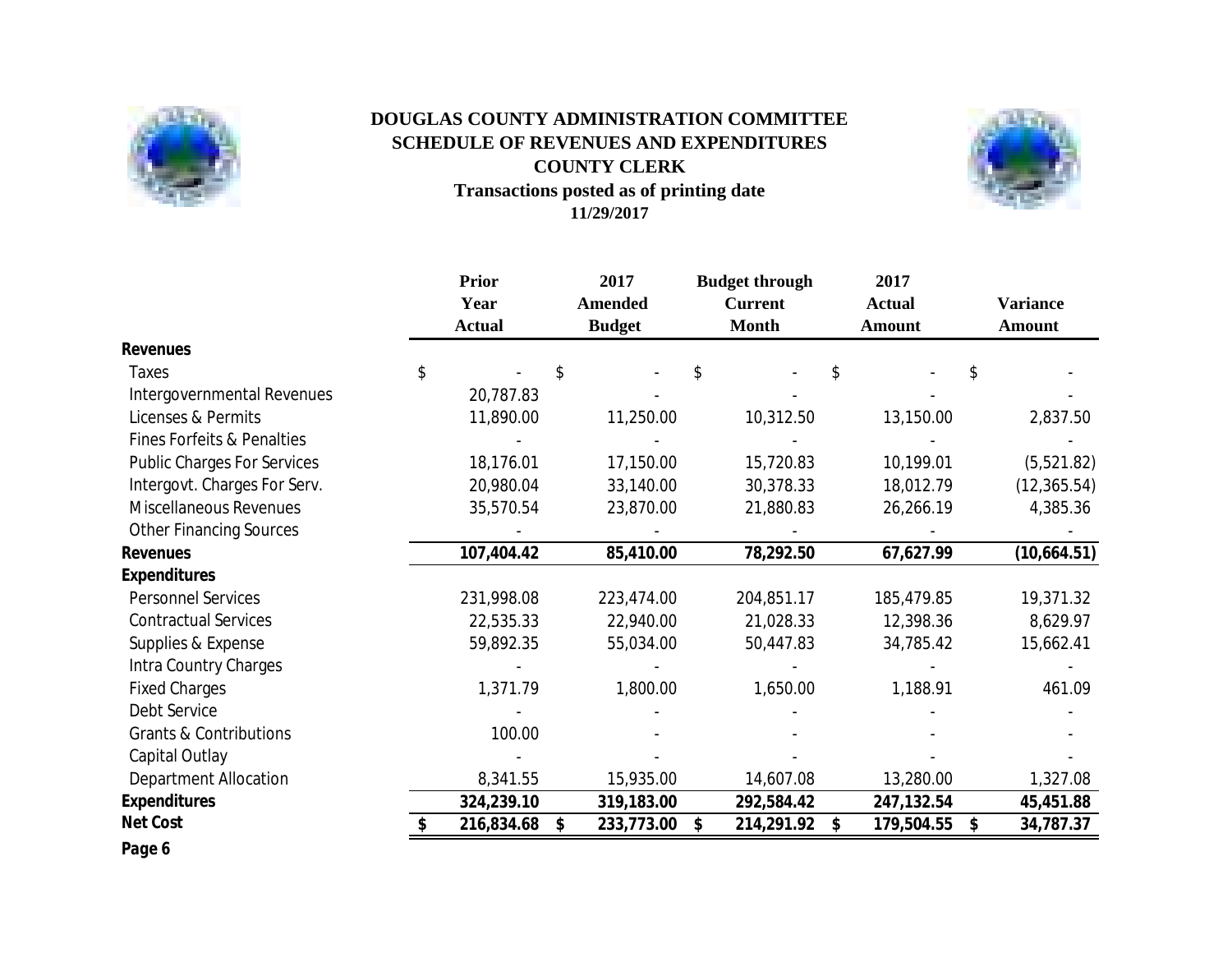

# **Transactions posted as of printing date 11/29/2017 DOUGLAS COUNTY ADMINISTRATION COMMITTEE SCHEDULE OF REVENUES AND EXPENDITURES FINANCE**



|                                       | <b>Prior</b><br>Year<br><b>Actual</b> | 2017<br><b>Amended</b><br><b>Budget</b> | <b>Budget through</b><br><b>Current</b><br><b>Month</b> | 2017<br><b>Actual</b><br><b>Amount</b>  | <b>Variance</b><br><b>Amount</b> |
|---------------------------------------|---------------------------------------|-----------------------------------------|---------------------------------------------------------|-----------------------------------------|----------------------------------|
| <b>Revenues</b>                       |                                       |                                         |                                                         |                                         |                                  |
| <b>Taxes</b>                          | \$<br>119.96                          | \$                                      | \$                                                      | \$<br>100.00<br>$\sqrt[6]{\frac{1}{2}}$ | 100.00                           |
| Intergovernmental Revenues            |                                       |                                         |                                                         |                                         |                                  |
| Licenses & Permits                    |                                       |                                         |                                                         |                                         |                                  |
| <b>Fines Forfeits &amp; Penalties</b> |                                       |                                         |                                                         |                                         |                                  |
| <b>Public Charges For Services</b>    | 30.00                                 |                                         |                                                         | 1,077.00                                | 1,077.00                         |
| Intergovt. Charges For Serv.          | 216,038.85                            | 217,904.00                              | 199,745.33                                              | 158,863.80                              | (40,881.53)                      |
| <b>Miscellaneous Revenues</b>         | 195.00                                |                                         |                                                         | 37.36                                   | 37.36                            |
| <b>Other Financing Sources</b>        |                                       |                                         |                                                         |                                         |                                  |
| <b>Revenues</b>                       | 216,383.81                            | 217,904.00                              | 199,745.33                                              | 160,078.16                              | (39,667.17)                      |
| <b>Expenditures</b>                   |                                       |                                         |                                                         |                                         |                                  |
| <b>Personnel Services</b>             | 515,695.93                            | 505,482.00                              | 463,358.50                                              | 393,251.50                              | 70,107.00                        |
| <b>Contractual Services</b>           | 63,752.65                             | 69,400.00                               | 63,616.67                                               | 57,528.88                               | 6,087.79                         |
| Supplies & Expense                    | 17,657.53                             | 24,000.00                               | 22,000.00                                               | 10,281.69                               | 11,718.31                        |
| Intra Country Charges                 |                                       |                                         |                                                         |                                         |                                  |
| <b>Fixed Charges</b>                  | 1,954.00                              | 2,000.00                                | 1,833.33                                                | 1,941.00                                | (107.67)                         |
| Debt Service                          |                                       |                                         |                                                         |                                         |                                  |
| <b>Grants &amp; Contributions</b>     |                                       |                                         |                                                         |                                         |                                  |
| Capital Outlay                        |                                       |                                         |                                                         |                                         |                                  |
| <b>Department Allocation</b>          | 11,883.80                             | 20,100.00                               | 18,425.00                                               | 16,750.00                               | 1,675.00                         |
| <b>Expenditures</b>                   | 610,943.91                            | 620,982.00                              | 569,233.50                                              | 479,753.07                              | 89,480.43                        |
| <b>Net Cost</b>                       | 394,560.10                            | \$<br>403,078.00                        | \$<br>369,488.17                                        | \$<br>319,674.91                        | \$<br>49,813.26                  |
| Page 8                                |                                       |                                         |                                                         |                                         |                                  |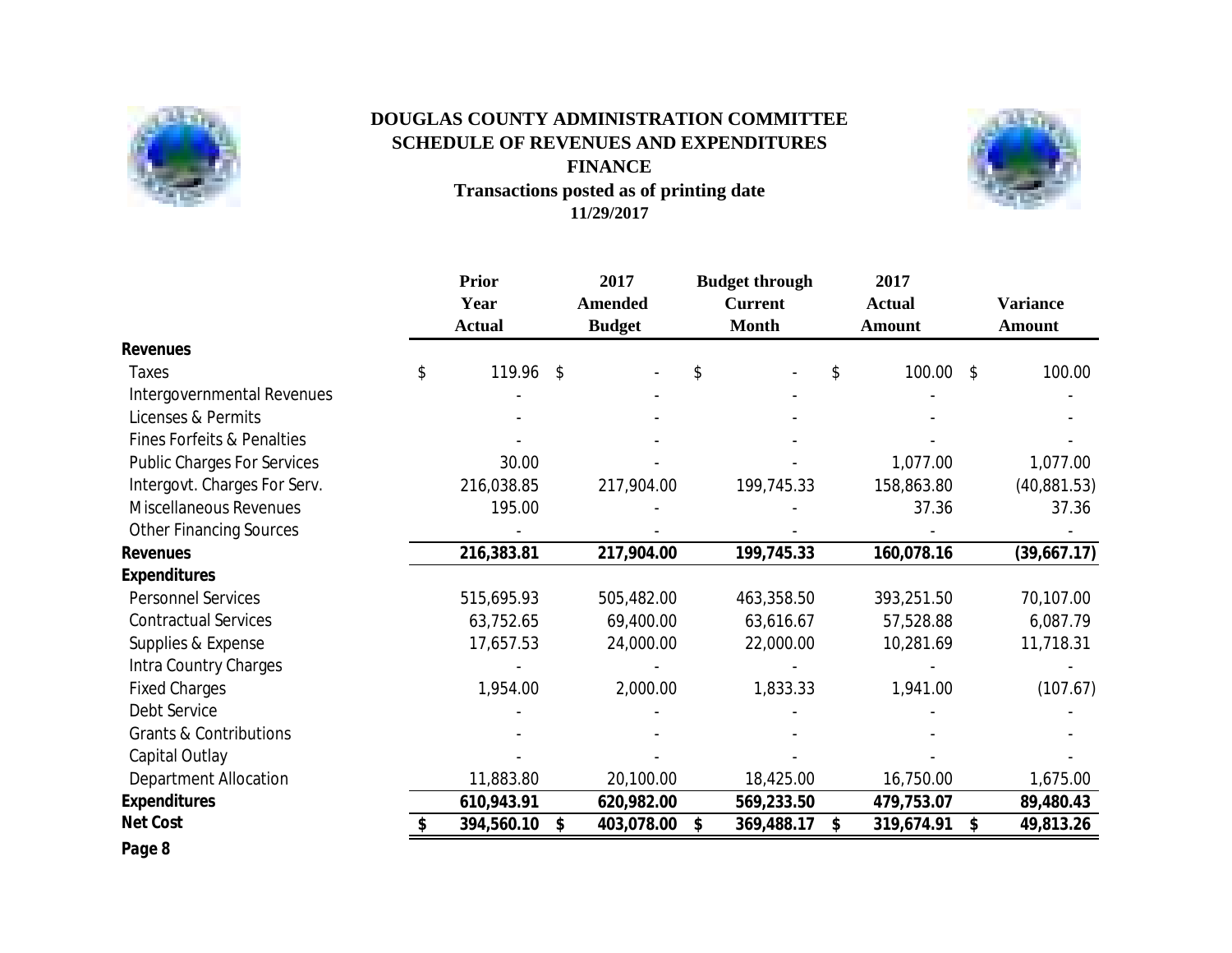

# **Transactions posted as of printing date 11/29/2017 DOUGLAS COUNTY ADMINISTRATION COMMITTEE SCHEDULE OF REVENUES AND EXPENDITURES INFORMATION SERVICES**



|                                       | <b>Prior</b><br>Year<br><b>Actual</b> | 2017<br><b>Amended</b><br><b>Budget</b> | <b>Budget through</b><br><b>Current</b><br><b>Month</b> | 2017<br><b>Actual</b><br><b>Amount</b> | <b>Variance</b><br><b>Amount</b> |
|---------------------------------------|---------------------------------------|-----------------------------------------|---------------------------------------------------------|----------------------------------------|----------------------------------|
| <b>Revenues</b>                       |                                       |                                         |                                                         |                                        |                                  |
| Taxes                                 | \$<br>\$                              |                                         | \$                                                      | \$                                     | \$                               |
| Intergovernmental Revenues            |                                       |                                         |                                                         |                                        |                                  |
| Licenses & Permits                    |                                       |                                         |                                                         |                                        |                                  |
| <b>Fines Forfeits &amp; Penalties</b> |                                       |                                         |                                                         |                                        |                                  |
| <b>Public Charges For Services</b>    |                                       |                                         |                                                         |                                        |                                  |
| Intergovt. Charges For Serv.          | 883,717.83                            | 938,139.00                              | 859,960.75                                              | 654,686.02                             | (205, 274.73)                    |
| <b>Miscellaneous Revenues</b>         |                                       |                                         |                                                         |                                        |                                  |
| <b>Other Financing Sources</b>        | 34,000.00                             |                                         |                                                         |                                        |                                  |
| <b>Revenues</b>                       | 917,717.83                            | 938,139.00                              | 859,960.75                                              | 654,686.02                             | (205, 274.73)                    |
| <b>Expenditures</b>                   |                                       |                                         |                                                         |                                        |                                  |
| <b>Personnel Services</b>             | 129,061.76                            | 127,884.00                              | 117,227.00                                              | 124,986.84                             | (7, 759.84)                      |
| <b>Contractual Services</b>           | 520,563.32                            | 592,620.00                              | 543,235.00                                              | 435,096.64                             | 108,138.36                       |
| Supplies & Expense                    | 28,607.91                             | 82,875.00                               | 75,968.75                                               | 50,280.88                              | 25,687.87                        |
| <b>Fixed Charges</b>                  | 93,171.57                             | 134,760.00                              | 123,530.00                                              | 93,620.92                              | 29,909.08                        |
| Debt Service                          |                                       |                                         |                                                         |                                        |                                  |
| <b>Grants &amp; Contributions</b>     |                                       |                                         |                                                         |                                        |                                  |
| Capital Outlay                        |                                       |                                         |                                                         |                                        |                                  |
| <b>Department Allocation</b>          |                                       |                                         |                                                         |                                        |                                  |
| <b>Expenditures</b>                   | 771,404.56                            | 938,139.00                              | 859,960.75                                              | 703,985.28                             | 155,975.47                       |
| <b>Net Cost</b>                       | $(146, 313.27)$ \$                    |                                         |                                                         | 49,299.26                              | (49, 299.26)<br>\$               |

*Page 10*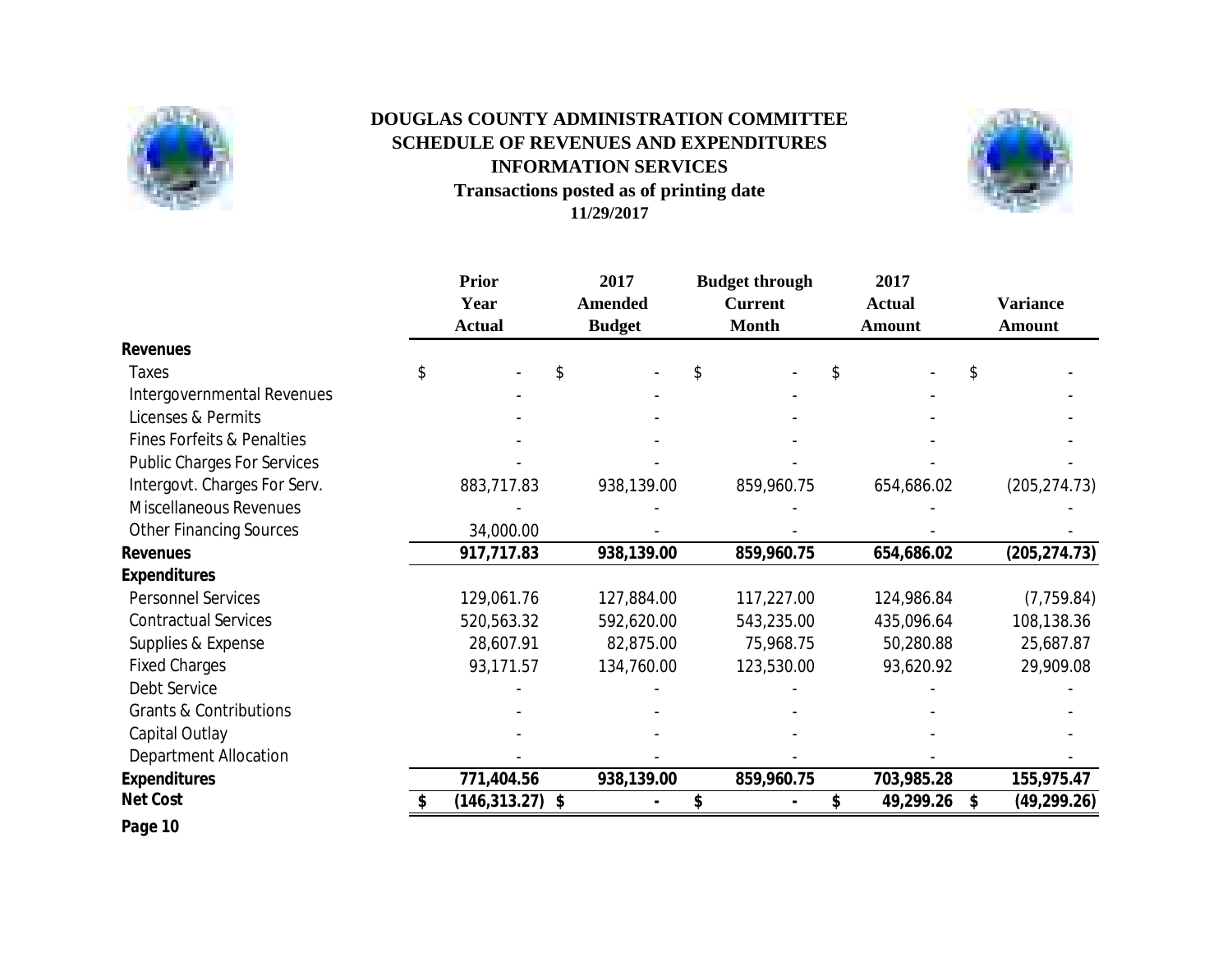

# **Transactions posted as of printing date 11/29/2017 REGISTER OF DEEDS DOUGLAS COUNTY ADMINISTRATION COMMITTEE SCHEDULE OF REVENUES AND EXPENDITURES**



|                                       | <b>Prior</b><br>Year<br><b>Actual</b> | 2017<br><b>Amended</b><br><b>Budget</b> | <b>Budget through</b><br><b>Current</b><br><b>Month</b> |    | 2017<br><b>Actual</b><br><b>Amount</b> |    | <b>Variance</b><br><b>Amount</b> |
|---------------------------------------|---------------------------------------|-----------------------------------------|---------------------------------------------------------|----|----------------------------------------|----|----------------------------------|
| <b>Revenues</b>                       |                                       |                                         |                                                         |    |                                        |    |                                  |
| Taxes                                 | \$<br>102,061.55                      | \$<br>147,106.00                        | \$<br>134,847.17                                        | S. | 124,391.01                             | S. | (10, 456.16)                     |
| Intergovernmental Revenues            |                                       |                                         |                                                         |    |                                        |    |                                  |
| Licenses & Permits                    | 3,875.00                              | 4,100.00                                | 3,758.33                                                |    | 3,645.00                               |    | (113.33)                         |
| <b>Fines Forfeits &amp; Penalties</b> |                                       |                                         |                                                         |    |                                        |    |                                  |
| <b>Public Charges For Services</b>    | 198,618.47                            | 180,120.00                              | 165,110.00                                              |    | 152,554.26                             |    | (12, 555.74)                     |
| Intergovt. Charges For Serv.          |                                       |                                         |                                                         |    |                                        |    |                                  |
| <b>Miscellaneous Revenues</b>         | 6,261.25                              | 25.00                                   | 22.92                                                   |    | 2.80                                   |    | (20.12)                          |
| <b>Other Financing Sources</b>        |                                       |                                         |                                                         |    |                                        |    |                                  |
| <b>Revenues</b>                       | 310,816.27                            | 331,351.00                              | 303,738.42                                              |    | 280,593.07                             |    | (23, 145.35)                     |
| <b>Expenditures</b>                   |                                       |                                         |                                                         |    |                                        |    |                                  |
| <b>Personnel Services</b>             | 259,356.12                            | 259,304.00                              | 237,695.33                                              |    | 206,858.33                             |    | 30,837.00                        |
| <b>Contractual Services</b>           | 25,482.81                             | 18,454.00                               | 16,916.17                                               |    | 15,520.98                              |    | 1,395.19                         |
| Supplies & Expense                    | 5,740.09                              | 8,450.00                                | 7,745.83                                                |    | 4,649.64                               |    | 3,096.19                         |
| Intra Country Charges                 |                                       |                                         |                                                         |    |                                        |    |                                  |
| <b>Fixed Charges</b>                  | 3,257.38                              | 3,000.00                                | 2,750.00                                                |    | 2,847.66                               |    | (97.66)                          |
| Debt Service                          |                                       |                                         |                                                         |    |                                        |    |                                  |
| <b>Grants &amp; Contributions</b>     |                                       | 75.00                                   | 68.75                                                   |    |                                        |    | 68.75                            |
| Capital Outlay                        |                                       |                                         |                                                         |    |                                        |    |                                  |
| <b>Department Allocation</b>          | 12,094.13                             | 10,600.00                               | 9,716.67                                                |    | 8,830.00                               |    | 886.67                           |
| <b>Expenditures</b>                   | 305,930.53                            | 299,883.00                              | 274,892.75                                              |    | 238,706.61                             |    | 36,186.14                        |
| <b>Net Cost</b>                       | $(4,885.74)$ \$                       | $(31, 468.00)$ \$                       | $(28, 845.67)$ \$                                       |    | $(41,886.46)$ \$                       |    | 13,040.79                        |
| Page 5                                |                                       |                                         |                                                         |    |                                        |    |                                  |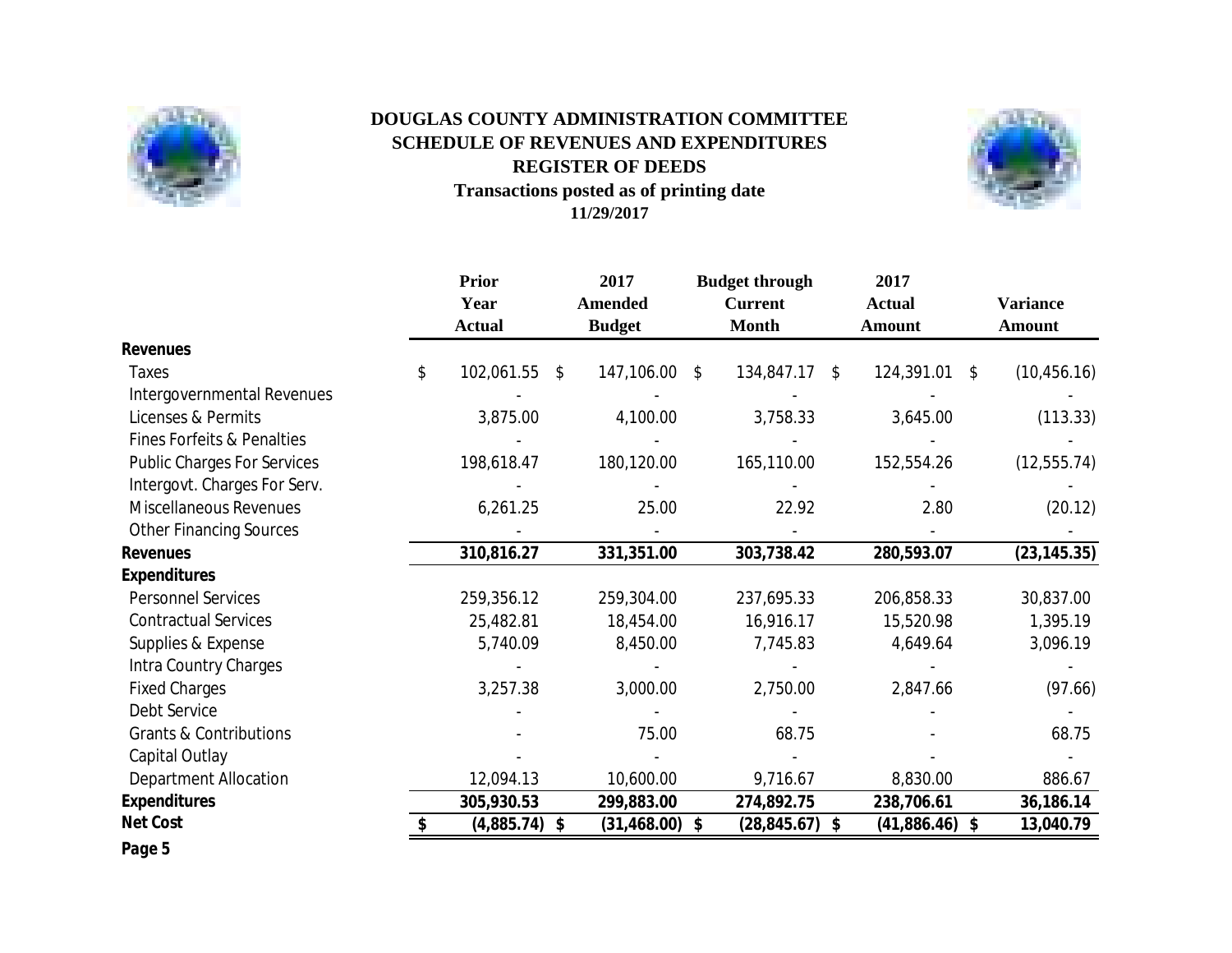

# **Transactions posted as of printing date 11/29/2017 DOUGLAS COUNTY ADMINISTRATION COMMITTEE SCHEDULE OF REVENUES AND EXPENDITURES COUNTY TREASURER**



|                                       | <b>Prior</b><br>Year<br><b>Actual</b> | 2017<br><b>Amended</b><br><b>Budget</b> | <b>Budget through</b><br><b>Current</b><br><b>Month</b> | 2017<br><b>Actual</b><br><b>Amount</b> |     | <b>Variance</b><br>Amount |
|---------------------------------------|---------------------------------------|-----------------------------------------|---------------------------------------------------------|----------------------------------------|-----|---------------------------|
| <b>Revenues</b>                       |                                       |                                         |                                                         |                                        |     |                           |
| <b>Taxes</b>                          | \$                                    | \$                                      | \$                                                      | \$                                     | \$. |                           |
| Intergovernmental Revenues            | 29,009.24                             | 27,700.00                               | 25,391.67                                               | 28,003.88                              |     | 2,612.21                  |
| Licenses & Permits                    |                                       |                                         |                                                         |                                        |     |                           |
| <b>Fines Forfeits &amp; Penalties</b> |                                       |                                         |                                                         |                                        |     |                           |
| <b>Public Charges For Services</b>    | 24,474.25                             | 23,000.00                               | 21,083.33                                               | 20,754.42                              |     | (328.91)                  |
| Intergovt. Charges For Serv.          | 12,553.92                             | 12,000.00                               | 11,000.00                                               |                                        |     | (11,000.00)               |
| <b>Miscellaneous Revenues</b>         | 2,027.79                              |                                         |                                                         | 2,065.66                               |     | 2,065.66                  |
| <b>Other Financing Sources</b>        |                                       |                                         |                                                         |                                        |     |                           |
| <b>Revenues</b>                       | 68,065.20                             | 62,700.00                               | 57,475.00                                               | 50,823.96                              |     | (6,651.04)                |
| <b>Expenditures</b>                   |                                       |                                         |                                                         |                                        |     |                           |
| <b>Personnel Services</b>             | 194,507.28                            | 192,237.00                              | 176,217.25                                              | 149,520.42                             |     | 26,696.83                 |
| <b>Contractual Services</b>           | 13,414.36                             | 15,520.00                               | 14,226.67                                               | 1,981.42                               |     | 12,245.25                 |
| Supplies & Expense                    | 15,133.46                             | 13,400.00                               | 12,283.33                                               | 6,751.67                               |     | 5,531.66                  |
| Intra Country Charges                 |                                       |                                         |                                                         |                                        |     |                           |
| <b>Fixed Charges</b>                  | 17,529.77                             | 17,200.00                               | 15,766.67                                               | 15,648.17                              |     | 118.50                    |
| Debt Service                          |                                       |                                         |                                                         |                                        |     |                           |
| <b>Grants &amp; Contributions</b>     | (89.50)                               | 200.00                                  | 183.33                                                  |                                        |     | 183.33                    |
| Capital Outlay                        |                                       |                                         |                                                         |                                        |     |                           |
| <b>Department Allocation</b>          | 27,816.52                             | 27,475.00                               | 25,185.42                                               | 22,900.00                              |     | 2,285.42                  |
| <b>Expenditures</b>                   | 268,311.89                            | 266,032.00                              | 243,862.67                                              | 196,801.68                             |     | 47,060.99                 |
| <b>Net Cost</b>                       | 200,246.69                            | \$<br>203,332.00                        | \$<br>186,387.67                                        | \$<br>145,977.72                       | \$  | 40,409.95                 |
| Page 7                                |                                       |                                         |                                                         |                                        |     |                           |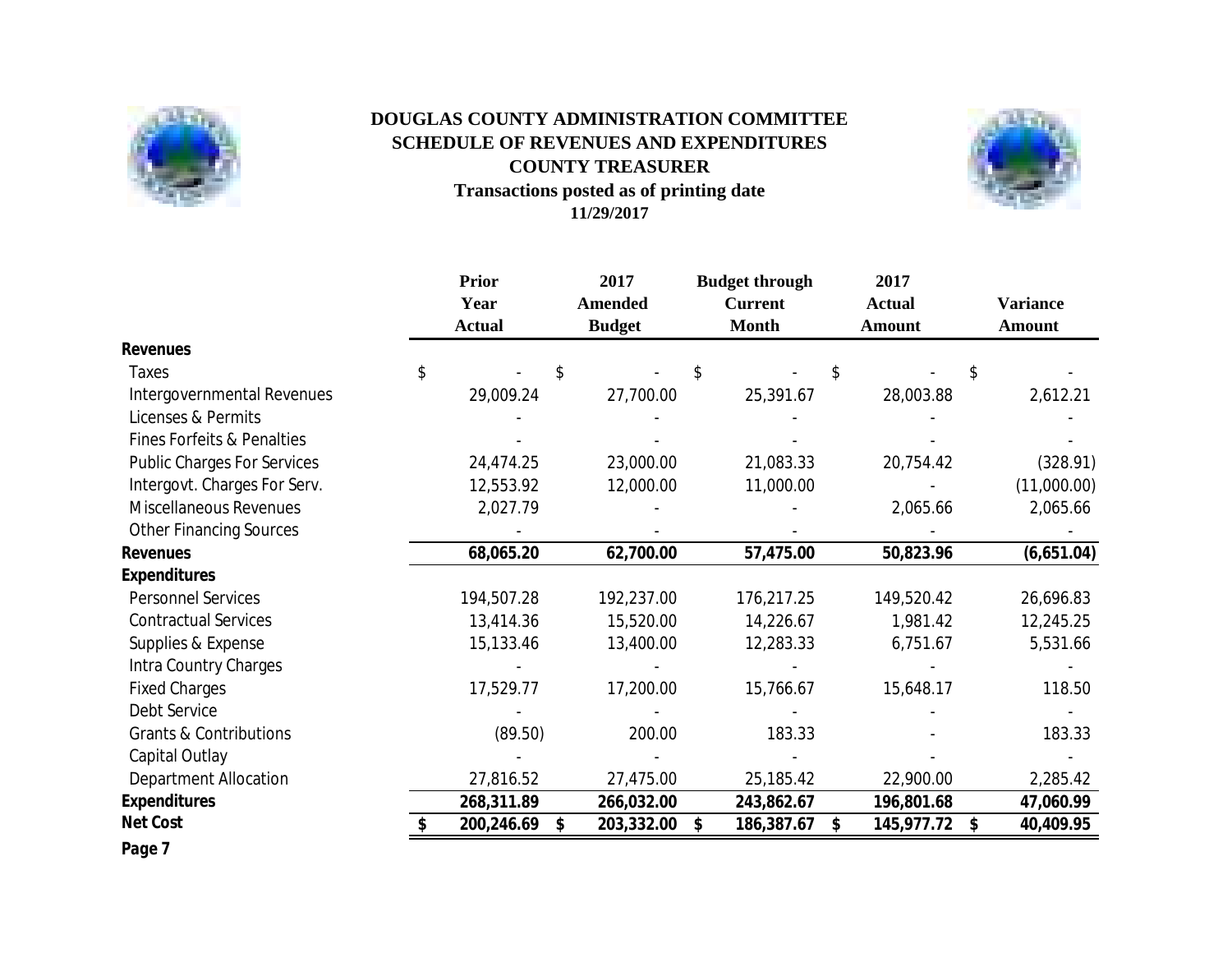#### **MONTH/YEAR- SEPT 2017**

#### **INVESTMENTS**

| BANK                                                          | <b>RATE</b> | <b>BEG BALANCE</b> | PURCHASE                 | <b>RETIRE</b>            | <b>END BALANCE</b> |
|---------------------------------------------------------------|-------------|--------------------|--------------------------|--------------------------|--------------------|
| <b>SCCU Savings</b>                                           | 0.000%      | 57.86              | 0.00                     | 0.00                     | 57.86              |
| <b>BMO BANK CKG2 - ANALYSIS CHARGE</b>                        | 0.250%      | 0.00               | 1,468.19                 | 1,468.19                 |                    |
| <b>BMO BANK MM</b>                                            | 1.000%      | 2,100,369.03       | 252,676.17               | 510,000.00               | 1,843,045.20       |
| <b>NBC MM</b>                                                 | 0.100%      | 291,703.75         | 1,043,493.73             | 1,154,034.00             | 181,163.48         |
| <b>TIMBERWOOD MM</b>                                          | 0.200%      | 152,206.42         | 24.19                    | 0.00                     | 152,230.61         |
| <b>HUNTINGTON MM</b>                                          | 1.040%      | 1,028,616.56       | 879.26                   | 0.00                     | 1,029,495.82       |
| <b>ST POOL GENERAL</b>                                        | 1.030%      | 7,971,783.33       | 6,745.84                 | 0.00                     | 7,978,529.17       |
| ST POOL HIGHWAY BOND                                          | 1.030%      | 2.62               | 0.00                     | 0.00                     | 2.62               |
| <b>SUBTOTAL</b>                                               |             | 11,544,739.57      | 1,305,287.38             | 1,665,502.19             | 11,184,524.76      |
| 2/18/17<br><b>CD</b> - <b>CVB14-1</b>                         | 0.850%      | 0.00               | 0.00                     | 0.00                     | 0.00               |
| <b>CD-CVB16-1</b><br>8/18/18                                  | 0.850%      | 255,013.95         | 0.00                     | 0.00                     | 255,013.95         |
| <b>CD-CVB17-1</b><br>2/18/19                                  | 1.100%      | 99,000.00          | 0.00                     | 0.00                     | 99,000.00          |
| <b>CD-CVB17-2</b><br>8/18/19                                  | 1.260%      | 99,000.00          | 0.00                     | 0.00                     | 99.000.00          |
| 8/18/20<br><b>CD-CVB17-3</b>                                  | 1.510%      | 57,883.00          | 0.00                     | 0.00                     | 57,883.00          |
| CD-1stMERIT15-1<br>8/17/17                                    | 0.700%      | 0.00               | 0.00                     | 0.00                     | 0.00               |
| CD-1stMERIT16-1<br>8/19/19                                    | 0.750%      | 500,000.00         | 0.00                     | 0.00                     | 500,000.00         |
| <b>CD - NBC15-2</b><br>10/26/18<br>callable quar              | 1.200%      | 500,000.00         | 0.00                     | 0.00                     | 500,000.00         |
|                                                               |             |                    |                          |                          |                    |
| <b>CD-NBC16-1</b><br>9/14/17                                  | 0.650%      | 512,657.56         | 4,985.92                 | 517,643.48               | 0.00               |
| <b>CD - NBC16-2</b><br>6/04/19                                | 1.210%      | 2,000,000.00       | 6,049.31                 | 6,049.31                 | 2,000,000.00       |
| <b>CD - NBC16-3</b><br>9/02/19                                | 1.050%      | 600,000.00         | 0.00                     | 0.00                     | 600,000.00         |
| <b>CD-NBC17-1</b><br>9/14/20                                  | 1.700%      | 0.00               | 600,000.00               | 0.00                     | 600,000.00         |
| 4/9/17<br><b>CD-SCCU</b>                                      | 0.750%      | 245,000.00         | 0.00                     | 0.00                     | 245,000.00         |
| <b>CD-TIMBERWOOD1</b><br>1/23/17                              | 0.6500%     | 250,000.00         | 0.00                     | 0.00                     | 250.000.00         |
| <b>CD-TIMBERWOOD3</b><br>5/24/18                              | 0.6516%     | 252,445.18         | 0.00                     | 0.00                     | 252,445.18         |
| CD's SubTotals                                                |             | 5,370,999.69       | 611,035.23               | 523,692.79               | 5,458,342.13       |
| <b>SUBTOTAL</b>                                               |             | 16,915,739.26      | 1,916,322.61             | 2,189,194.98             | 16,642,866.89      |
| CD-BMO15-6 (1-17)<br>7/28 & 1/28 Interest<br>2 year C         | 0.7500%     | 0.00               | 0.00                     | 0.00                     | 0.00               |
| CD-BMO15-8 (1-17)<br>7/29 & 1/29 Interest<br>2 year           | 0.8500%     | 0.00               | 0.00                     | 0.00                     | 0.00               |
| CD-BMO15-11 (8/17)<br>8/13 & 2/03 Interest<br>2-1/2 year C    | 0.8500%     | 0.00               | 0.00                     | 0.00                     | 0.00               |
| CD-BMO15-12<br>$(6-17)$<br>12/17 & 6/17 Interest<br>2 year CD | 1.1000%     | 0.00               | 0.00                     | 0.00                     | 0.00               |
| CD-BMO15-13 (12/17)<br>12/24 & 6/24 Interest 2-1/2 year Cl    | 1.2500%     | 127,000.00         | 0.00                     | 0.00                     | 127,000.00         |
| CD-BMO15-17 (8/17)<br>2 year CD                               | 1.2000%     | 0.00               | 0.00                     | 0.00                     | 0.00               |
| CD-BMO15-18<br>2 year CD<br>(9/17)                            | 1.1000%     | 248,000.00         | 1,367.74                 | 249,367.74               | 0.00               |
| CD-BMO15-19<br>(10/17)<br>2 year CD                           | 1.2000%     | 248,000.00         | 252.76                   | 252.76                   | 248,000.00         |
| <b>CD-BMO16-1</b><br>2/18 2/3 & 8/3 Interest 2 year CD        | 1.1500%     | 248,000.00         | 0.00                     | 0.00                     | 248,000.00         |
| <b>CD-BMO16-2</b><br>10/17 4/6 & 10/6 Interest 18 month CD    | 0.8500%     | 248,000.00         | 0.00                     | 0.00                     | 248,000.00         |
| <b>CD-BMO16-3</b><br>05/10/2017<br>12 month CD                | 0.7500%     | 0.00               | 0.00                     | 0.00                     | 0.00               |
| CD-BMO16-5<br>05/11/18<br>5/11 & 11/11 Interest 2 year        | 1.0000%     | 248,000.00         | 0.00                     | 0.00                     | 248,000.00         |
| <b>CD-BMO16-6</b><br>05/23/18 2 year CD                       | 1.0000%     | 248,000.00         | 210.63                   | 210.63                   | 248,000.00         |
| CD-BMO16-7<br>07/07/17 1 year CD                              | 0.7500%     | 0.00               | 0.00                     | 0.00                     | 0.00               |
| CD-BMO16-8<br>10/27/17 13 month CD                            | 0.8000%     | 200,000.00         | 0.00                     | 0.00                     | 200,000.00         |
| CD-BMO16-9<br>07/27/18 2 yr CD                                | 0.9000%     | 200,000.00         | 0.00                     | 0.00                     | 200,000.00         |
| CD-BMO16-10                                                   | 0.9000%     | 200,000.00         | 152.88                   | 152.88                   |                    |
| 07/27/18 2 yr CD<br>CD-BMO16-11                               |             |                    |                          |                          | 200,000.00         |
| 08/19/18 2 yr CD                                              | 1.0500%     | 248,000.00         | 0.00                     | 0.00                     | 248,000.00         |
| CD-BMO16-12<br>11/02/18 2 yr CD                               | 1.2000%     | 248,000.00         | 0.00                     | 0.00                     | 248,000.00         |
| CD-BMO16-13<br>11/02/18 2 yr CD                               | 1.2000%     | 248,000.00         | 0.00                     | 0.00                     | 248,000.00         |
| <b>CD-BMO17-1</b><br>1/31/19 2 yr CD                          | 1.4500%     | 248,000.00         | 0.00                     | 0.00                     | 248,000.00         |
| CD-BMO17-2<br>2/01/19 2 yr CD                                 | 1.5500%     | 248,000.00         | 326.48                   | 326.48                   | 248,000.00         |
| CD-BMO17-3<br>4/03/20 3 yr CD                                 | 1.7000%     | 248,000.00         | 358.07                   | 358.07                   | 248,000.00         |
| CD-BMO17-4<br>4/08/19 2 yr CD                                 | 1.5000%     | 248,000.00         | 315.95                   | 315.95                   | 248,000.00         |
| CD-BMO17-5<br>11/18/19 2-1/2 yr CD                            | 1.6000%     | 248,000.00         | 0.00                     | 0.00                     | 248,000.00         |
| <b>CD-BMO17-6</b><br>06/28/19 2 yr CD                         | 1.6500%     | 248,000.00         | 0.00                     | 0.00                     | 248,000.00         |
| CD-BMO17-7<br>07/08/19 2 yr CD                                | 1.6500%     | 248,000.00         | 0.00                     | 0.00                     | 248,000.00         |
| CD-BMO17-8<br>02/15/19 1-1/2 yr CD                            | 1.5500%     | 248,000.00         | 326.48                   | 326.48                   | 248,000.00         |
| CD-BMO17-9<br>08/23/19 2 yr CD                                | 1.6500%     | 248,000.00         | 0.00                     | 0.00                     | 248,000.00         |
|                                                               |             |                    |                          |                          |                    |
|                                                               |             |                    |                          |                          |                    |
| <b>BMO CD's SubTotals</b>                                     |             | 5,191,000.00       | 3,310.99                 | 251,310.99               | 4,943,000.00       |
| <b>SUBTOTAL</b><br>Next Call Maturity                         |             | 22,106,739.26      | 1,919,633.60             | 2,440,505.97             | 21,585,866.89      |
| BMO STEP UP AGCY BOND 13-3 cusip*3D3<br>$2/27/18$ (2)         | 1.0000%     | 715,079.44         | 0.00                     | 0.00                     | 715,079.44         |
| BMO STEP UP AGCY BOND 16-1 cusip*TY5 1X03/30/17               | 1.4200%     | 250,000.00         | 0.00                     | 0.00                     | 250,000.00         |
| BMO STEP UP AGCY BOND 16-2 cusip*JU0 call 10/5/16             | 0.7500%     | 400,000.00         | 0.00                     | 0.00                     | 400,000.00         |
| BMO STEP UP AGCY BOND 16-3 cusip*SD8 call 8/23/17             | 1.1300%     | 350,000.00         | 0.00                     | 0.00                     | 350,000.00         |
|                                                               |             |                    |                          |                          |                    |
| StepUps SubTotals                                             |             | 1,715,079.44       | $\overline{\phantom{a}}$ | $\overline{\phantom{a}}$ | 1,715,079.44       |
| <b>SUBTOTAL</b>                                               |             | 23,821,818.70      | 1,919,633.60             | 2,440,505.97             | 23,300,946.33      |
| ST POOL W/C                                                   | 1.030%      | 906,725.67         | 767.29                   | 0.00                     | 907,492.96         |
| <b>ST POOL HLTH INS</b>                                       | 1.030%      | 1,225,015.70       | 1,036.63                 | 0.00                     | 1,226,052.33       |
| <b>TOTAL</b>                                                  |             | 25,953,560.07      | 1,921,437.52             | 2,440,505.97             | 25,434,491.62      |
|                                                               |             |                    |                          |                          |                    |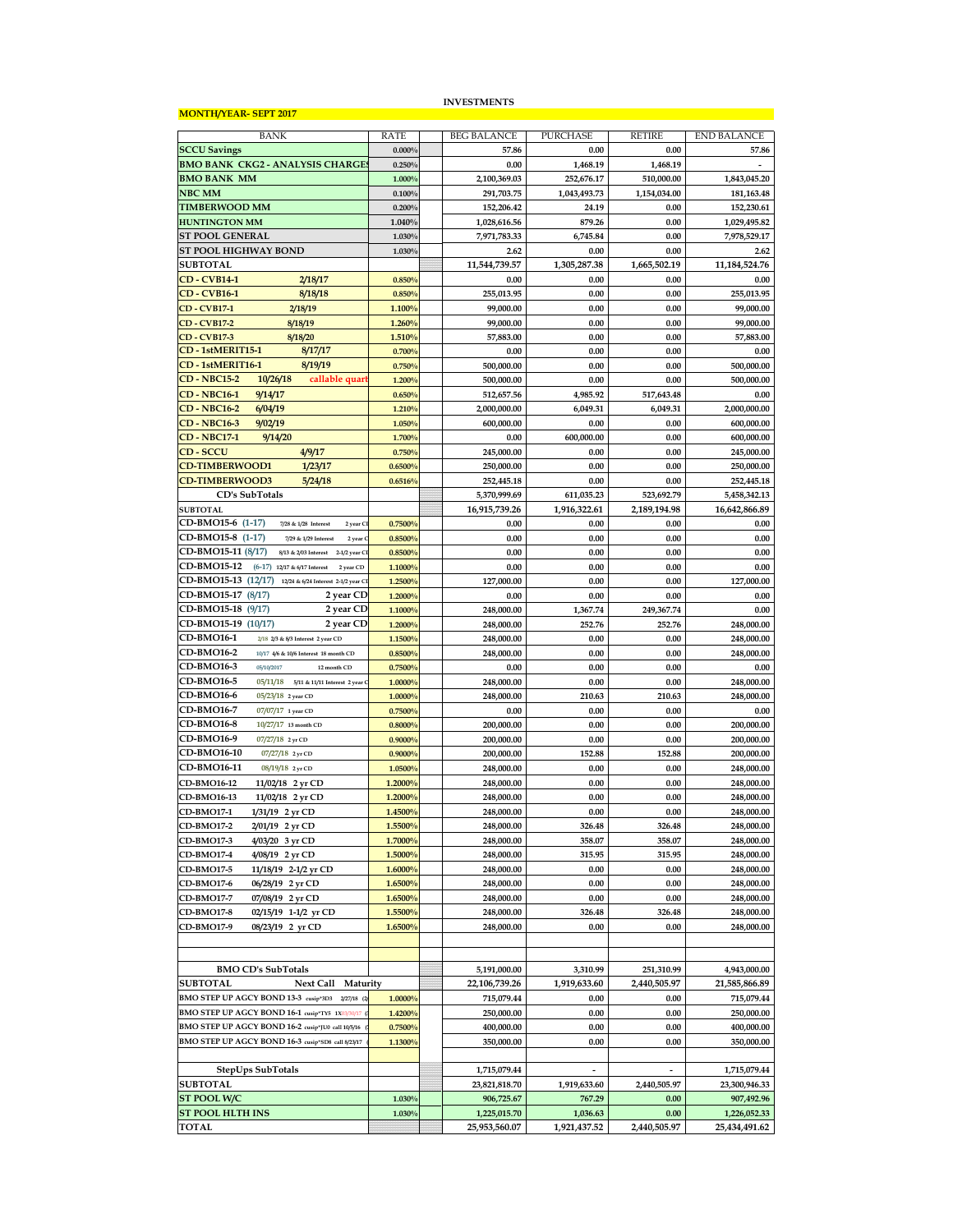#### **MONTH/YEAR- SEPT 2017**

#### **INTEREST ON INVESTMENTS**

| <b>BANK</b>                            | <b>BEG BALANCE</b> | <b>EARNED</b> | <b>RECEIVED</b> | <b>END BALANCE</b>       |
|----------------------------------------|--------------------|---------------|-----------------|--------------------------|
| <b>SCCU Savings</b>                    | 0.00               | 0.00          | 0.00            |                          |
| <b>BMO BANK CKG2 - INTEREST EARNED</b> | 0.00               | 944.04        | 944.04          | $\overline{\phantom{a}}$ |
| <b>BMO BANK MM</b>                     | 0.00               | 1,365.18      | 1,365.18        | $\overline{\phantom{a}}$ |
| NBC MM                                 | 0.00               | 20.64         | 20.64           | $\overline{\phantom{a}}$ |
| <b>TIMBERWOOD MM</b>                   | 0.00               | 24.19         | 24.19           | $\overline{\phantom{a}}$ |
| <b>HUNTINGTON MM</b>                   | 0.00               | 879.26        | 879.26          | $\overline{\phantom{a}}$ |
| <b>ST POOL GENERAL</b>                 | 0.00               | 6,745.84      | 6,745.84        | 0.00                     |
| <b>ST POOL HIGHWAY BOND</b>            | 0.00               | 0.00          | 0.00            | 0.00                     |
| <b>SUBTOTAL</b>                        | 0.00               | 9,979.15      | 9,979.15        | $0.00\,$                 |
| <b>CD-CVB14-1</b>                      | (0.00)             | 0.00          | 0.00            | (0.00)                   |
| <b>CD-CVB16-1</b>                      | 1,519.84           | 178.16        | 0.00            | 1,698.00                 |
| <b>CD</b> - <b>CVB17-1</b>             | 41.77              | 89.51         | 0.00            | 131.28                   |
| <b>CD-CVB17-2</b>                      | 47.47              | 101.71        | 0.00            | 149.18                   |
| <b>CD-CVB17-3</b>                      | 33.52              | 71.84         | 0.00            | 105.36                   |
| CD-1stMERIT15-1                        | (0.00)             | 0.00          | 0.00            | (0.00)                   |
| CD-1stMERIT16-1                        | 3,873.29           | 308.22        | 0.00            | 4,181.50                 |
| <b>CD - NBC15-2</b>                    | 575.34             | 493.15        | 0.00            | 1,068.49                 |
| <b>CD - NBC16-1</b>                    | 4,884.34           | 101.57        | 4,985.92        | (0.00)                   |
| $CD - NBC16-2$                         | 5,901.90           | 1,989.04      | 6,049.31        | 1,841.63                 |
| <b>CD - NBC16-3</b>                    | 6,265.49           | 517.81        | 0.00            | 6,783.29                 |
| <b>CD - NBC17-1</b>                    | 0.00               | 447.12        | 0.00            | 447.12                   |
| <b>CD-SCCU</b>                         | 1,159.89           | 241.64        | 0.00            | 1,401.54                 |
| <b>CD-TIMBERWOOD1</b>                  | 46.50              | 174.66        | 0.00            | 221.16                   |
| <b>CD-TIMBERWOOD3</b>                  | 2,670.47           | 165.99        | 0.00            | 2,836.46                 |
| CD's SubTotals                         | 27,019.81          | 4,880.43      | 11,035.23       | 20,865.00                |
| <b>SUBTOTAL</b>                        | 27,019.81          | 14,859.58     | 21,014.38       | 20,865.00                |
| <b>CD-BMO15-6</b>                      | (0.00)             | 0.00          | 0.00            | (0.00)                   |
| <b>CD-BMO15-8</b>                      | 0.00               | 0.00          | 0.00            | 0.00                     |
| CD-BMO15-11                            | (0.00)             | 0.00          | 0.00            | (0.00)                   |
| CD-BMO15-12                            | (0.00)             | 0.00          | 0.00            | (0.00)                   |
| CD-BMO15-13                            | 295.77             | 130.48        | 0.00            | 426.25                   |
| <b>CD-BMO15-17</b>                     | 0.00               | 0.00          | 0.00            | 0.00                     |
| <b>CD-BMO15-18</b>                     | 1,150.97           | 216.76        | 1,367.74        | (0.00)                   |
| CD-BMO15-19                            | 179.37             | 244.60        | 252.76          | 171.21                   |
| <b>CD-BMO16-1</b>                      | 210.91             | 234.41        | 0.00            | 445.32                   |
| <b>CD-BMO16-2</b>                      | 854.79             | 173.26        | 0.00            | 1,028.05                 |
| CD-BMO16-3                             | (0.00)             | 0.00          | 0.00            | (0.00)                   |
| <b>CD-BMO16-5</b>                      | 767.80             | 203.84        | 0.00            | 971.64                   |
| <b>CD-BMO16-6</b>                      | 61.15              | 203.84        | 210.63          | 54.35                    |
| CD-BMO16-7                             | (0.00)             | 0.00          | 0.00            | (0.00)                   |
| CD-BMO16-8                             | 236.72             | 131.51        | 0.00            | 368.23                   |
| CD-BMO16-9                             | 177.58             | 147.95        | 0.00            | 325.53                   |
| <b>CD-BMO16-10</b>                     | 19.73              | 147.95        | 152.88          | 14.80                    |
| CD-BMO16-11                            | 7.13               | 214.03        | 0.00            | 221.16                   |
| <b>CD-BMO16-12</b>                     | 986.58             | 244.60        | 0.00            | 1,231.18                 |
| CD-BMO16-13                            | 986.58             | 244.60        | 0.00            | 1,231.18                 |
| <b>CD-BMO17-1</b>                      | 305.41             | 295.56        | 0.00            | 600.97                   |
| CD-BMO17-2                             | 326.48             | 315.95        | 326.48          | 315.95                   |
| <b>CD-BMO17-3</b>                      | 311.87             | 346.52        | 358.07          | 300.32                   |
| <b>CD-BMO17-4</b>                      | 244.60             | 305.75        | 315.95          | 234.40                   |
| CD-BMO17-5                             | 1,152.35           | 326.14        | 0.00            | 1,478.49                 |
| CD-BMO17-6                             | 717.50             | 336.33        | 0.00            | 1,053.83                 |
| CD-BMO17-7                             | 650.23             | 336.33        | 0.00            | 986.56                   |
| CD-BMO17-8                             | 326.48             | 315.95        | 326.48          | 315.94                   |
| CD-BMO17-9                             | 347.54             | 336.33        | 0.00            | 683.87                   |
|                                        |                    |               |                 |                          |
|                                        |                    |               |                 |                          |
| <b>BMO CD's SubTotals</b>              | 10,317.62          | 5,452.61      | 3,310.99        | 12,459.32                |
| <b>SUBTOTAL</b>                        | 37,337.43          | 20,312.19     | 24,325.37       | 33,324.32                |
| <b>BMO STEP UP AGENCY BOND 13-3</b>    | 132.12             | 587.74        | 0.00            | 719.86                   |
| <b>BMO STEP UP AGENCY BOND 16-1</b>    | 1,507.55           | 291.78        | 0.00            | 1,799.33                 |
| <b>BMO STEP UP AGENCY BOND 16-2</b>    | 494.28             | 269.59        | 0.00            | 763.87                   |
| <b>BMO STEP UP AGENCY BOND 16-3</b>    | 97.50              | 325.07        | 0.00            | 422.57                   |
|                                        |                    |               |                 |                          |
| StepUps SubTotals                      | 2,231.44           | 1,474.18      | 0.00            | 3,705.63                 |
| <b>SUBTOTAL</b>                        | 39,568.88          | 21,786.38     | 24,325.37       | 37,029.95                |
| ST POOL W/C                            | 0.00               | 767.29        | 679.94          | 0.00                     |
| <b>ST POOL HLTH INS</b>                | 0.00               | 1,036.63      | 1,036.63        | 0.00                     |
| <b>TOTAL</b>                           | 39,568.88          | 23,590.30     | 26,041.94       | 37,029.95                |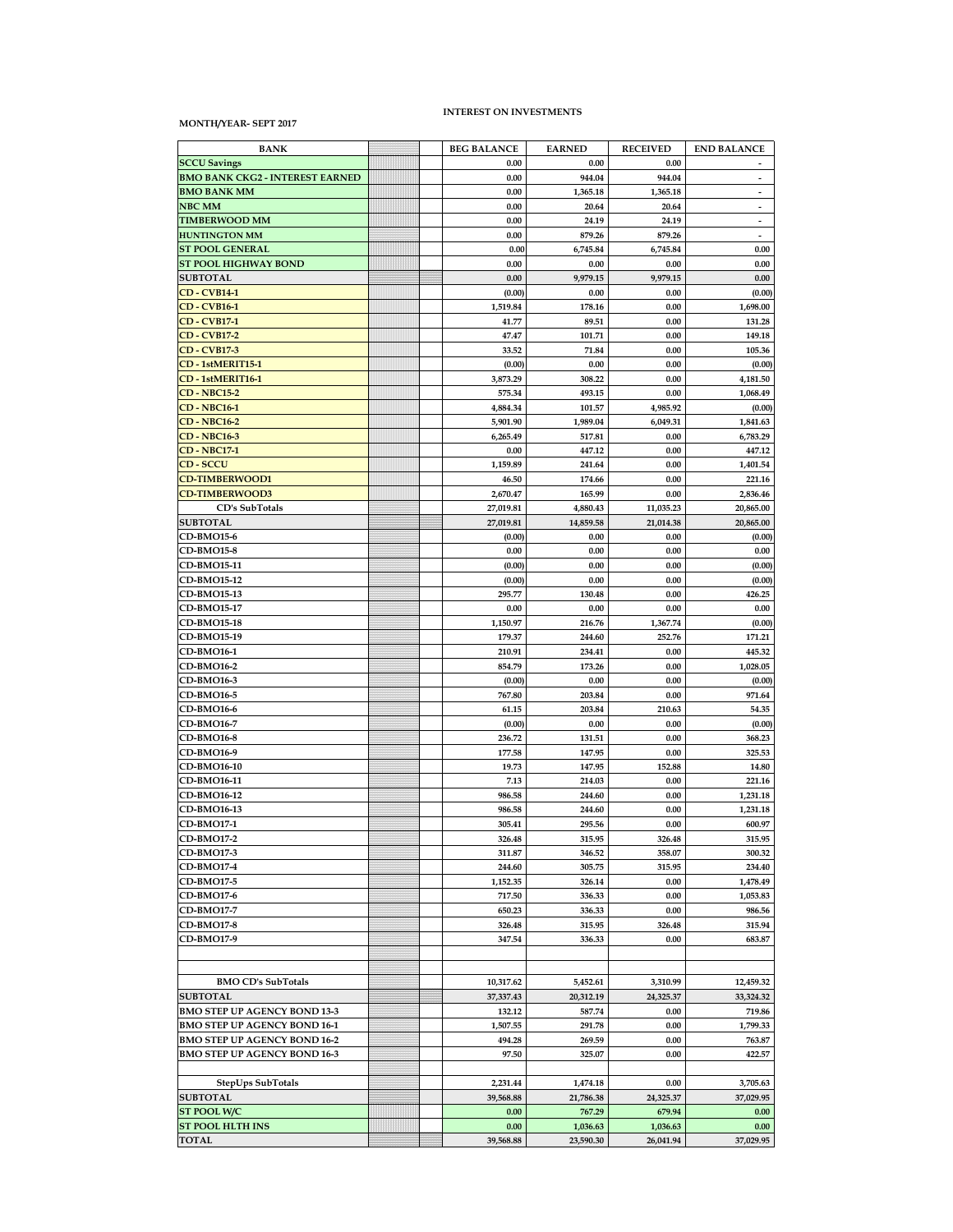#### **MONTH/YEAR- OCT 2017**

#### **INVESTMENTS**

| BANK                                                         | <b>RATE</b> | <b>BEG BALANCE</b> | <b>PURCHASE</b> | <b>RETIRE</b> | <b>END BALANCE</b> |
|--------------------------------------------------------------|-------------|--------------------|-----------------|---------------|--------------------|
| <b>SCCU Savings</b>                                          | 0.000%      | 57.86              | 0.00            | 0.00          | 57.86              |
|                                                              |             |                    |                 |               |                    |
| <b>BMO BANK CKG2 - ANALYSIS CHARGE</b>                       | 0.250%      | 0.00               | 802.13          | 802.13        |                    |
| <b>BMO BANK MM</b>                                           | 1.030%      | 1,843,045.20       | 702,411.34      | 1,244,000.00  | 1,301,456.54       |
| <b>NBC MM</b>                                                | 0.120%      | 181,163.48         | 411,268.04      | 542,316.00    | 50,115.52          |
| <b>TIMBERWOOD MM</b>                                         | 0.200%      | 152,230.61         | 26.69           | 0.00          | 152,257.30         |
| <b>HUNTINGTON MM</b>                                         | 1.040%      | 1,029,495.82       | 909.34          | 0.00          | 1,030,405.16       |
|                                                              |             |                    |                 |               |                    |
| <b>ST POOL GENERAL</b>                                       | 1.040%      | 7,978,529.17       | 7,080.91        | 0.00          | 7,985,610.08       |
| <b>ST POOL HIGHWAY BOND</b>                                  | 1.040%      | 2.62               | 0.00            | 0.00          | 2.62               |
| <b>SUBTOTAL</b>                                              |             | 11, 184, 524. 76   | 1,122,498.45    | 1,787,118.13  | 10,519,905.08      |
| <b>CD-CVB14-1</b><br>2/18/17                                 | 0.850%      | 0.00               | 0.00            | 0.00          | 0.00               |
| <b>CD-CVB16-1</b><br>8/18/18                                 | 0.850%      | 255,013.95         | 0.00            | 0.00          | 255,013.95         |
|                                                              |             |                    |                 |               |                    |
| <b>CD-CVB17-1</b><br>2/18/19                                 | 1.100%      | 99,000.00          | 0.00            | 0.00          | 99,000.00          |
| <b>CD - CVB17-2</b><br>8/18/19                               | 1.260%      | 99,000.00          | 0.00            | 0.00          | 99,000.00          |
| <b>CD-CVB17-3</b><br>8/18/20                                 | 1.510%      | 57,883.00          | 0.00            | 0.00          | 57,883.00          |
| CD-1stMERIT15-1<br>8/17/17                                   | 0.700%      | 0.00               | 0.00            | 0.00          | 0.00               |
| CD-1stMERIT16-1<br>8/19/19                                   |             |                    |                 |               |                    |
|                                                              | 0.750%      | 500,000.00         | 0.00            | 0.00          | 500,000.00         |
| <b>CD - NBC15-2</b><br>10/26/18<br>callable quar             | 1.200%      | 500,000.00         | 1,512.33        | 1,512.33      | 500,000.00         |
| <b>CD - NBC16-1</b><br>9/14/17                               | 0.650%      | 0.00               | 0.00            | 0.00          | 0.00               |
| <b>CD - NBC16-2</b><br>6/04/19                               | 1.210%      | 2,000,000.00       | 0.00            | 0.00          | 2,000,000.00       |
|                                                              |             |                    |                 |               |                    |
| <b>CD - NBC16-3</b><br>9/02/19                               | 1.050%      | 600,000.00         | 0.00            | 0.00          | 600,000.00         |
| <b>CD - NBC17-1</b><br>9/14/20                               | 1.700%      | 600,000.00         | 0.00            | 0.00          | 600,000.00         |
| 4/10/19<br><b>CD - SCCU</b>                                  | 0.750%      | 245,000.00         | 0.00            | 0.00          | 245,000.00         |
| <b>CD-TIMBERWOOD1</b><br>1/23/18                             | 0.6500%     | 250,000.00         | 0.00            | 0.00          | 250,000.00         |
| <b>CD-TIMBERWOOD3</b><br>5/24/18                             | 0.6516%     | 252,445.18         | 0.00            | 0.00          | 252,445.18         |
|                                                              |             |                    |                 |               |                    |
| CD's SubTotals                                               |             | 5,458,342.13       | 1,512.33        | 1,512.33      | 5,458,342.13       |
| <b>SUBTOTAL</b>                                              |             | 16,642,866.89      | 1.124.010.78    | 1,788,630.46  | 15,978,247.21      |
| CD-BMO15-6 (1-17)<br>7/28 & 1/28 Interest<br>2 year 0        | 0.7500%     | 0.00               | 0.00            | 0.00          | 0.00               |
| CD-BMO15-8 (1-17)<br>7/29 & 1/29 Interest<br>2 year          | 0.8500%     | 0.00               | 0.00            | 0.00          | 0.00               |
| CD-BMO15-11 (8/17)<br>8/13 & 2/03 Interest 2-1/2 year C      | 0.8500%     | 0.00               | 0.00            | 0.00          | 0.00               |
|                                                              |             |                    |                 |               |                    |
| CD-BMO15-12<br>(6-17) 12/17 & 6/17 Interest<br>2 year CD     | 1.1000%     | 0.00               | 0.00            | 0.00          | 0.00               |
| CD-BMO15-13<br>(12/17)<br>12/24 & 6/24 Interest 2-1/2 year C | 1.2500%     | 127,000.00         | 0.00            | 0.00          | 127,000.00         |
| CD-BMO15-17 (8/17)<br>2 year CD                              | 1.2000%     | 0.00               | 0.00            | 0.00          | 0.00               |
| CD-BMO15-18 (9/17)<br>2 year CD                              | 1.1000%     | 0.00               | 0.00            | 0.00          | 0.00               |
|                                                              |             |                    |                 |               |                    |
| CD-BMO15-19 (10/17)<br>2 year CD                             | 1.2000%     | 248,000.00         | 252.76          | 248,252.76    | 0.00               |
| <b>CD-BMO16-1</b><br>2/18 2/3 & 8/3 Interest 2 year CD       | 1.1500%     | 248,000.00         | 0.00            | 0.00          | 248,000.00         |
| <b>CD-BMO16-2</b><br>10/17 4/6 & 10/6 Interest 18 month CD   | 0.8500%     | 248,000.00         | 1,056.89        | 249,056.89    | 0.00               |
| CD-BMO16-3<br>05/10/2017<br>12 month CD                      | 0.7500%     | 0.00               | 0.00            | 0.00          | 0.00               |
| CD-BMO16-5<br>05/11/18<br>5/11 & 11/11 Interest 2 year       | 1.0000%     | 248,000.00         | 0.00            | 0.00          | 248,000.00         |
|                                                              |             |                    |                 |               |                    |
| <b>CD-BMO16-6</b><br>05/23/18 2 year CD                      | 1.0000%     | 248,000.00         | 203.84          | 203.84        | 248,000.00         |
| CD-BMO16-7<br>07/07/17 1 year CD                             | 0.7500%     | 0.00               | 0.00            | 0.00          | 0.00               |
| CD-BMO16-8<br>10/27/17 13 month CD                           | 0.8000%     | 200,000.00         | 394.52          | 200,394.52    | 0.00               |
| CD-BMO16-9<br>07/27/18 2 yr CD                               | 0.9000%     | 200,000.00         | 0.00            | 0.00          | 200,000.00         |
| CD-BMO16-10<br>07/27/18 2 yr CD                              | 0.9000%     | 200,000.00         | 147.95          | 147.95        | 200,000.00         |
|                                                              |             |                    |                 |               |                    |
| CD-BMO16-11<br>08/19/18 2 yr CD                              | 1.0500%     | 248,000.00         | 0.00            | 0.00          | 248,000.00         |
| CD-BMO16-12<br>11/02/18 2 yr CD                              | 1.2000%     | 248,000.00         | 0.00            | 0.00          | 248,000.00         |
| <b>CD-BMO16-13</b><br>11/02/18 2 yr CD                       | 1.2000%     | 248,000.00         | 0.00            | 0.00          | 248,000.00         |
| <b>CD-BMO17-1</b><br>1/31/19 2 yr CD                         | 1.4500%     | 248,000.00         | 0.00            | 0.00          | 248,000.00         |
|                                                              |             |                    |                 |               |                    |
| <b>CD-BMO17-2</b><br>2/01/19 2 yr CD                         | 1.5500%     | 248,000.00         | 315.95          | 315.95        | 248,000.00         |
| CD-BMO17-3<br>4/03/20 3 yr CD                                | 1.7000%     | 248,000.00         | 346.52          | 346.52        | 248,000.00         |
| CD-BMO17-4<br>4/08/19 2 yr CD                                | 1.5000%     | 248,000.00         | 305.75          | 305.75        | 248,000.00         |
| CD-BMO17-5<br>11/18/19 2-1/2 yr CD                           | 1.6000%     | 248,000.00         | 0.00            | 0.00          | 248,000.00         |
| <b>CD-BMO17-6</b><br>06/28/19 2 yr CD                        | 1.6500%     | 248,000.00         | 0.00            | 0.00          | 248,000.00         |
|                                                              |             |                    |                 |               |                    |
| <b>CD-BMO17-7</b><br>07/08/19 2 yr CD                        | 1.6500%     | 248,000.00         | 0.00            | 0.00          | 248,000.00         |
| CD-BMO17-8<br>02/15/19 1-1/2 yr CD                           | 1.5500%     | 248,000.00         | 315.95          | 315.95        | 248,000.00         |
| CD-BMO17-9<br>08/23/19 2 yr CD                               | 1.6500%     | 248,000.00         | 0.00            | 0.00          | 248,000.00         |
| CD-BMO17-10<br>10/13/20 3 yr CD                              | 1.7500%     | 0.00               | 248,000.00      | 0.00          | 248,000.00         |
| CD-BMO17-11<br>10/25/20 3 yr CD                              | 1.9500%     | 0.00               | 248,000.00      | 0.00          | 248,000.00         |
|                                                              |             |                    |                 |               |                    |
| CD-BMO17-12<br>10/27/20 3 yr CD                              | 1.9500%     | 0.00               | 248,000.00      | 0.00          | 248,000.00         |
|                                                              |             |                    |                 |               |                    |
|                                                              |             |                    |                 |               |                    |
| <b>BMO CD's SubTotals</b>                                    |             | 4,943,000.00       | 747,340.13      | 699,340.13    | 4,991,000.00       |
| <b>SUBTOTAL</b><br>Next Call Maturity                        |             | 21,585,866.89      | 1,871,350.91    | 2,487,970.59  | 20,969,247.21      |
|                                                              |             |                    |                 |               |                    |
| BMO STEP UP AGCY BOND 13-3 cusip*3D3<br>2/27/18              | 1.0000%     | 715,079.44         | 0.00            | 0.00          | 715,079.44         |
| BMO STEP UP AGCY BOND 16-1 cusip*TY5 1X03/30/17 (            | 1.4200%     | 250,000.00         | 1,775.00        | 1,775.00      | 250,000.00         |
| BMO STEP UP AGCY BOND 16-2 cusip*JU0 call 10/5/16            | 0.7500%     | 400,000.00         | 0.00            | 0.00          | 400,000.00         |
| BMO STEP UP AGCY BOND 16-3 cusip*SD8 call 8/23/17            | 1.1300%     | 350,000.00         | 0.00            | 0.00          | 350,000.00         |
|                                                              |             |                    |                 |               |                    |
|                                                              |             |                    |                 |               |                    |
| StepUps SubTotals                                            |             | 1,715,079.44       | 1,775.00        | 1,775.00      | 1,715,079.44       |
| <b>SUBTOTAL</b>                                              |             | 23,300,946.33      | 1,873,125.91    | 2,489,745.59  | 22,684,326.65      |
| ST POOL W/C                                                  | 1.040%      | 907,492.96         | 805.40          | 0.00          | 908,298.36         |
| <b>ST POOL HLTH INS</b>                                      | 1.040%      | 1,226,052.33       | 1,088.12        | 0.00          | 1,227,140.45       |
|                                                              |             | 25,434,491.62      | 1,875,019.43    | 2,489,745.59  | 24,819,765.46      |
| <b>TOTAL</b>                                                 |             |                    |                 |               |                    |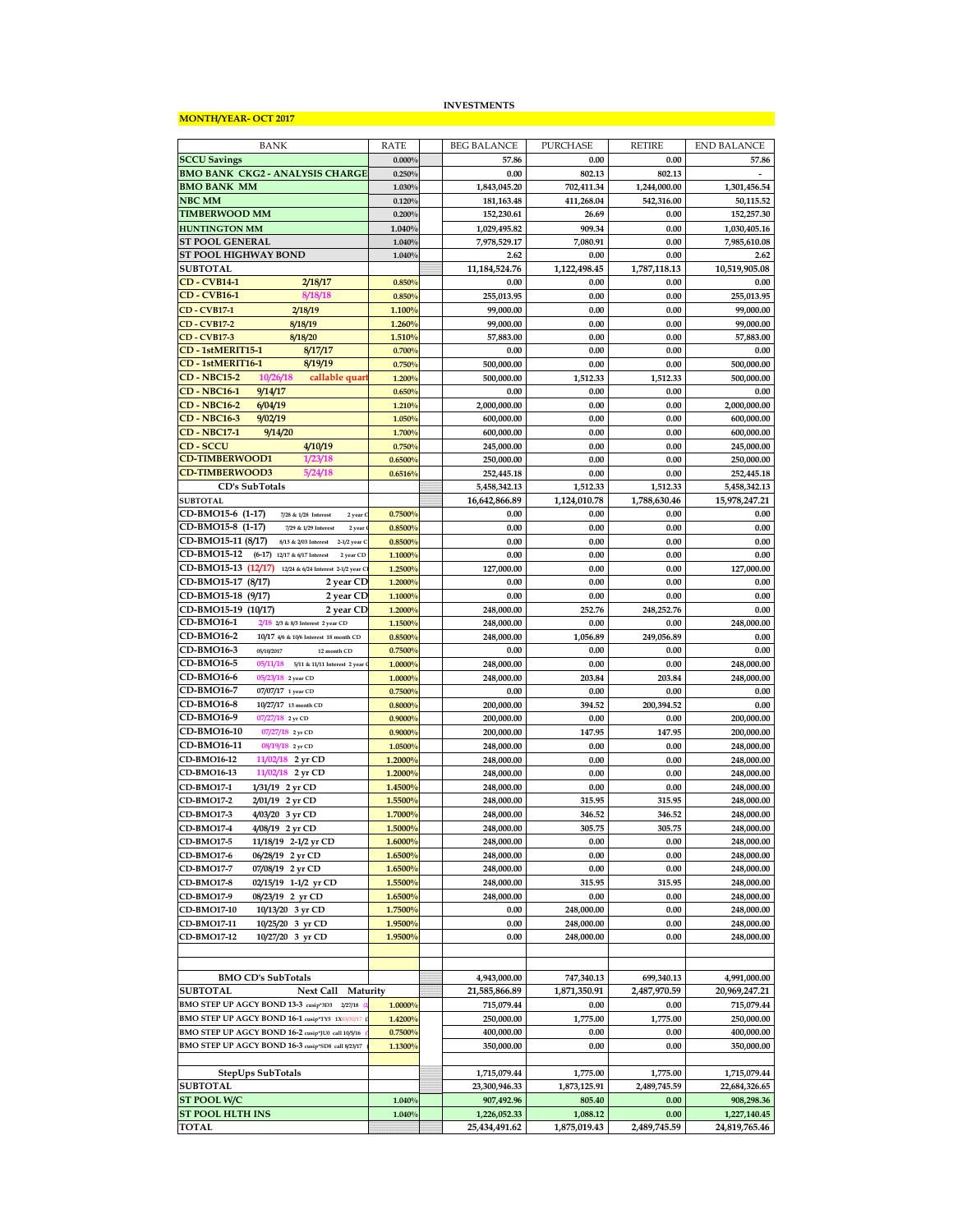#### **MONTH/YEAR- OCT 2017**

#### **INTEREST ON INVESTMENTS**

| <b>BANK</b>                                    | <b>BEG BALANCE</b>   | <b>EARNED</b>      | <b>RECEIVED</b>    | <b>END BALANCE</b>       |
|------------------------------------------------|----------------------|--------------------|--------------------|--------------------------|
| <b>SCCU Savings</b>                            | 0.00                 | 0.00               | 0.00               |                          |
| <b>BMO BANK CKG2 - INTEREST EARNED</b>         | 0.00                 | 434.23             | 434.23             | $\overline{\phantom{a}}$ |
| <b>BMO BANK MM</b>                             | 0.00                 | 1,296.21           | 1,296.21           | $\overline{\phantom{a}}$ |
| NBC MM                                         | 0.00                 | 29.95              | 29.95              | $\overline{\phantom{a}}$ |
| <b>TIMBERWOOD MM</b>                           | 0.00                 | 26.69              | 26.69              | $\overline{a}$           |
| <b>HUNTINGTON MM</b><br><b>ST POOL GENERAL</b> | 0.00<br>0.00         | 909.34<br>7,080.91 | 909.34<br>7,080.91 | 0.00                     |
| ST POOL HIGHWAY BOND                           | 0.00                 | 0.00               | 0.00               | 0.00                     |
| <b>SUBTOTAL</b>                                | 0.00                 | 9,777.33           | 9,777.33           | 0.00                     |
| <b>CD-CVB14-1</b>                              | (0.00)               | 0.00               | 0.00               | (0.00)                   |
| <b>CD</b> - <b>CVB16-1</b>                     | 1,698.00             | 184.10             | 0.00               | 1,882.10                 |
| <b>CD-CVB17-1</b>                              | 131.28               | 92.49              | 0.00               | 223.77                   |
| <b>CD-CVB17-2</b>                              | 149.18               | 105.10             | 0.00               | 254.28                   |
| <b>CD-CVB17-3</b>                              | 105.36               | 74.23              | 0.00               | 179.60                   |
| CD-1stMERIT15-1                                | (0.00)               | 0.00               | 0.00               | (0.00)                   |
| CD-1stMERIT16-1                                | 4,181.50             | 318.49             | 0.00               | 4,500.00                 |
| <b>CD - NBC15-2</b>                            | 1,068.49             | 509.59             | 1,512.33           | 65.75                    |
| <b>CD - NBC16-1</b>                            | (0.00)               | 0.00               | 0.00               | (0.00)                   |
| <b>CD - NBC16-2</b><br><b>CD - NBC16-3</b>     | 1,841.63<br>6,783.29 | 2,055.34<br>535.07 | 0.00<br>0.00       | 3,896.98<br>7,318.36     |
| <b>CD - NBC17-1</b>                            | 447.12               | 866.30             | 0.00               | 1,313.42                 |
| <b>CD-SCCU</b>                                 | 1,401.54             | 249.70             | 0.00               | 1,651.24                 |
| <b>CD-TIMBERWOOD1</b>                          | 221.16               | 180.48             | 0.00               | 401.64                   |
| <b>CD-TIMBERWOOD3</b>                          | 2,836.46             | 171.52             | 0.00               | 3,007.99                 |
| CD's SubTotals                                 | 20,865.02            | 5,342.42           | 1,512.33           | 24,695.09                |
| <b>SUBTOTAL</b>                                | 20,865.02            | 15,119.75          | 11,289.66          | 24,695.09                |
| CD-BMO15-6                                     | (0.00)               | 0.00               | 0.00               | (0.00)                   |
| CD-BMO15-8                                     | 0.00                 | 0.00               | 0.00               | 0.00                     |
| CD-BMO15-11                                    | (0.00)               | 0.00               | 0.00               | (0.00)                   |
| CD-BMO15-12                                    | (0.00)               | 0.00               | 0.00               | (0.00)                   |
| CD-BMO15-13                                    | 426.25               | 134.83             | 0.00               | 561.08                   |
| CD-BMO15-17<br>CD-BMO15-18                     | 0.00<br>(0.00)       | 0.00<br>0.00       | 0.00<br>0.00       | 0.00<br>(0.00)           |
| CD-BMO15-19                                    | 171.21               | 81.55              | 252.76             | 0.00                     |
| CD-BMO16-1                                     | 445.32               | 242.22             | 0.00               | 687.54                   |
| <b>CD-BMO16-2</b>                              | 1,028.05             | 28.84              | 1,056.89           | (0.00)                   |
| CD-BMO16-3                                     | (0.00)               | 0.00               | 0.00               | (0.00)                   |
| CD-BMO16-5                                     | 971.64               | 210.63             | 0.00               | 1,182.27                 |
| CD-BMO16-6                                     | 54.35                | 210.63             | 203.84             | 61.14                    |
| CD-BMO16-7                                     | (0.00)               | 0.00               | 0.00               | (0.00)                   |
| CD-BMO16-8                                     | 368.23               | 26.29              | 394.52             | 0.00                     |
| CD-BMO16-9                                     | 325.53               | 152.88             | 0.00               | 478.41                   |
| CD-BMO16-10<br>CD-BMO16-11                     | 14.80<br>221.16      | 152.88<br>221.16   | 147.95<br>0.00     | 19.73<br>442.32          |
| <b>CD-BMO16-12</b>                             | 1,231.18             | 252.76             | 0.00               | 1,483.94                 |
| CD-BMO16-13                                    | 1,231.18             | 252.76             | 0.00               | 1,483.94                 |
| CD-BMO17-1                                     | 600.97               | 305.41             | 0.00               | 906.38                   |
| <b>CD-BMO17-2</b>                              | 315.95               | 326.48             | 315.95             | 326.48                   |
| CD-BMO17-3                                     | 300.32               | 346.52             | 346.52             | 300.32                   |
| CD-BMO17-4                                     | 234.40               | 305.75             | 305.75             | 234.41                   |
| CD-BMO17-5                                     | 1,478.49             | 337.01             | 0.00               | 1,815.50                 |
| CD-BMO17-6                                     | 1,053.83             | 347.54             | 0.00               | 1,401.37                 |
| CD-BMO17-7                                     | 986.56               | 347.54             | 0.00               | 1,334.10                 |
| CD-BMO17-8                                     | 315.94               | 326.48             | 315.95             | 326.47                   |
| CD-BMO17-9<br><b>CD-BMO17-10</b>               | 683.87<br>0.00       | 347.54<br>237.81   | 0.00<br>0.00       | 1,031.41<br>237.81       |
| CD-BMO17-11                                    | 0.00                 | 79.50              | 0.00               | 79.50                    |
| CD-BMO17-12                                    | 0.00                 | 53.00              | 0.00               | 53.00                    |
|                                                |                      |                    |                    |                          |
| <b>BMO CD's SubTotals</b>                      | 12,459.35            | 5,327.94           | 3,340.13           | 14,447.18                |
| <b>SUBTOTAL</b>                                | 33,324.37            | 20,447.69          | 14,629.79          | 39,142.27                |
| <b>BMO STEP UP AGENCY BOND 13-3</b>            | 132.12               | 607.33             | 0.00               | 1,327.19                 |
| BMO STEP UP AGENCY BOND 16-1                   | 1,507.55             | 301.51             | 1,775.00           | 325.84                   |
| BMO STEP UP AGENCY BOND 16-2                   | 494.28               | 278.58             | 0.00               | 1,042.45                 |
| <b>BMO STEP UP AGENCY BOND 16-3</b>            | 97.50                | 335.90             | 0.00               | 758.47                   |
| <b>StepUps SubTotals</b>                       | 2,231.44             | 1,523.32           | 1,775.00           | 3,453.95                 |
| <b>SUBTOTAL</b>                                | 35,555.82            | 21,971.02          | 16,404.79          | 42,596.23                |
| ST POOL W/C                                    | 0.00                 | 805.40             | 805.40             | 0.00                     |
| <b>ST POOL HLTH INS</b>                        | 0.00                 | 1,088.12           | 1,088.12           | 0.00                     |
| TOTAL                                          | 35,555.82            | 23,864.54          | 18,298.31          | 42,596.23                |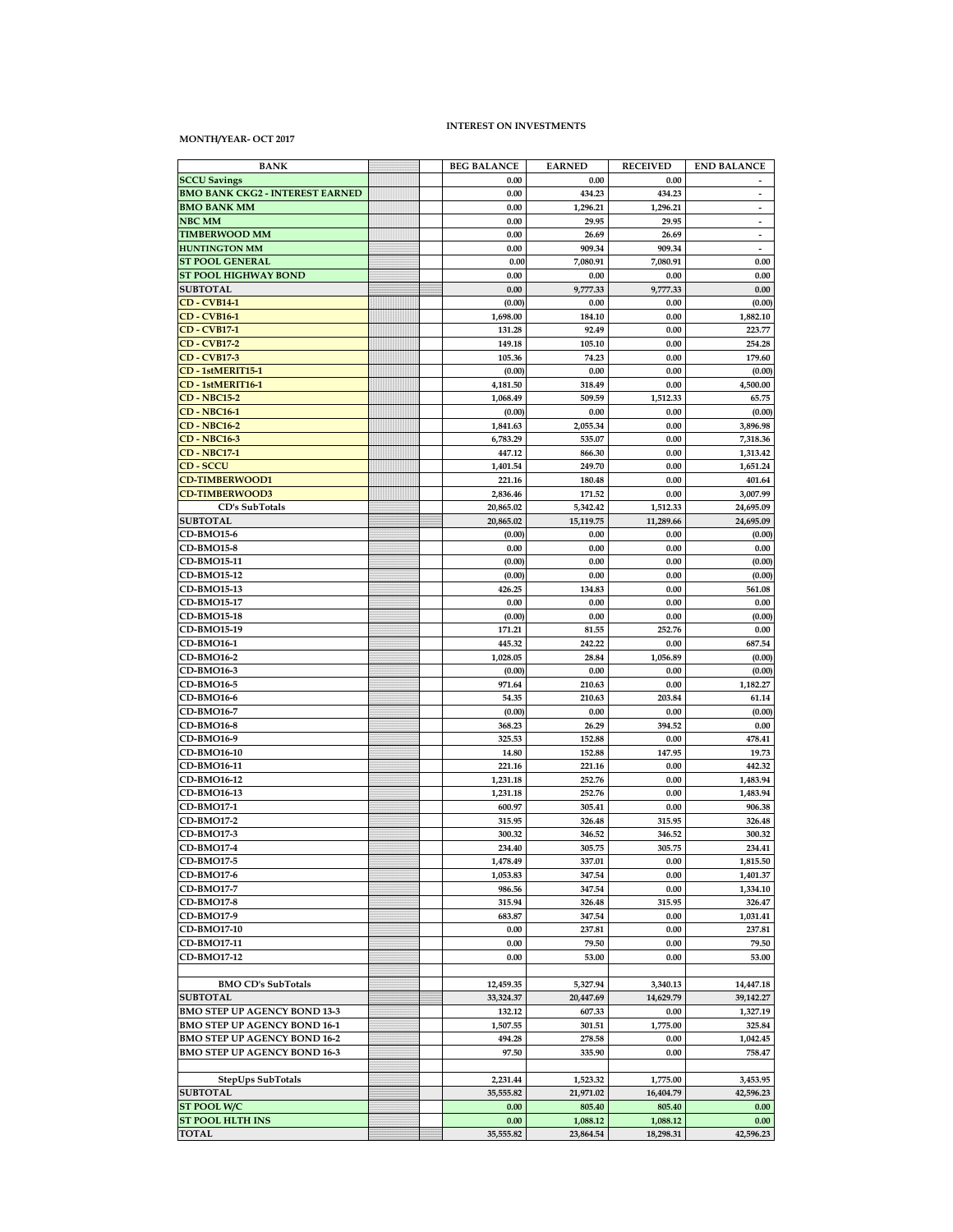

# **DOUGLAS COUNTY, WISCONSIN TREASURER'S MONTHLY REPORT ACCOUNT BALANCES As of 09/30/17**



| <b>ACCOUNT</b>                                                                                                                                                                                                                                                                                                                                                                   | <b>PRINCIPAL</b><br>2017                                                                       |                                      | <b>PRINCIPAL</b><br>2016                                                               | <b>INTEREST</b><br>2017                |                                      | <b>INTEREST</b><br>2016              |
|----------------------------------------------------------------------------------------------------------------------------------------------------------------------------------------------------------------------------------------------------------------------------------------------------------------------------------------------------------------------------------|------------------------------------------------------------------------------------------------|--------------------------------------|----------------------------------------------------------------------------------------|----------------------------------------|--------------------------------------|--------------------------------------|
| <b>CASH AND INVESTMENTS</b>                                                                                                                                                                                                                                                                                                                                                      |                                                                                                |                                      |                                                                                        |                                        |                                      |                                      |
| Cash:                                                                                                                                                                                                                                                                                                                                                                            |                                                                                                |                                      |                                                                                        |                                        |                                      |                                      |
| Cash on Hand                                                                                                                                                                                                                                                                                                                                                                     | \$<br>58,408                                                                                   | \$                                   | 3,762                                                                                  |                                        |                                      |                                      |
| Petty Cash                                                                                                                                                                                                                                                                                                                                                                       | 9,365                                                                                          |                                      | 8,215                                                                                  |                                        |                                      |                                      |
| Checking:                                                                                                                                                                                                                                                                                                                                                                        |                                                                                                |                                      |                                                                                        |                                        |                                      |                                      |
| General Fund--M & I                                                                                                                                                                                                                                                                                                                                                              | \$<br>1,631,434                                                                                | \$                                   | 1,372,220                                                                              | 7,057                                  |                                      | 3,724                                |
| Payroll--NBC                                                                                                                                                                                                                                                                                                                                                                     | 3,948                                                                                          |                                      | 6,494                                                                                  |                                        |                                      |                                      |
| Forestry--NBC                                                                                                                                                                                                                                                                                                                                                                    | 399,513                                                                                        |                                      | 302,698                                                                                | 40                                     |                                      | 27                                   |
| <b>Short Term Investments</b>                                                                                                                                                                                                                                                                                                                                                    |                                                                                                |                                      |                                                                                        |                                        |                                      |                                      |
| <b>State Trust Fund</b>                                                                                                                                                                                                                                                                                                                                                          | 7,978,529                                                                                      |                                      | 8,023,686                                                                              | 47,142                                 |                                      | 23,416                               |
| <b>General Fund CDs</b>                                                                                                                                                                                                                                                                                                                                                          | 11,430,838                                                                                     |                                      | 11,076,297                                                                             | 89,732                                 |                                      | 75,683                               |
| StepUps CDs                                                                                                                                                                                                                                                                                                                                                                      | 1,715,079                                                                                      |                                      | 1,715,079                                                                              | 13,445                                 |                                      | 13,932                               |
| <b>General Fund Savings Account</b>                                                                                                                                                                                                                                                                                                                                              | 58                                                                                             |                                      | 68                                                                                     |                                        |                                      |                                      |
| <b>General Fund Money Markets</b>                                                                                                                                                                                                                                                                                                                                                | 2,176,439                                                                                      |                                      | 1,943,424                                                                              | 21,525                                 |                                      | 10,467                               |
| <b>Rural Housing</b>                                                                                                                                                                                                                                                                                                                                                             | 21,181                                                                                         |                                      | 20,158                                                                                 |                                        |                                      |                                      |
| <b>CASH AND INVESTMENTS</b>                                                                                                                                                                                                                                                                                                                                                      | \$25,424,792                                                                                   | $\overline{\mathbf{s}}$              | 24,472,101                                                                             | $\overline{\boldsymbol{s}}$<br>178,941 | \$                                   | 127,249                              |
| <b>RESTRICTED CASH AND INVESTMENTS</b><br><b>Checking:</b><br><b>Huber Law Trust</b><br><b>Clerk of Court Trust</b><br><b>Short Term Investments:</b><br>State Trust Fund - Health Insurance<br><b>Clerk of Courts</b><br>Drug Investigation<br><b>Land Conservation</b><br><b>Long Term Investments:</b><br>Money-Market - Workers' Compensation<br><b>CD-Land Conservation</b> | \$<br>42,329 \$<br>219,339<br>1,226,052<br>412,823<br>205,010<br>109,061<br>907,493<br>250,000 |                                      | 46,468<br>23,042<br>1,217,840<br>1,005,377<br>212,342<br>106,146<br>901,414<br>250,000 | 6,872<br>504<br>43<br>5,087<br>2,137   |                                      | 3,158<br>571<br>40<br>2,338<br>2,145 |
| <b>RESTRICTED CASH AND INVESTMENTS</b>                                                                                                                                                                                                                                                                                                                                           | 3,372,107                                                                                      | $\overline{\boldsymbol{\mathsf{s}}}$ | 3,762,629                                                                              | $\overline{\boldsymbol{s}}$<br>14,643  | $\overline{\boldsymbol{\mathsf{s}}}$ | 8,252                                |
| <b>OUTSTANDING LONG-TERM DEBT</b><br><b>General Obligation Debt Payable</b><br><b>Note Payable-(Unfunded Pension Liability)</b><br><b>Liability Accrued Conpensated Absences</b><br><b>OUTSTANDING LONG-TERM DEBT</b>                                                                                                                                                            | \$26,232,449<br>5,049,811<br>2,374,367<br>\$33,656,627                                         | \$<br>\$                             | 27,088,731<br>5,297,511<br>2,142,214<br>34,528,456                                     |                                        |                                      |                                      |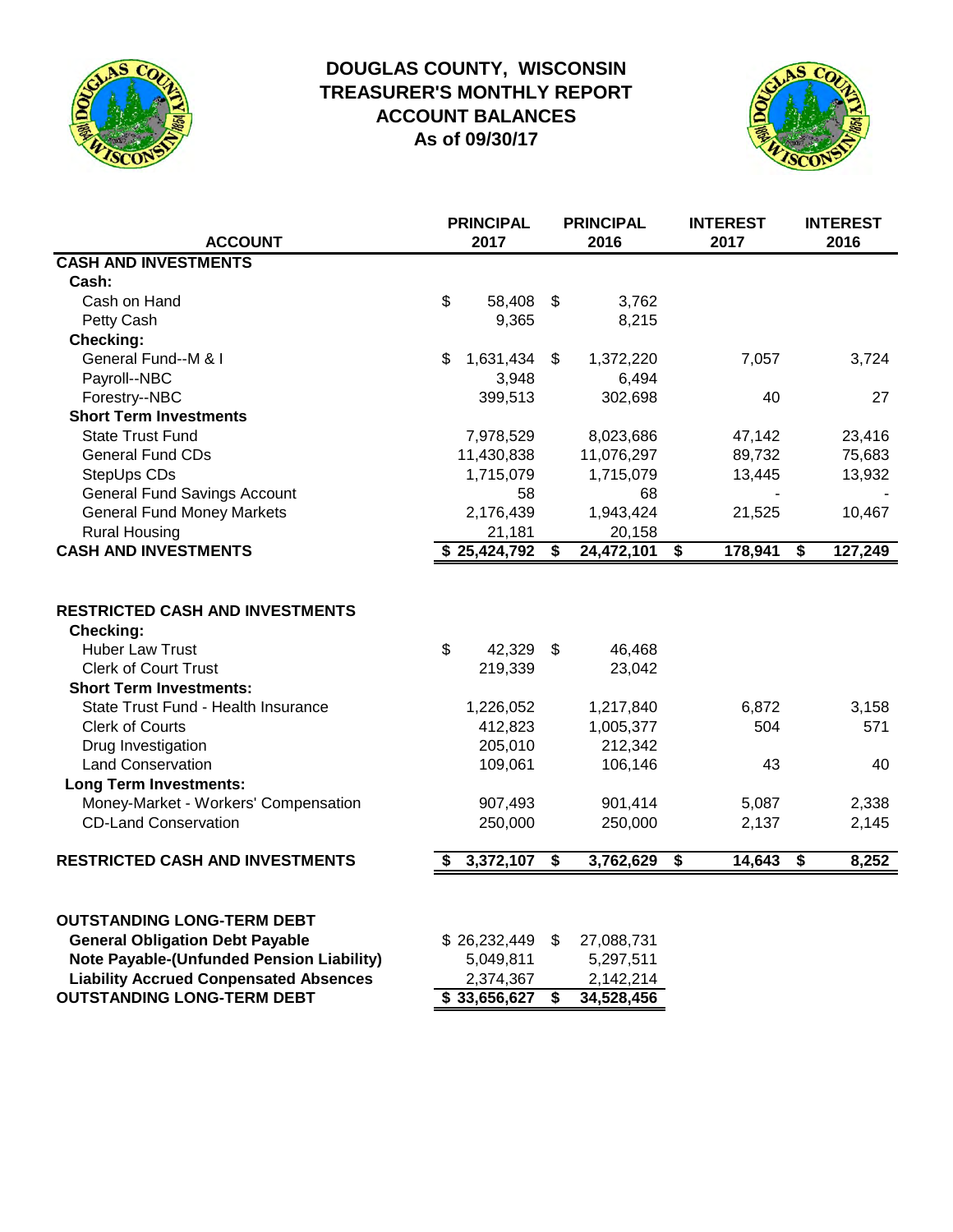

# **DOUGLAS COUNTY, WISCONSIN TREASURER'S MONTHLY REPORT ACCOUNT BALANCES As of 09/30/17 (Continued)**



| <b>ACCOUNT</b>                                 | 2017             |   | 2016       |
|------------------------------------------------|------------------|---|------------|
| <b>RECEIVABLES</b>                             |                  |   |            |
| <b>Tax Certificates and Deeds:</b>             |                  |   |            |
| <b>Tax Certificate - Current Year</b>          |                  |   |            |
| Delinquent Real Estate Taxes 2008-Sale of 2009 | 791              |   | 791        |
| Delinquent Real Estate Taxes 2009-Sale of 2010 | 819              |   | 819        |
| Delinquent Real Estate Taxes 2010-Sale of 2011 | 866              |   | 866        |
| Delinquent Real Estate Taxes 2011-Sale of 2012 | 863              |   | 1,851      |
| Delinquent Real Estate Taxes 2012-Sale of 2013 | 1,465            |   | 7,412      |
| Delinquent Real Estate Taxes 2013-Sale of 2014 | 15,584           |   | 314,483    |
| Delinquent Real Estate Taxes 2014-Sale of 2015 | 332,212          |   | 773,069    |
| Delinquent Real Estate Taxes 2015-Sale of 2016 | 729,151          |   | 1,666,295  |
| Delinquent Real Estate Taxes 2016-Sale of 2017 | 1,612,122        |   |            |
| Forest and Cropland Taxes                      | 3,408            |   | 1,394      |
| Allowance for Uncollectable Taxes              | (10,000)         |   | (10,000)   |
| <b>Tax Clearing</b>                            |                  |   |            |
| Real Estate-Charge Backs                       |                  |   |            |
| <b>Tax Deeds Receivable</b>                    | 98,486           |   | 82,692     |
| Allowance for Uncollectable Tax Deeds          | (72, 228)        |   | (68, 839)  |
| <b>Tax Certificates and Deeds</b>              | 2,713,539        |   | 2,770,833  |
| <b>Property Tax</b>                            |                  |   |            |
| <b>Assessments</b>                             | 694,169          |   | 515,313    |
| <b>Accounts</b>                                | 11,386,406       |   | 9,405,352  |
| <b>Tax Installment Contracts</b>               | 8,827            |   | 1,789      |
| Due from other Governments                     | 2,860,929        |   | 3,387,498  |
| <b>Accrued Interest</b>                        | 88,139           |   | 78,786     |
| <b>RECEIVABLES</b>                             | \$<br>17,752,009 | S | 16,159,571 |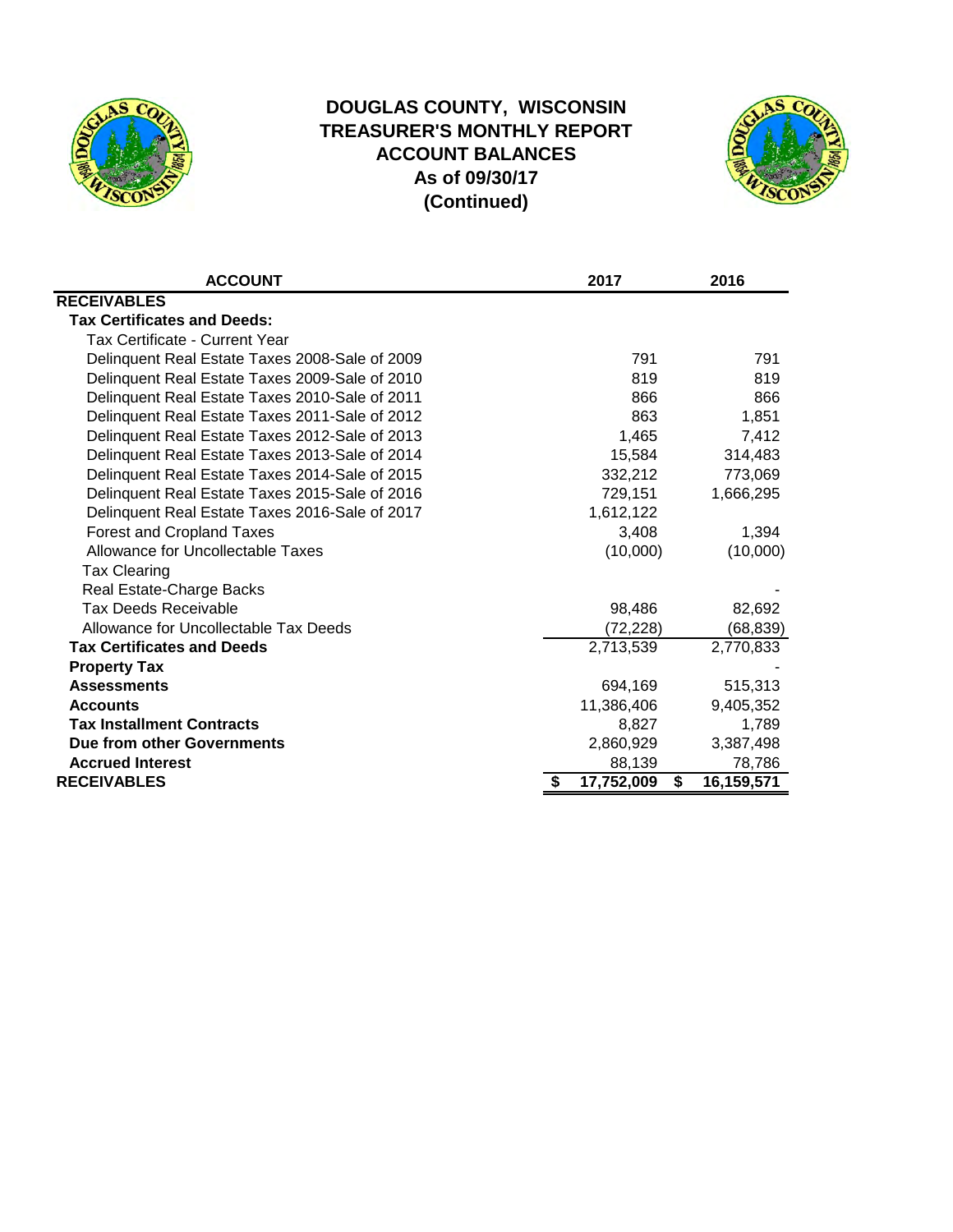

# **DOUGLAS COUNTY, WISCONSIN TREASURER'S MONTHLY REPORT ACCOUNT BALANCES As of 10/31/17**



| <b>ACCOUNT</b>                                                                                                                                                                                                                                                                                                                                                            |                           | <b>PRINCIPAL</b><br>2017                                                             |          | <b>PRINCIPAL</b><br>2016                                                             |                             | <b>INTEREST</b><br>2017              | <b>INTEREST</b><br>2016              |
|---------------------------------------------------------------------------------------------------------------------------------------------------------------------------------------------------------------------------------------------------------------------------------------------------------------------------------------------------------------------------|---------------------------|--------------------------------------------------------------------------------------|----------|--------------------------------------------------------------------------------------|-----------------------------|--------------------------------------|--------------------------------------|
| <b>CASH AND INVESTMENTS</b>                                                                                                                                                                                                                                                                                                                                               |                           |                                                                                      |          |                                                                                      |                             |                                      |                                      |
| Cash:                                                                                                                                                                                                                                                                                                                                                                     |                           |                                                                                      |          |                                                                                      |                             |                                      |                                      |
| Cash on Hand                                                                                                                                                                                                                                                                                                                                                              | $\boldsymbol{\mathsf{S}}$ | $(5,087)$ \$                                                                         |          | 12,268                                                                               |                             |                                      |                                      |
| Petty Cash                                                                                                                                                                                                                                                                                                                                                                |                           | 9,365                                                                                |          | 8,215                                                                                |                             |                                      |                                      |
| Checking:                                                                                                                                                                                                                                                                                                                                                                 |                           |                                                                                      |          |                                                                                      |                             |                                      |                                      |
| General Fund--M & I                                                                                                                                                                                                                                                                                                                                                       | \$                        | 1,197,358                                                                            | \$       | 1,251,193                                                                            |                             | 7,491                                | 4,087                                |
| Payroll--NBC                                                                                                                                                                                                                                                                                                                                                              |                           | 3,344                                                                                |          | 6,022                                                                                |                             |                                      |                                      |
| Forestry--NBC                                                                                                                                                                                                                                                                                                                                                             |                           | 359,450                                                                              |          | 218,772                                                                              |                             | 43                                   | 29                                   |
| <b>Short Term Investments</b>                                                                                                                                                                                                                                                                                                                                             |                           |                                                                                      |          |                                                                                      |                             |                                      |                                      |
| <b>State Trust Fund</b>                                                                                                                                                                                                                                                                                                                                                   |                           | 7,985,610                                                                            |          | 7,526,543                                                                            |                             | 54,223                               | 26,273                               |
| <b>General Fund CDs</b>                                                                                                                                                                                                                                                                                                                                                   |                           | 11,479,747                                                                           |          | 10,828,297                                                                           |                             | 100,402                              | 84,616                               |
| StepUps CDs                                                                                                                                                                                                                                                                                                                                                               |                           | 1,715,079                                                                            |          | 1,715,079                                                                            |                             | 14,968                               | 15,455                               |
| <b>General Fund Savings Account</b>                                                                                                                                                                                                                                                                                                                                       |                           | 58                                                                                   |          | 68                                                                                   |                             |                                      |                                      |
| <b>General Fund Money Markets</b>                                                                                                                                                                                                                                                                                                                                         |                           | 1,503,829                                                                            |          | 1,315,101                                                                            |                             | 23,787                               | 10,801                               |
| <b>Rural Housing</b>                                                                                                                                                                                                                                                                                                                                                      |                           | 21,181                                                                               |          | 20,158                                                                               |                             |                                      |                                      |
| <b>CASH AND INVESTMENTS</b>                                                                                                                                                                                                                                                                                                                                               |                           | \$24,269,934                                                                         | \$       | 22,901,716                                                                           | $\overline{\boldsymbol{s}}$ | 200,914                              | \$<br>141,261                        |
| <b>RESTRICTED CASH AND INVESTMENTS</b><br>Checking:<br><b>Huber Law Trust</b><br><b>Clerk of Court Trust</b><br><b>Short Term Investments:</b><br>State Trust Fund - Health Insurance<br><b>Clerk of Courts</b><br>Drug Investigation<br><b>Land Conservation</b><br><b>Long Term Investments:</b><br>Money-Market - Workers' Compensation<br><b>CD-Land Conservation</b> | $\boldsymbol{\mathsf{S}}$ | 38,403<br>38,644<br>1,227,140<br>574,776<br>194,813<br>109,786<br>908,298<br>250,000 | \$       | 38,700<br>23,042<br>1,218,285<br>990,903<br>213,066<br>106,871<br>901,744<br>250,000 |                             | 7,961<br>552<br>49<br>5,892<br>2,858 | 3,603<br>673<br>45<br>2,667<br>2,865 |
| <b>RESTRICTED CASH AND INVESTMENTS</b>                                                                                                                                                                                                                                                                                                                                    |                           | 3,341,860                                                                            | \$       | 3,742,611                                                                            | \$                          | 17,312                               | \$<br>9,853                          |
| <b>OUTSTANDING LONG-TERM DEBT</b><br><b>General Obligation Debt Payable</b><br><b>Note Payable-(Unfunded Pension Liability)</b><br><b>Liability Accrued Conpensated Absences</b><br><b>OUTSTANDING LONG-TERM DEBT</b>                                                                                                                                                     |                           | \$26,232,449<br>5,049,811<br>2,374,367<br>$\overline{\$}33,656,627$                  | \$<br>\$ | 27,088,731<br>5,297,511<br>2,142,214<br>34,528,456                                   |                             |                                      |                                      |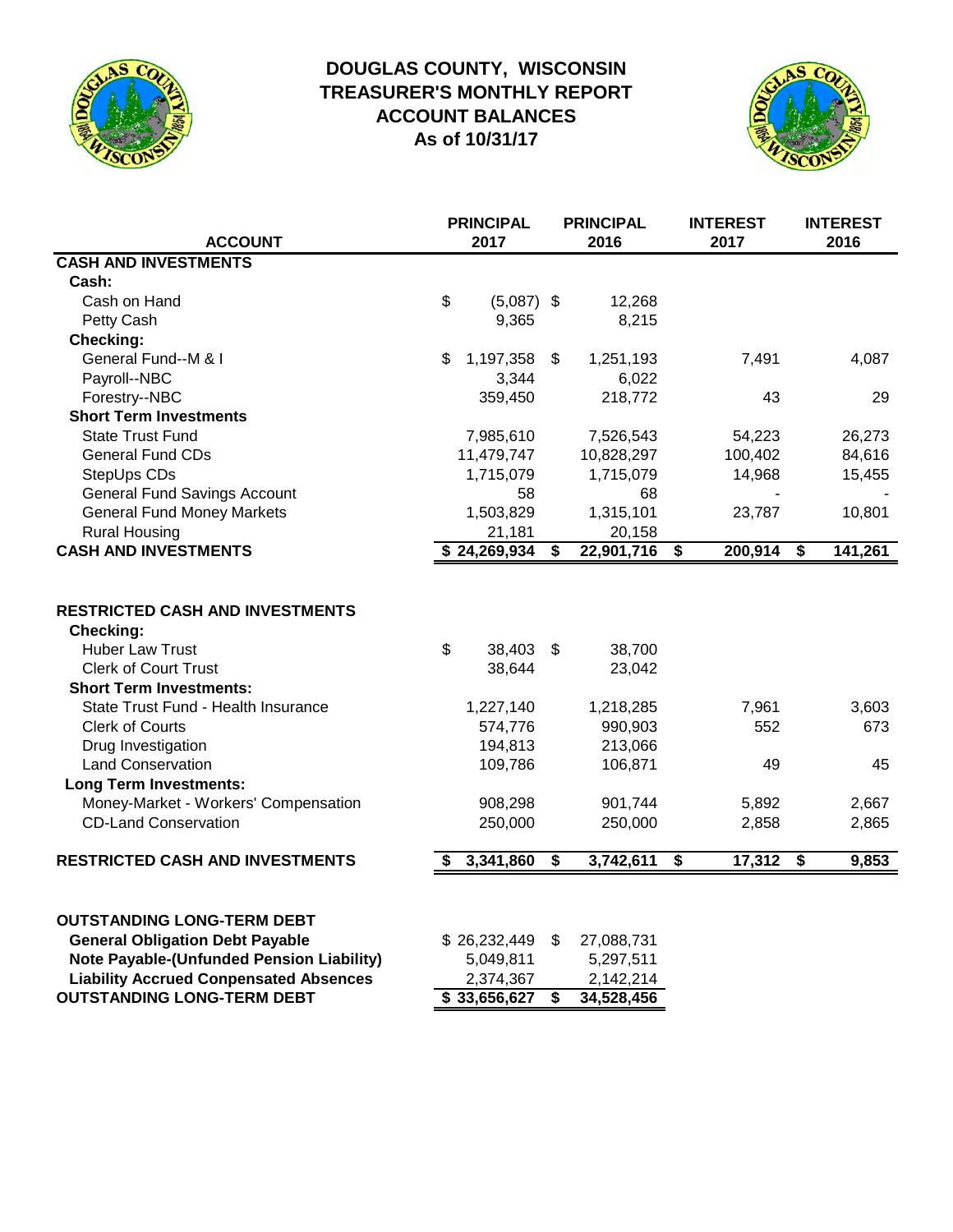

# **DOUGLAS COUNTY, WISCONSIN TREASURER'S MONTHLY REPORT ACCOUNT BALANCES As of 10/31/17 (Continued)**



| <b>ACCOUNT</b>                                 | 2017       | 2016             |
|------------------------------------------------|------------|------------------|
| <b>RECEIVABLES</b>                             |            |                  |
| <b>Tax Certificates and Deeds:</b>             |            |                  |
| Tax Certificate - Current Year                 |            |                  |
| Delinquent Real Estate Taxes 2008-Sale of 2009 | 791        | 791              |
| Delinquent Real Estate Taxes 2009-Sale of 2010 | 819        | 819              |
| Delinquent Real Estate Taxes 2010-Sale of 2011 | 866        | 866              |
| Delinquent Real Estate Taxes 2011-Sale of 2012 | 863        | 1,405            |
| Delinquent Real Estate Taxes 2012-Sale of 2013 | 1,274      | 6,170            |
| Delinquent Real Estate Taxes 2013-Sale of 2014 | 9,297      | 298,346          |
| Delinquent Real Estate Taxes 2014-Sale of 2015 | 307,514    | 742,192          |
| Delinquent Real Estate Taxes 2015-Sale of 2016 | 694,838    | 1,511,673        |
| Delinquent Real Estate Taxes 2016-Sale of 2017 | 1,468,881  |                  |
| <b>Forest and Cropland Taxes</b>               | 3,201      | 1,329            |
| Allowance for Uncollectable Taxes              | (10,000)   | (10,000)         |
| <b>Tax Clearing</b>                            |            |                  |
| Real Estate-Charge Backs                       |            |                  |
| <b>Tax Deeds Receivable</b>                    | 80,817     | 82,692           |
| Allowance for Uncollectable Tax Deeds          | (72, 228)  | (68, 839)        |
| <b>Tax Certificates and Deeds</b>              | 2,486,933  | 2,567,444        |
| <b>Property Tax</b>                            |            |                  |
| <b>Assessments</b>                             | 634,963    | 502,747          |
| <b>Accounts</b>                                | 11,386,251 | 9,788,650        |
| <b>Tax Installment Contracts</b>               |            | (5,043)          |
| Due from other Governments                     | 3,004,267  | 3,272,737        |
| <b>Accrued Interest</b>                        | 93,705     | 85,639           |
| <b>RECEIVABLES</b>                             | 17,606,119 | \$<br>16,212,174 |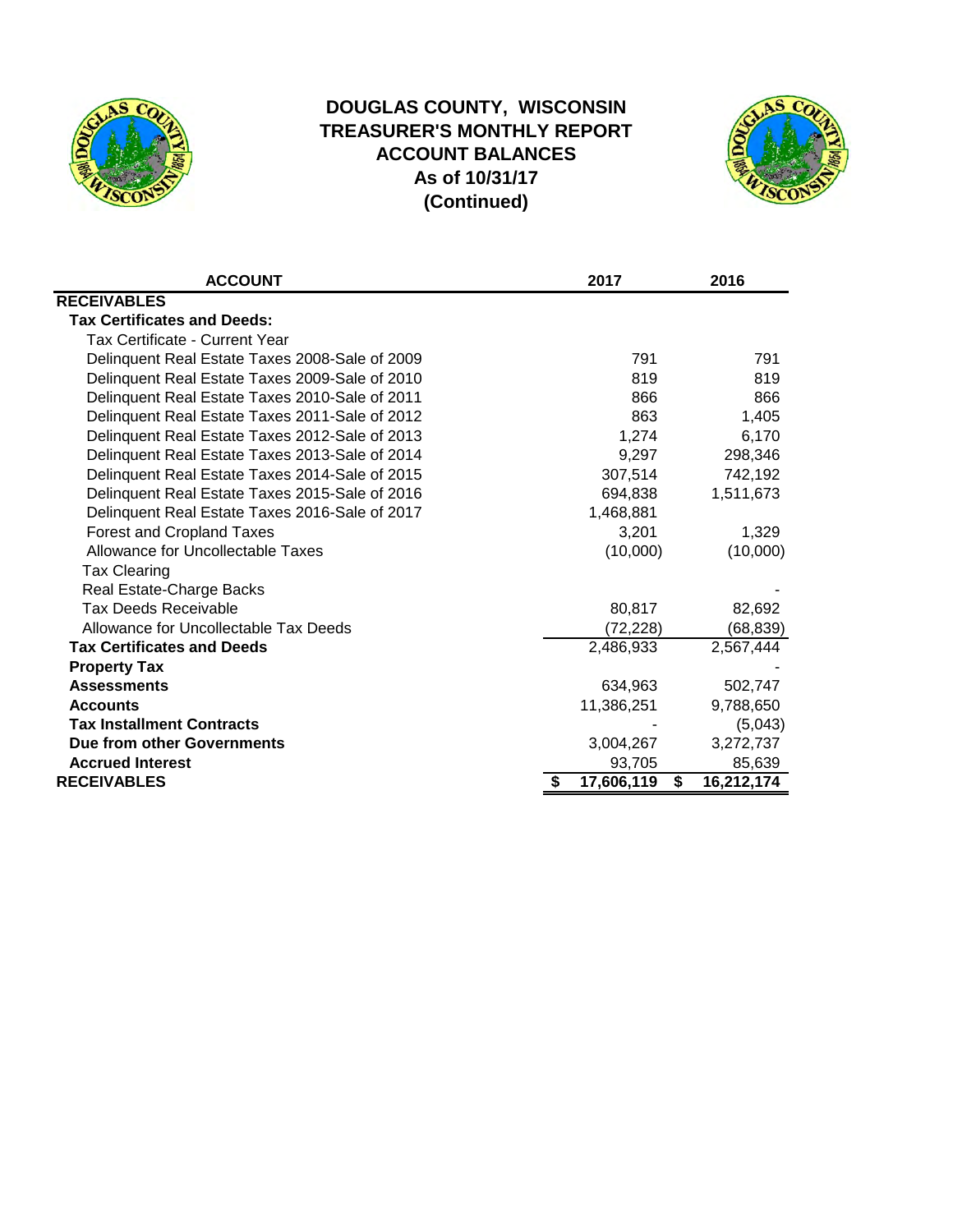# **Owner's Claim for Damages to Animals**

Report of Investigation by Supervisors, Board or Committee

-<br>Tinder arovisions of Wisconsin Dog Law Chapter 174. Wisconsin Statutes

| Angel blasban at ia pennsni nai rus e mahen tuòli mennan                                                                                                                                                                          |
|-----------------------------------------------------------------------------------------------------------------------------------------------------------------------------------------------------------------------------------|
| <b>STATE OF WISCONSIN</b><br><b>AFFIDAVIT OF OWNER</b><br>SS.<br><u>DOVGLAS</u><br>COUNTY                                                                                                                                         |
| LETON                                                                                                                                                                                                                             |
| being first duly sworn on oath depose and say that I am the legal owner of certain domestic animals located in the                                                                                                                |
|                                                                                                                                                                                                                                   |
| (Holstein) in the night pasti<br>calF                                                                                                                                                                                             |
|                                                                                                                                                                                                                                   |
| met with death for injuries) resulting from and directly caused by a dog or dogs                                                                                                                                                  |
| owned b)                                                                                                                                                                                                                          |
| the owner thereof being unknown to me)<br>discovery of the death (or injury) of said animals I goserved the follow:                                                                                                               |
| pasture after hearing adisturbance and Drought                                                                                                                                                                                    |
| n Call USDA tointestigate They determined the fatal                                                                                                                                                                               |
| used by adop<br>See attached report                                                                                                                                                                                               |
| That by reason of these facts I claim that the death (or injury) of said animals is due to the work of some dog or dogs. And I<br>therefore assess the fair and reasonable market value of said animals herein described, as foll |
| <i>reiter</i> calf of<br><u>- value of aholstein</u>                                                                                                                                                                              |
| hauling fees                                                                                                                                                                                                                      |
| \$1,000.<br>00s                                                                                                                                                                                                                   |
|                                                                                                                                                                                                                                   |
| (Yes or No.)                                                                                                                                                                                                                      |
| (Owner)                                                                                                                                                                                                                           |
| Address GT47 S. COUNTY ROAD B SOUTH RANGE, WI<br>Subscribed and sworn to before me this<br>Cell Phone: (218) 591-4418<br>day of NOVEMBER<br><b>SUTT</b><br>Justice of Peace (or) Notary Public.                                   |
|                                                                                                                                                                                                                                   |
| <b>STATE OF WISCONSIN,</b><br><b>AFFIDAVIT OF INVESTIGATING COMMITTEE.</b>                                                                                                                                                        |
| <b>DOVERS</b> COUNTY<br>GOWN<br>OF OAKLAND)                                                                                                                                                                                       |
| We Well                                                                                                                                                                                                                           |
| DAVID MIDDLETON                                                                                                                                                                                                                   |
| to ascertain and determine whether, in fact, said damages was caused by some dog or dogs. That we have diligently                                                                                                                 |
| investigated said claim and now find the facts to be as follows: TRUE AS STATED AROVE.                                                                                                                                            |
|                                                                                                                                                                                                                                   |
|                                                                                                                                                                                                                                   |
|                                                                                                                                                                                                                                   |
|                                                                                                                                                                                                                                   |
| That by reason of the facts as aforesaid we further find, either (a) that said damage was caused by some dog or dogs, or (b)<br>that said damage was not caused by some dog or dogs.                                              |
| $One+MOLSAnd$ dollars $(s.l, QOO);$ that their fair and reasonable                                                                                                                                                                |
| on thousand dollars (s.1,000);<br>market value is                                                                                                                                                                                 |
|                                                                                                                                                                                                                                   |
|                                                                                                                                                                                                                                   |
| Subscribed and swom to before mo this $157$<br>2017                                                                                                                                                                               |
|                                                                                                                                                                                                                                   |
| day of  A/Q VEM BPIL                                                                                                                                                                                                              |
| Justice of Peace (or) Notary Public.<br>(OVER)                                                                                                                                                                                    |

"CHECK TO DETERMINE IF APPLICANT HAS PAID HIS CURRENT TAX ON ALL DOGS OWNED BY HIM.<br>"SEE PARAGRAPH 4 ON REVERSE SIDE OF THIS BLANK.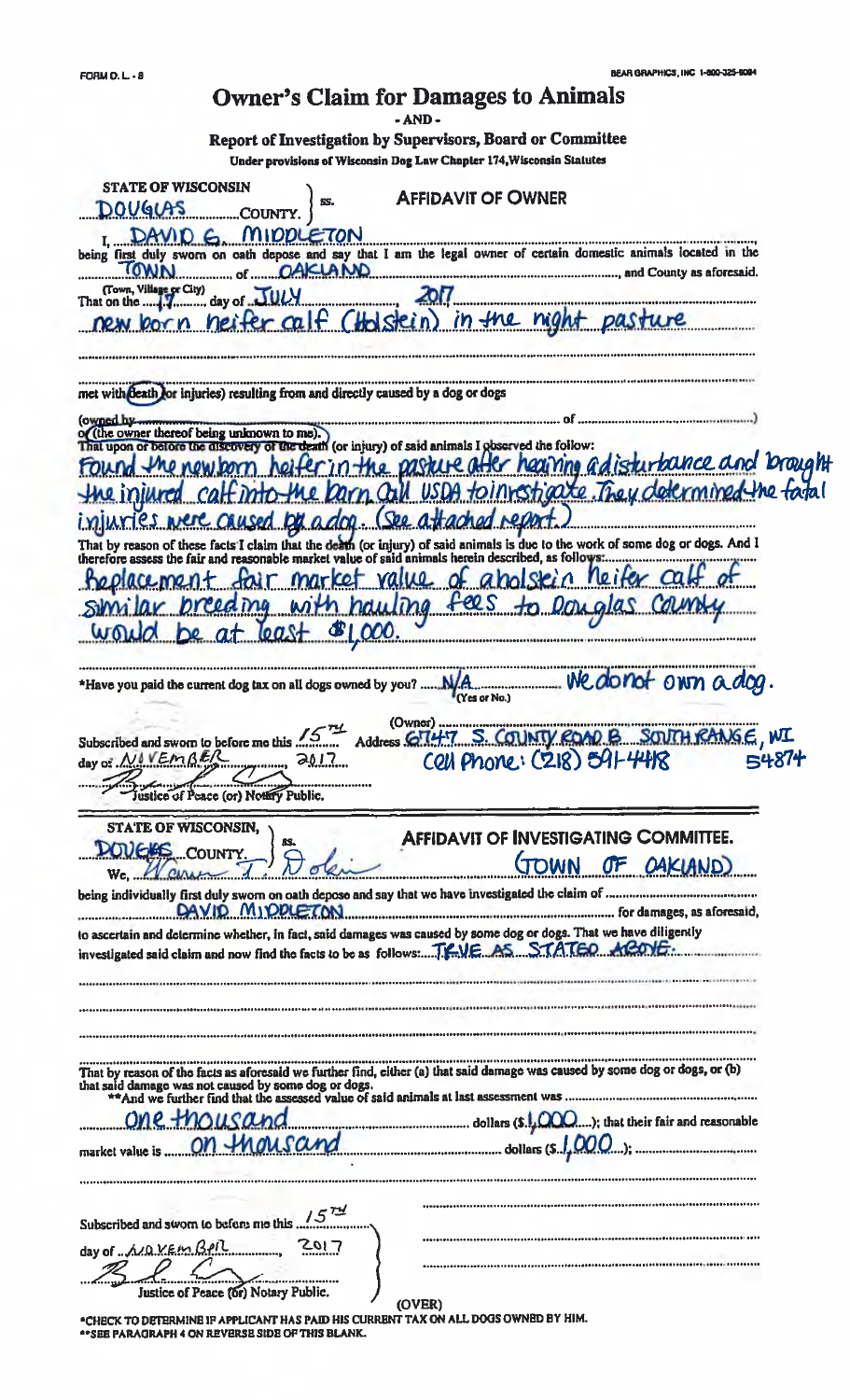

# **Chapter 174, Wisconsin Statutes.**

Section 174.001 (3) "LIVESTOCK" Means any horse, bovine, sheep, goat, pig, domestic rabbit or domestic fowl, including game fowl raised in captivity.

Section 174.11 (title) Claims for damage by dogs to certain domestic animals; payable, when, from dog license fund; appeals. (1) The owner of any said animal, when it is proven that the dog forcibly entered the enclosure in which the animal were kept, which are attacked, chased, injured or killed by dogs may, within 3 days after the owner has knowledge or notice thereof, file a written claim for damages with the clerk of the town, village or city in which the damage occurred or, if it occurred in a town or village, with the chairman of such town or the president of such village. The form of the claim may be prescribed by the department of agriculture, trade and consumer protection. Upon presentation of a claim the supervisors of the town, the board of trustees of the village, or the common council of the city, or a committee appointed for that purpose by the supervisors, the board of trustees or the common council shall promptly investigate the claim and may subpoena witnesses, administer oaths and take testimony relative to the claim, and shall within 30 days after the filing of the claim make, certify and return to the county clerk the claim, a report of the investigation, the testimony taken and the amount of damages suffered by the owner of said animal.

(2) The form of the report and certification may be prescribed by the department of agriculture, trade and consumer protection, and shall be subscribed by the supervisors, board or committee making the report and certification. The county clerk shall submit to the county board at its first meeting, following the receipt of any such claim, all claims so filed and reported and the claims shall be acted upon and determined by the county board as other claims are determined and acted upon. The amount of damages filed and reported to the county clerk shall be prima facie proof of the actual damages sustained, but evidence may be taken before the county board relative to the claims as in other cases and appeals from the action of the county board shall lie as in other cases. On appeal from the action of the county board, the trial shall be by the court without a jury.

(3) The claims shall be solely against the dog license fund and shall create no other liability on the part of the county.

(4) The county board shall allow, as the amount of a claim for livestock and ranch mink killed by dogs, the amount determined to be the fair market value of the livestock or ranch mink on the date the death occurred. The county board shall allow, as the amount of a claim for livestock and ranch mink injured by dogs, the amount determined to be the total of the costs resulting from the injury including a loss in fair market value but the total amount of the claim may not exceed the fair market value. No claim may be paid to any person who has failed to pay a dog tax on an assessable dog.

Section 174.12. Actions against owners. (1) The allowance by the county of any claim for damages done by dogs shall work an assignment to the county of the cause of the action of the claimant for which the claim is filed and the county may sue and recover from the owner of the dog or dogs doing the damages the full amount thereof and which shall not be limited to the sum paid the claimant by the county. Before any claim shall be allowed by the county on account of damages done by dogs, the claimant shall furnish satisfactory proof that the damage was not done in whole or in part by any dog owned, kept or harbored by him.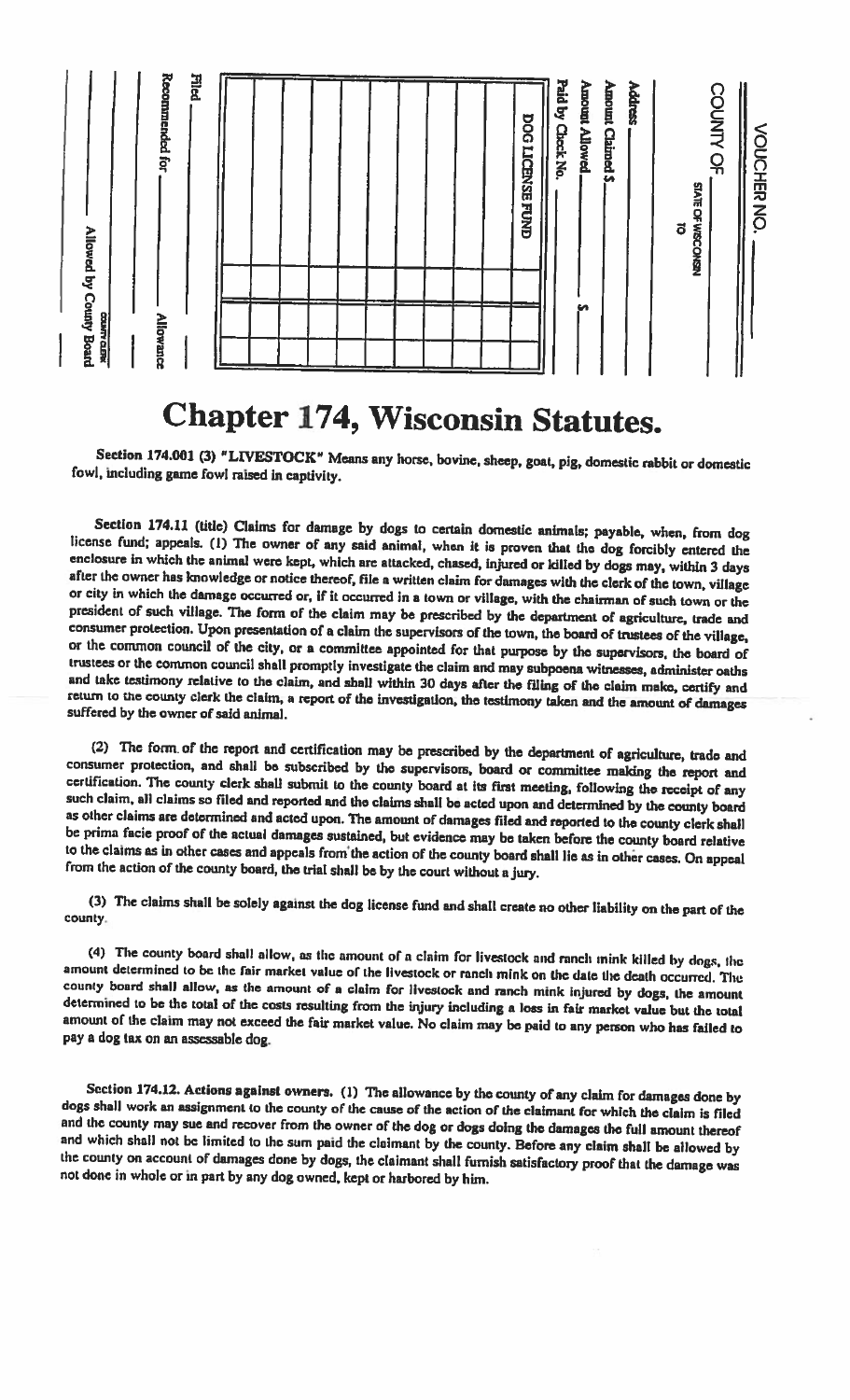| WISCONSIN COOPERATIVE WILDLIFE DAMAGE CONTROL PROGRAM |
|-------------------------------------------------------|
| <b>GRAY WOLF INVESTIGATION REPORT</b>                 |

Revised 04/17

RHL 35-2017

|                                                                                                                                                                                                                                                                                                                                                                           | <b>BASIC DATA</b>                                                                                                                                                                                                                                                                        |
|---------------------------------------------------------------------------------------------------------------------------------------------------------------------------------------------------------------------------------------------------------------------------------------------------------------------------------------------------------------------------|------------------------------------------------------------------------------------------------------------------------------------------------------------------------------------------------------------------------------------------------------------------------------------------|
| 07/17/2017<br>Date call received:  <br><b>Clear Date</b>                                                                                                                                                                                                                                                                                                                  | AM ⓒ PM O<br>9:00<br>Time                                                                                                                                                                                                                                                                |
| Who reported complaint to WS?<br>Dave Middleton                                                                                                                                                                                                                                                                                                                           | Reported date/time of depredation:<br>7-17 early am                                                                                                                                                                                                                                      |
|                                                                                                                                                                                                                                                                                                                                                                           | <b>COMPLAINANT DATA</b>                                                                                                                                                                                                                                                                  |
| Dave Middleton<br>Name                                                                                                                                                                                                                                                                                                                                                    | $H$ $\bigcirc$ $W$ $\bigcirc$ $C$ $\bigcirc$<br>218-591-4418<br>Phone                                                                                                                                                                                                                    |
| Address<br>6747 E Cty RD B                                                                                                                                                                                                                                                                                                                                                | City<br>South Range<br>54874<br>Zip                                                                                                                                                                                                                                                      |
|                                                                                                                                                                                                                                                                                                                                                                           | <b>SPECIES REPORTED</b>                                                                                                                                                                                                                                                                  |
| Other<br>Hybrid Wolf $\bigcirc$<br>Wolf $\bigcirc$                                                                                                                                                                                                                                                                                                                        | No. Involved                                                                                                                                                                                                                                                                             |
|                                                                                                                                                                                                                                                                                                                                                                           | <b>DAMAGE DATA</b>                                                                                                                                                                                                                                                                       |
| Damage Resource #1:<br>Reported $\odot$<br>Verified<br>$\circ$<br>Predation $\bigcirc$<br>Injury $\odot$<br>Damage Type:<br>Harassment $\bigcirc$<br>Newborn Holstein type dairy calf<br>Resource:<br><b>N/A</b><br>$\left  \text{Tag} \# \right $<br>Damage Location (describe area):<br>Open pasture west of barn<br>N 46.52045<br><b>GPS</b> Coordinates:<br>W91.99711 | <b>WMZ</b><br><b>WHZ</b><br>$\blacksquare$<br>$\mathbf{1}$<br>Damage Threat $\bigcirc$<br>(click for map)<br>(click for map)<br>\$800,00<br><b>Total Dollar Value</b><br>1<br>No. Involved<br><b>T47N</b><br>R <sub>13</sub><br>W<br><b>S28</b><br>Township<br>Oakland<br>County Douglas |
| Verified<br>Damage Resource #2:<br>Reported $\bigcirc$<br>$\bigcirc$<br>Predation $\bigcirc$<br>Injury $\bigcirc$<br>Harassment $\bigcirc$<br>Damage Type:<br>Resource:<br>Tag#<br>Damage Location (describe area):<br> N<br><b>GPS</b> Coordinates:<br>County Select<br>w                                                                                                | <b>WHZ</b><br>Select<br>Select<br><b>WMZ</b><br>(click for map)<br>(click for map)<br>Damage Threat $\bigcirc$<br>Total Dollar Value   \$<br>No. Involved<br>Township<br>S<br>T<br>${\bf N}$<br>$\mathbf R$                                                                              |
|                                                                                                                                                                                                                                                                                                                                                                           | <b>WS RESPONSE</b>                                                                                                                                                                                                                                                                       |
| Referred to field $\odot$<br><b>Clear Date</b><br>07/17/2017<br>Date:<br>圖<br>Field Investigation $\odot$<br>07/17/2017<br><b>Clear Date</b><br>Date:                                                                                                                                                                                                                     | <b>Eric Fromm</b><br>Assigned to<br>$p.m.$ $\odot$<br>$a.m.$ $\bigcirc$<br>Time<br>1:00                                                                                                                                                                                                  |
| ⊙ Yes<br>Carcass present<br>$\bigcap$ No<br>Live injured calf                                                                                                                                                                                                                                                                                                             |                                                                                                                                                                                                                                                                                          |
| $\bigcirc$ No<br>$O$ Yes<br><b>Scat Present</b><br>Dog tracks in mud entering pasture<br>$\bigcirc$ Yes<br>$O$ No<br><b>Tracks Present</b><br>(provide measurements below)                                                                                                                                                                                                |                                                                                                                                                                                                                                                                                          |
| <b>Track Measurements (inches)</b><br>1. Length<br>3.0<br>Enter as a declinal<br>Width<br>3.0                                                                                                                                                                                                                                                                             | 2. Length<br>3. Length<br>Width<br>Width                                                                                                                                                                                                                                                 |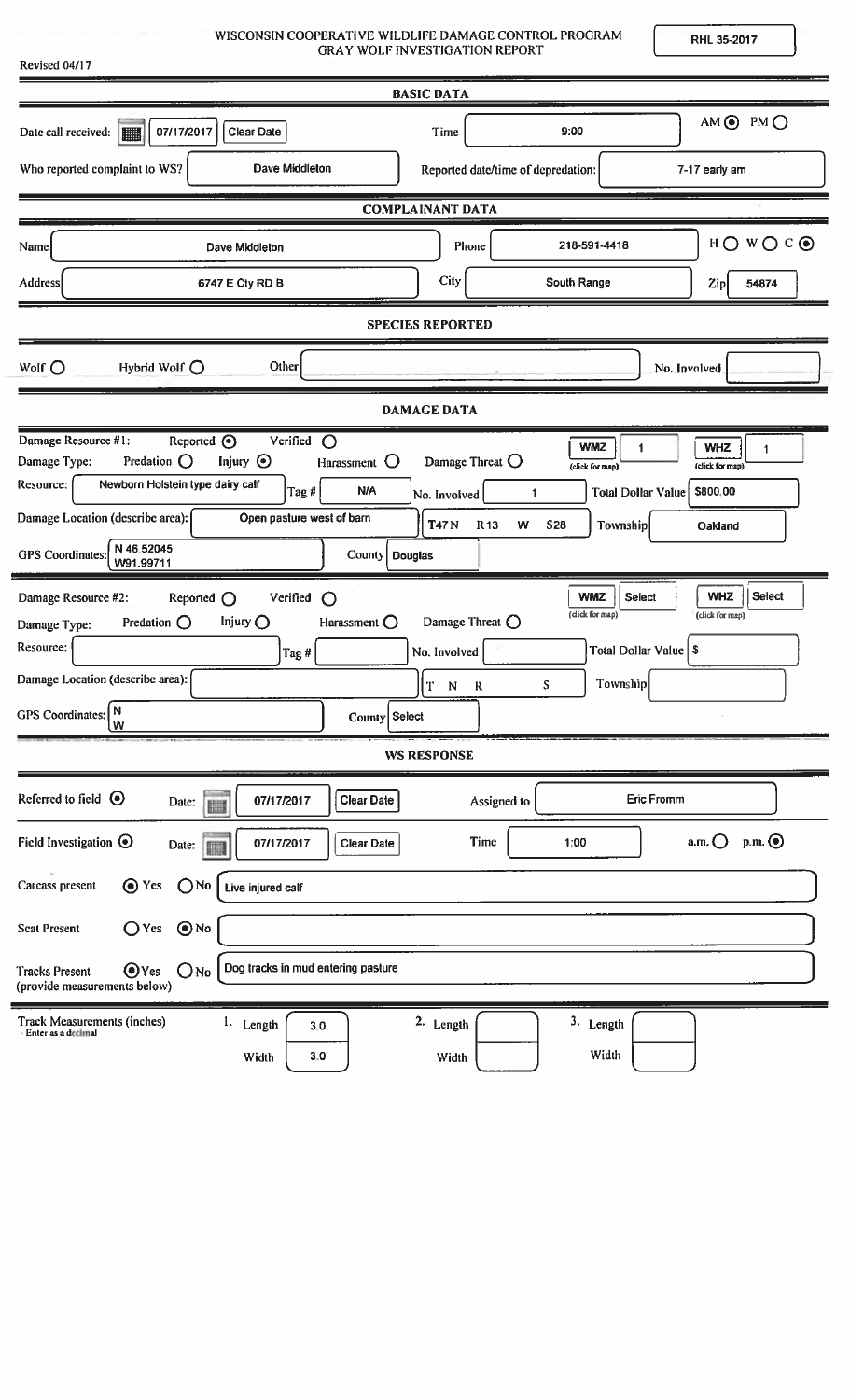|                                                                                          |                                                                         | <b>COMPLAINT/DEPREDATION VERIFICATION</b>                                                                                                                     |                                                                                                                                                                                                                                                                                                                                                                                                                                                                                                                                                                                                                                                                                                                                                                                                     |
|------------------------------------------------------------------------------------------|-------------------------------------------------------------------------|---------------------------------------------------------------------------------------------------------------------------------------------------------------|-----------------------------------------------------------------------------------------------------------------------------------------------------------------------------------------------------------------------------------------------------------------------------------------------------------------------------------------------------------------------------------------------------------------------------------------------------------------------------------------------------------------------------------------------------------------------------------------------------------------------------------------------------------------------------------------------------------------------------------------------------------------------------------------------------|
| Resource $#1$ :<br>O Confirmed Wolf Depredation                                          |                                                                         | O Probable Wolf Depredation                                                                                                                                   | O Verified Wolf-Other (Harassment or Damage Threat)                                                                                                                                                                                                                                                                                                                                                                                                                                                                                                                                                                                                                                                                                                                                                 |
|                                                                                          | ⊙ Confirmed Non-wolf Depredation/Complaint- Species                     | Domestic Dog                                                                                                                                                  |                                                                                                                                                                                                                                                                                                                                                                                                                                                                                                                                                                                                                                                                                                                                                                                                     |
| $\bigcirc$ Unconfirmed Complaint:                                                        | possible cause of death                                                 |                                                                                                                                                               |                                                                                                                                                                                                                                                                                                                                                                                                                                                                                                                                                                                                                                                                                                                                                                                                     |
|                                                                                          |                                                                         |                                                                                                                                                               |                                                                                                                                                                                                                                                                                                                                                                                                                                                                                                                                                                                                                                                                                                                                                                                                     |
|                                                                                          |                                                                         | pasture this is a non-wolf depredation caused by a dog. Eric Fromm                                                                                            | The complainant reported finding a injured newborn Holstein heifer calf in the pasture after hearing a<br>disturbance. He brought the injured calf into the barn. I examined the calf and noted many superficial tooth<br>scrapes and several bites to the tail and ears. A severe bite to lateral neck was very swollen and had caused<br>significant underlying trauma. A mixture of fluid and blood exited the calf's mouth when I lifted its head to<br>examine the wound. The calf was listless and I doubt it will survive the attack. I searched the pasture where<br>the attack occurred and found fresh dog tracks entering the pasture in a muddy waterway on the north side.<br>The complainant does not own a dog. With the random non-lethal bite evidence and fresh dog tracks in the |
| Resource #2:<br>○ Confirmed Wolf Depredation                                             |                                                                         | O Probable Wolf Depredation                                                                                                                                   | O Verified Wolf-Other (Harassment or Damage Threat)                                                                                                                                                                                                                                                                                                                                                                                                                                                                                                                                                                                                                                                                                                                                                 |
|                                                                                          | O Confirmed Non-wolf Depredation/Complaint-Species                      | <b>Select</b>                                                                                                                                                 |                                                                                                                                                                                                                                                                                                                                                                                                                                                                                                                                                                                                                                                                                                                                                                                                     |
| O Unconfirmed Complaint:                                                                 | possible cause of death                                                 |                                                                                                                                                               |                                                                                                                                                                                                                                                                                                                                                                                                                                                                                                                                                                                                                                                                                                                                                                                                     |
|                                                                                          |                                                                         |                                                                                                                                                               |                                                                                                                                                                                                                                                                                                                                                                                                                                                                                                                                                                                                                                                                                                                                                                                                     |
|                                                                                          |                                                                         |                                                                                                                                                               |                                                                                                                                                                                                                                                                                                                                                                                                                                                                                                                                                                                                                                                                                                                                                                                                     |
|                                                                                          | normal                                                                  | agitated (running/bellowing/sweated)<br>These behaviors exhibited by livestock should be determined by WS observations/evidence or testimony of the producer. | $\bigcirc$ aggressive toward people/dogs<br>$\bigcirc$ run through fences                                                                                                                                                                                                                                                                                                                                                                                                                                                                                                                                                                                                                                                                                                                           |
|                                                                                          |                                                                         |                                                                                                                                                               |                                                                                                                                                                                                                                                                                                                                                                                                                                                                                                                                                                                                                                                                                                                                                                                                     |
| <b>Trapping Initiated</b>                                                                | E<br>Date:                                                              | <b>Clear Date</b>                                                                                                                                             |                                                                                                                                                                                                                                                                                                                                                                                                                                                                                                                                                                                                                                                                                                                                                                                                     |
|                                                                                          | Foot-hold<br>Cage Trap                                                  | <b>Cable Restraint</b>                                                                                                                                        | Other                                                                                                                                                                                                                                                                                                                                                                                                                                                                                                                                                                                                                                                                                                                                                                                               |
| <b>Technical Assistance:</b>                                                             |                                                                         |                                                                                                                                                               |                                                                                                                                                                                                                                                                                                                                                                                                                                                                                                                                                                                                                                                                                                                                                                                                     |
| Livestock Behavior:<br><b>ACTION TAKEN:</b><br><b>METHOD:</b><br>REC:<br>Comments:       |                                                                         |                                                                                                                                                               |                                                                                                                                                                                                                                                                                                                                                                                                                                                                                                                                                                                                                                                                                                                                                                                                     |
| CEM:                                                                                     |                                                                         |                                                                                                                                                               |                                                                                                                                                                                                                                                                                                                                                                                                                                                                                                                                                                                                                                                                                                                                                                                                     |
| <b>Equipment Loaned:</b>                                                                 | number<br>type:                                                         |                                                                                                                                                               |                                                                                                                                                                                                                                                                                                                                                                                                                                                                                                                                                                                                                                                                                                                                                                                                     |
|                                                                                          |                                                                         |                                                                                                                                                               |                                                                                                                                                                                                                                                                                                                                                                                                                                                                                                                                                                                                                                                                                                                                                                                                     |
|                                                                                          | Tribal Consultation: $\bigcirc$                                         | <b>Tribe Name/Tribe Contact:</b>                                                                                                                              | if hunting dog, bell on collar: ○ Yes ○ No                                                                                                                                                                                                                                                                                                                                                                                                                                                                                                                                                                                                                                                                                                                                                          |
|                                                                                          | Wolf Control Permit: $\bigcirc$ Provided Application<br>O <sub>No</sub> | O Permit already Issued                                                                                                                                       | $\bigcirc$ Trapping attempted on property $\bigcirc$ Wolves removed/permit                                                                                                                                                                                                                                                                                                                                                                                                                                                                                                                                                                                                                                                                                                                          |
| Tribal co-investigation: $\bigcirc$<br>Enrollment Form Completed: $QYes$<br>Reviewed by: |                                                                         | Dave Ruid, Assistant District Supervisor                                                                                                                      | 07/21/2017<br>Date:                                                                                                                                                                                                                                                                                                                                                                                                                                                                                                                                                                                                                                                                                                                                                                                 |
|                                                                                          |                                                                         |                                                                                                                                                               | Confirmed Depredation: Presence of bite marks and associated bemorrhaging and tissue damage, indicating that the attack occurred while the victim was alive, as opposed to just feeding. Spacing between canne tooth punctures<br>feeding pattern on the carcass, fresh tracks, scat, hair/fur rubbed off on fences and/or eye witness accounts of the attack may help identify the specific species responsible for the depredation.                                                                                                                                                                                                                                                                                                                                                               |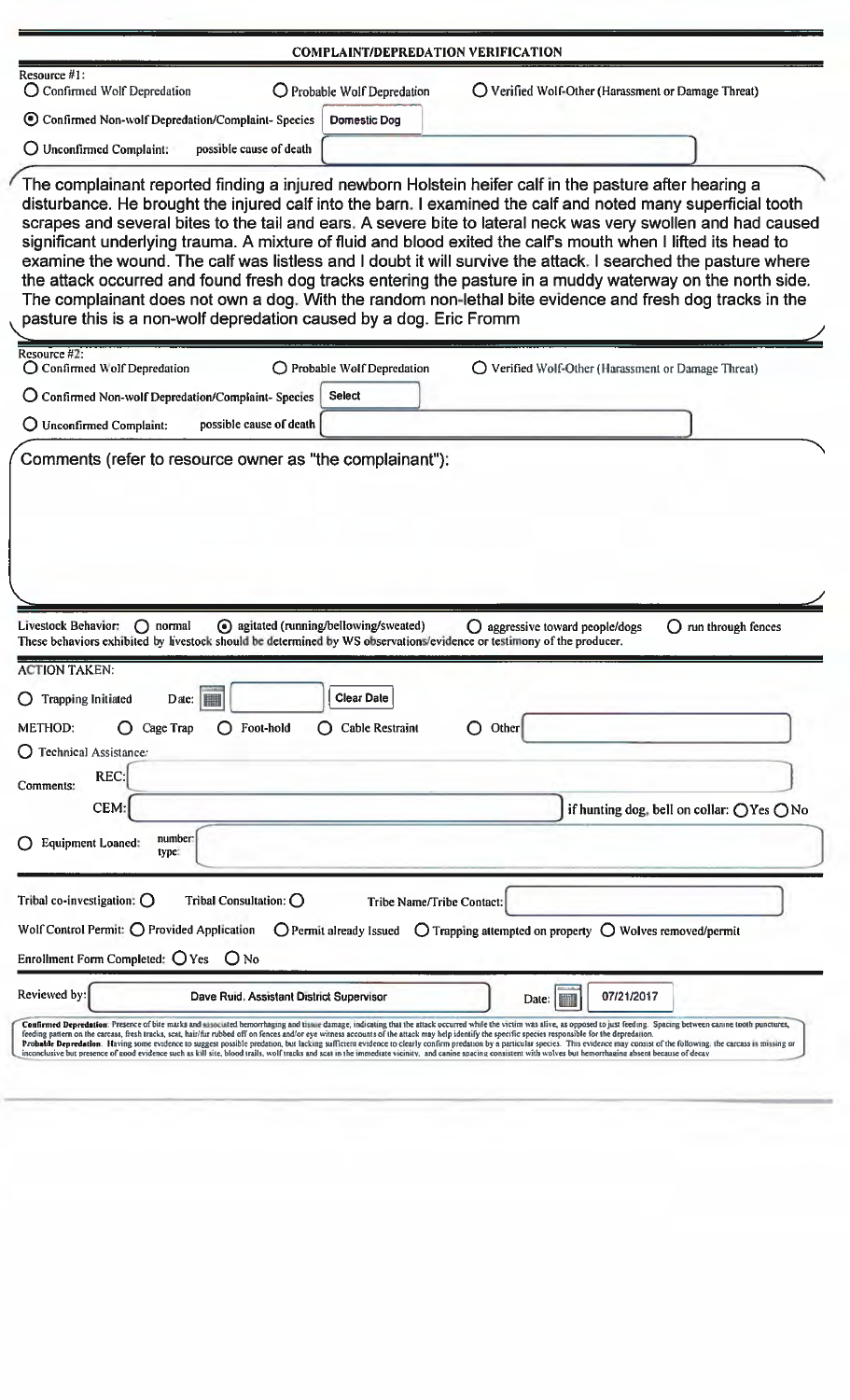

# **DOUGLAS COUNTY OFFICE OF ADMINISTRATOR**

Ann W. Doucette, Acting 1316 N. 14<sup>th</sup> Street ● Suite 301 Superior, WI 54880 (715) 395-1335 Fax (715) 395-1312

**DOUGLAS COUNTY MISSION STATEMENT** The mission of Douglas County is to provide cost-effective services, with equal access to all citizens; to continue and enhance partnerships; to responsibly manage our resources and plan for the future.

DATE: November 28, 2017

TO: Administration Committee

FROM: Ann Doucette

RE: Jailer positions on County's Grade Order list

In the beginning of November, Pay Grade placements for the Jailer and Huber/Electronic Monitoring Coordinator positions were requested from McGrath Human Resources Group. McGrath subsequently completed a review of the Market with comparable organizations used in the 2017 market update for the general employee Schedule, along with a review of the current position descriptions.

They recommended that employees who are currently Jail Officer Certified be placed on Pay Grade I. A Jailer (trainee/uncertified) was recommended for placement on Pay Grade H initially. Once the Certification is obtained, the employee would be moved to Pay Grade I.

According to McGrath, the Huber/Electronic Monitoring Coordinator's title should be changed to Jailer/Huber Officer position. They recommended the position also be placed on Pay Grade I. The comparable market did not distinguish a different classification for the role of Huber or Electronic Monitoring.

Through the Collective Bargaining Agreement (CBA), longevity and education incentives were provided to the above classifications. These incentives are no longer provided to those in the general employee Schedule; they were rolled into the base wages of the general employees' years ago. To be consistent, those incentives will be added to the jail positions CBA base hour rate, before they are placed on the Pay Grade Schedule (Field Training Officer (FTO) and shift differential will continued to be figured separately.)

Employees will be placed within the general employee schedule on the closest step to their hourly rate, without a decrease, and with a minimum increase of one percent. Employees who's hourly rate is above Step 6, will be placed in the Merit Range portion of the schedule and receive an additional lump sum equal to one percent. This has been the County's practice in previous placement scenarios. Also, the employees currently in those positions will be eligible for merit/rewards later in 2018.

The above positions will also be sent to McGrath in 2018 and would be included in the Phase 3 portion of the Study. Additional cost projections for the above placements will be presented at the Committee meeting.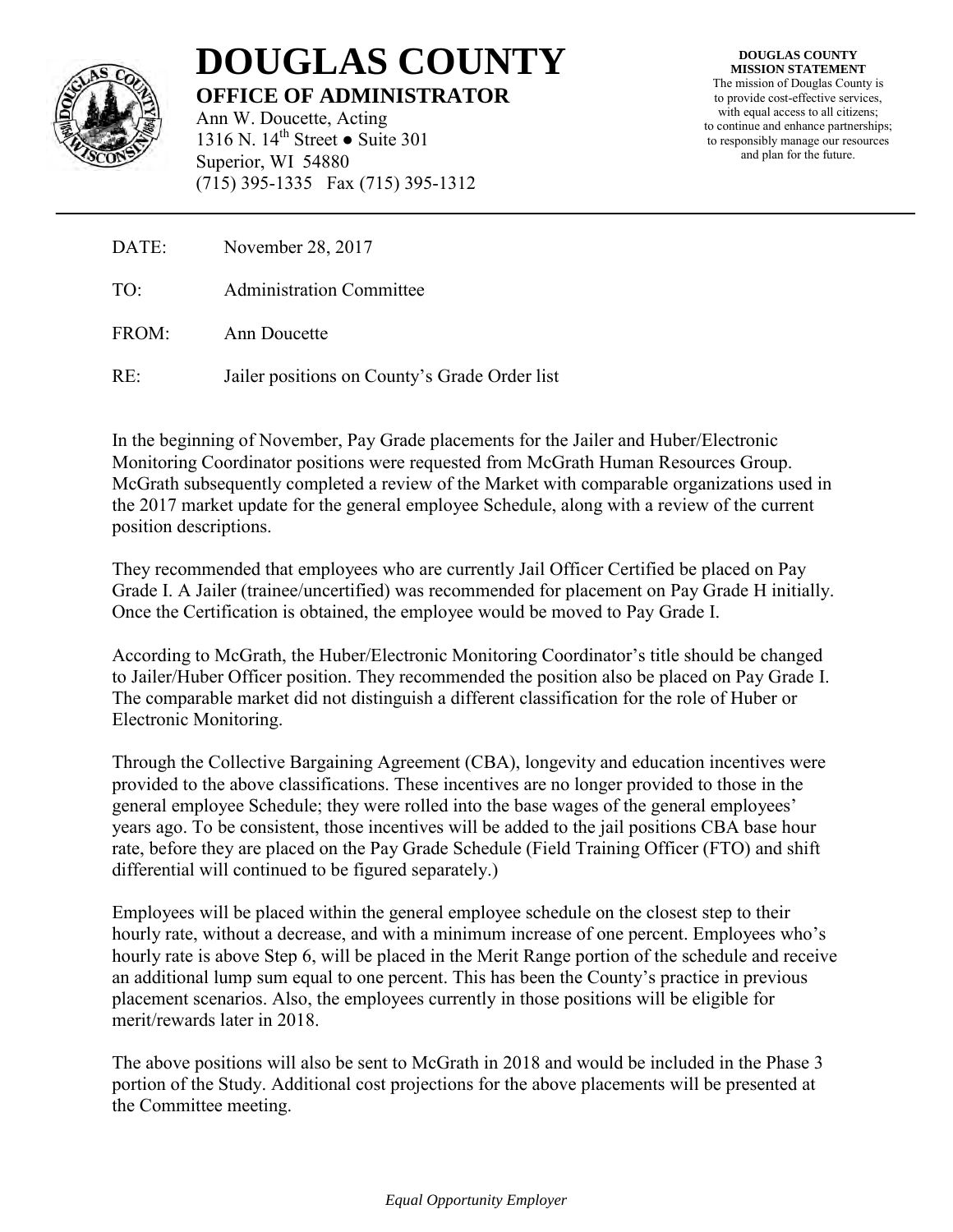#### RESOLUTION  $\#$  -17 RESOLUTION BY THE ADMINISTRATION COMMITTEE

Subject: University of Wisconsin-Superior Program Suspensions Opposed

WHEREAS, for nearly 125 years the University of Wisconsin-Superior (UWS) and its predecessors have provided an irreplaceable educational and economic benefit to our northwest Wisconsin community, and

WHEREAS, according to a 2008 study funded by the UWS Foundation Board the economic impact of UWS on the broader community is estimated to be 41.2 million dollars annually, providing an estimated 785 full and part-time jobs, and

WHEREAS, to date at least 40 UWS programs have been suspended and are no longer available for future students, causing serious career disruption to both students and staff, and

WHEREAS, the rationale given for the program suspensions places the blame on UWS "first generation students".

NOW, THEREFORE, BE IT RESOLVED that the Douglas County Board of Supervisors calls upon the Governor and the University of Wisconsin Board of Regents to rescind these program suspensions.

BE IT FURTHER RESOLVED that the Governor, the Legislature and the Board of Regents reaffirm their commitment to support and ensure the future of UWS.

BE IT STILL FURTHER RESOLVED that the Douglas County Board of Supervisors fully supports the students and staff of the UWS campus and recognizes their contributions and value to our community.

BE IT STILL FURTHER RESOLVED that copies of this resolution be sent to Governor Walker, all Wisconsin state legislators, University of Wisconsin Board of Regents, University of Wisconsin System President Ray Cross, U.S. Representatives Sean Duffy and Ron Johnson, and U.S. Senator Tammy Baldwin,.

Dated this 21<sup>st</sup> day of December, 2017.

(Committee Action: \_\_\_\_\_\_\_\_\_\_\_\_\_\_\_\_) (Fiscal Note: None)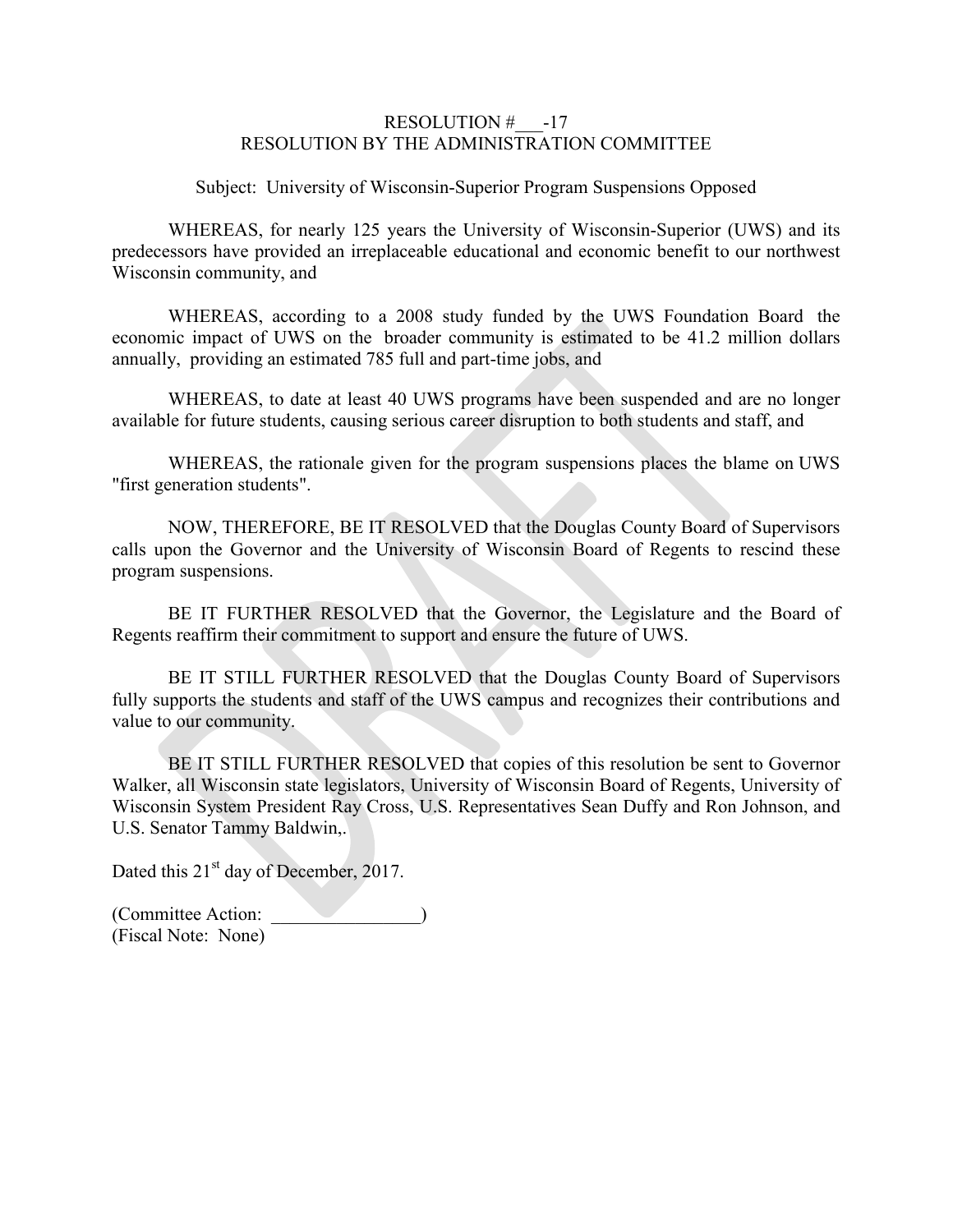# **SECOND AMENDMENT TO MEMORANDUM OF LEASE**

Document Number Document Title

#### **THIS DOCUMENT PREPARED BY, and WHEN RECORDED RETURN TO:**

Michael Fraunces, President (858) 799-7850 Md7, LLC 10590 W. Ocean Air Drive, Suite 300 San Diego, CA 92130

> Parcel ID Number: 05-805-00394-00

SPACE ABOVE FOR RECORDER'S USE

Re: Cell Site #: MNL04942 Cell Site Name: SUPERIOR DT (WI) Fixed Asset Number: 10124133 State: WI County: Douglas

## **Second Amendment to Memorandum of Lease**

This Second Amendment to Memorandum of Lease is entered into on this day of \_\_\_\_\_\_\_\_\_\_\_\_\_\_, 20\_\_\_, by and between Douglas County, Wisconsin, having a mailing address of 1313 Belknap Street, Room 104, Superior, WI 54880 ("**Landlord**") and New Cingular Wireless PCS, LLC, a Delaware limited liability company, having a mailing address of 575 Morosgo Drive NE, Atlanta, GA 30324 ("**Tenant**").

- 1. Landlord and Tenant entered into a certain Building Lease Agreement dated April 1, 2003, as amended by that certain First Amendment to Building Lease Agreement dated November 15, 2012, as amended by that certain Second Amendment to Building Lease Agreement dated May 14, 2015, and as further amended by that certain Third Amendment to Building Lease Agreement dated \_\_\_\_\_\_\_\_\_\_\_\_\_\_\_\_\_\_\_\_\_\_\_\_\_\_\_\_\_\_\_\_ \_\_\_\_, 20\_\_\_ (collectively, the "**Lease**") for the purpose of installing, operating and maintaining a communications facility and other improvements. A First Amendment to Memorandum of Lease reflecting the Lease was recorded on June 09, 2015, as Document No. 874041, in the public records of Douglas County, State of Wisconsin.
- 2. The parties have agreed that the Lease has a new initial term of five (5) years ("**New Initial Term**"), commencing on April 1, 2018, subject to the provisions of the Lease.
- 3. The parties have agreed, following the New Initial Term, to add five (5) successive periods of five (5) years each upon the same terms and conditions of the Lease. The Lease will be automatically renewed unless Tenant notifies Landlord in writing of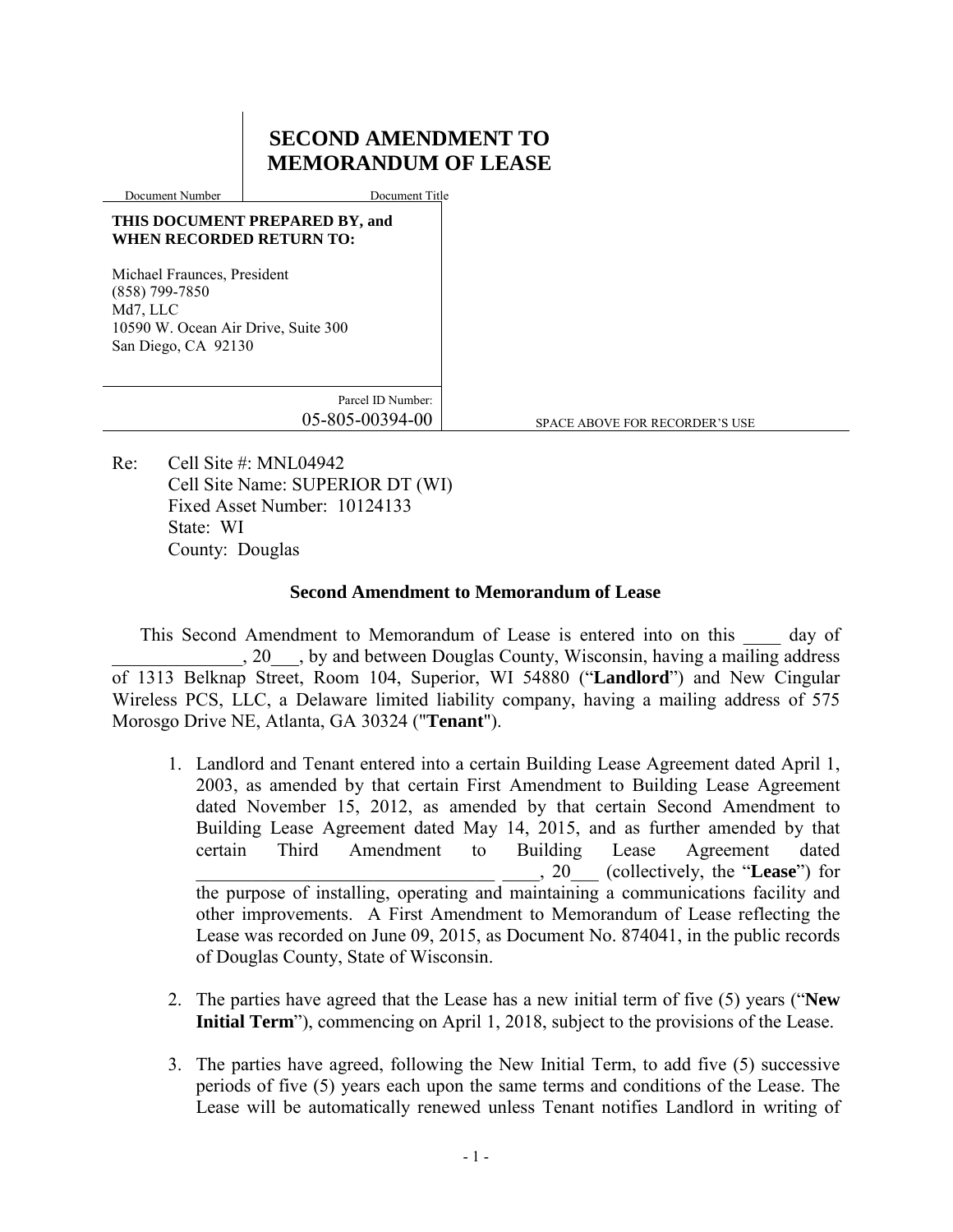Tenant's intention not to renew the Lease at least sixty (60) days prior to the expiration of the existing term.

- 4. The portion of the land being leased to Tenant (the "**Leased Premises**") is described in **Exhibit 1** annexed hereto.
- 5. This Second Amendment to Memorandum of Lease is not intended to amend or modify, and shall not be deemed or construed as amending or modifying, any of the terms, conditions or provisions of the Lease, all of which are hereby ratified and affirmed. In the event of a conflict between the provisions of this Second Amendment to Memorandum of Lease and the provisions of the Lease, the provisions of the Lease shall control. The Lease shall be binding upon and inure to the benefit of the parties and their respective heirs, successors, and assigns, subject to the provisions of the Lease.

[NO MORE TEXT ON THIS PAGE - SIGNATURES TO FOLLOW ON NEXT PAGE]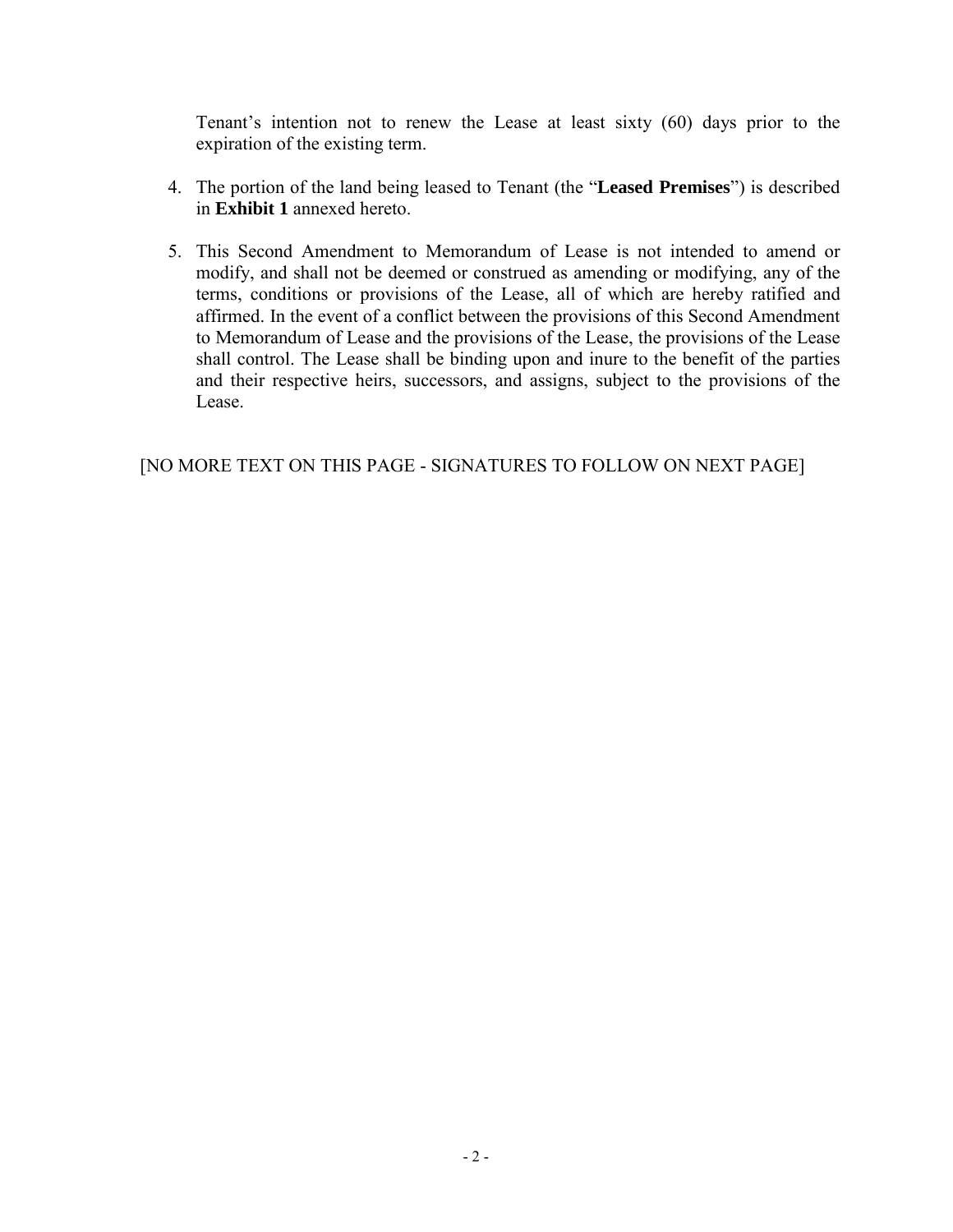**IN WITNESS WHEREOF**, the parties have executed this Second Amendment to Memorandum of Lease as of the day and year first above written.

| LANDLORD:<br>Douglas County, Wisconsin | TENANT:<br>New Cingular Wireless PCS, LLC,<br>a Delaware limited liability company |
|----------------------------------------|------------------------------------------------------------------------------------|
|                                        | By: AT&T Mobility Corporation<br>Its: Manager                                      |
| By: $\qquad \qquad$                    | By: $\qquad \qquad$                                                                |
|                                        |                                                                                    |
|                                        | Title:                                                                             |
| Date: $\qquad \qquad$                  | Date: $\qquad \qquad$                                                              |

# [ACKNOWLEDGEMENTS APPEAR ON NEXT PAGE]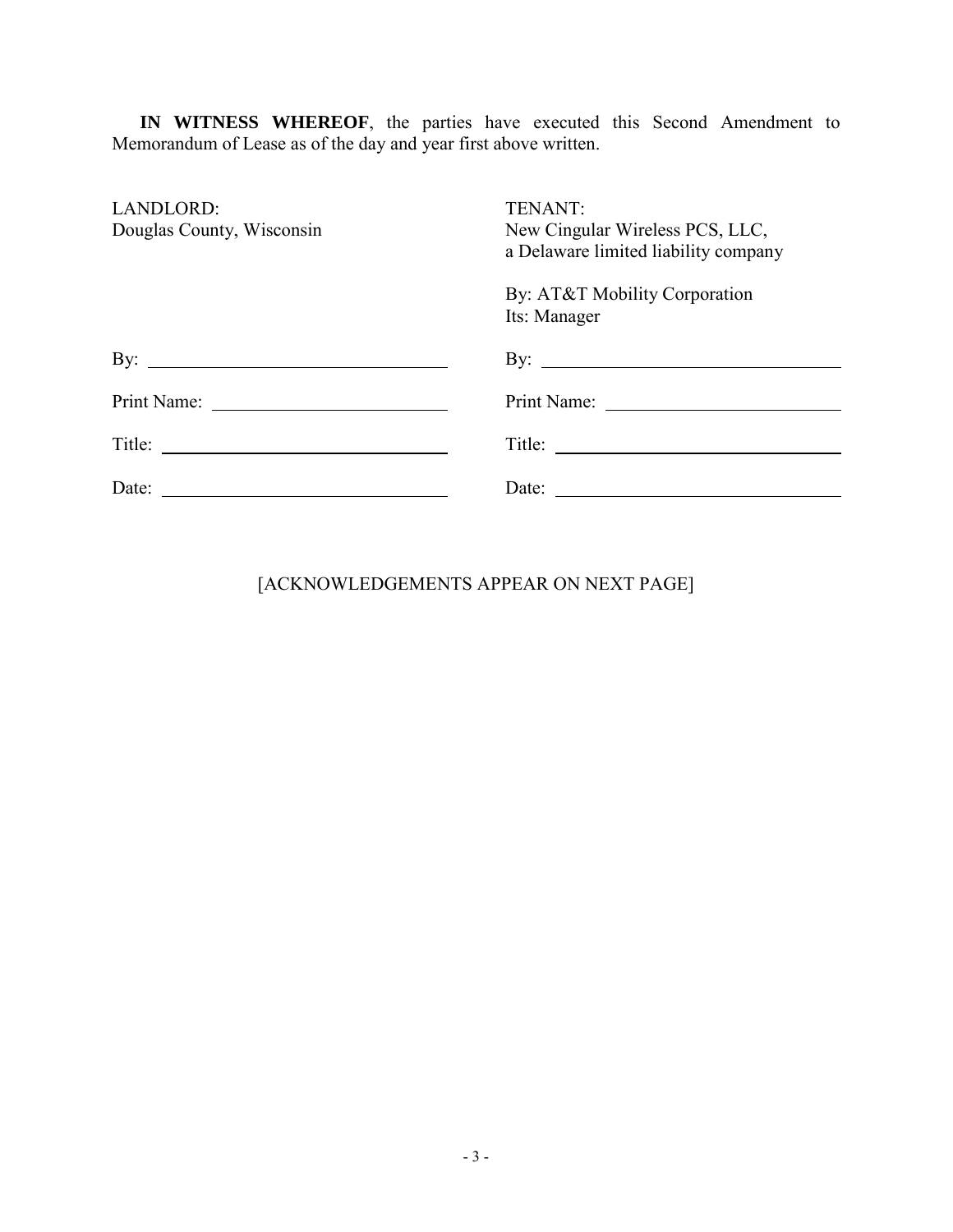#### **LANDLORD ACKNOWLEDGEMENT**

STATE OF  $\qquad \qquad$  ) S ) SS. COUNTY OF \_\_\_\_\_\_\_\_\_\_\_\_\_\_ )

I certify that I know or have satisfactory evidence that

is the person who appeared before me, and said person acknowledged that said person signed this instrument, on oath stated that said person was authorized to execute the instrument and acknowledged it as the **Landsler** and **Douglas of Douglas of Douglas County, Wisconsin**, to be the free and voluntary act of such party for the uses and purposes mentioned in the instrument.

DATED: \_\_\_\_\_\_\_\_\_\_\_\_\_\_\_\_\_\_\_\_\_\_\_\_\_\_\_\_\_\_\_.

Notary Seal

(Signature of Notary)

 $\frac{1}{2}$ 

(Legibly Print or Stamp Name of Notary) Notary Public in and for the State of

My appointment expires: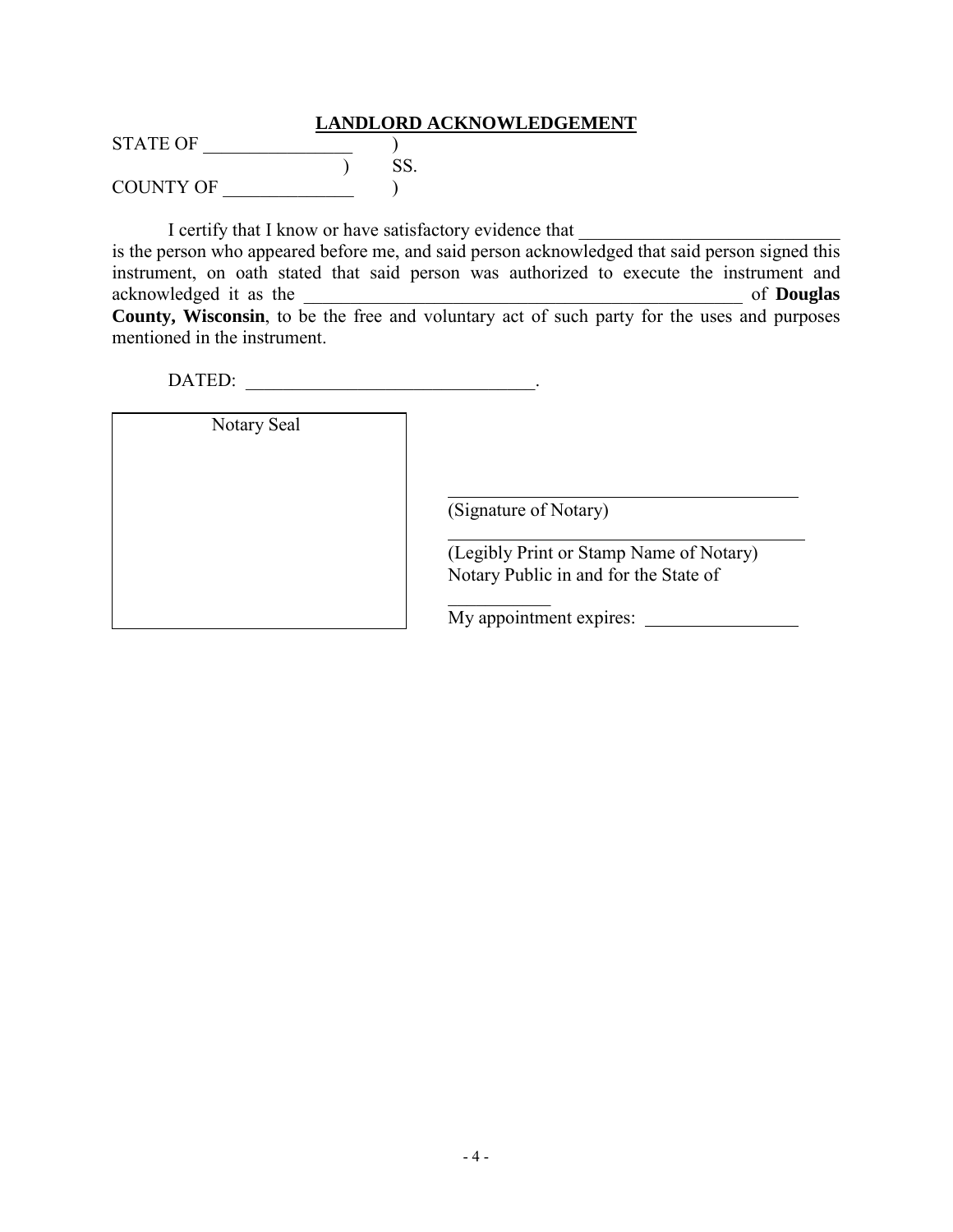### **TENANT ACKNOWLEDGEMENT**

| STATE OF         |     |
|------------------|-----|
|                  | SS. |
| <b>COUNTY OF</b> |     |

I certify that I know or have satisfactory evidence that is the person who appeared before me, and said person acknowledged that he/she signed this instrument, on oath stated that he/she was authorized to execute the instrument and acknowledged it as the  $\qquad \qquad$  of AT&T Mobility Corporation, the Manager of **New Cingular Wireless PCS, LLC**, **a Delaware limited liability company**, to be the free and voluntary act of such party for the uses and purposes mentioned in the instrument.

DATED:

Notary Seal

(Signature of Notary)

 $\frac{1}{2}$ 

(Legibly Print or Stamp Name of Notary) Notary Public in and for the State of

My appointment expires: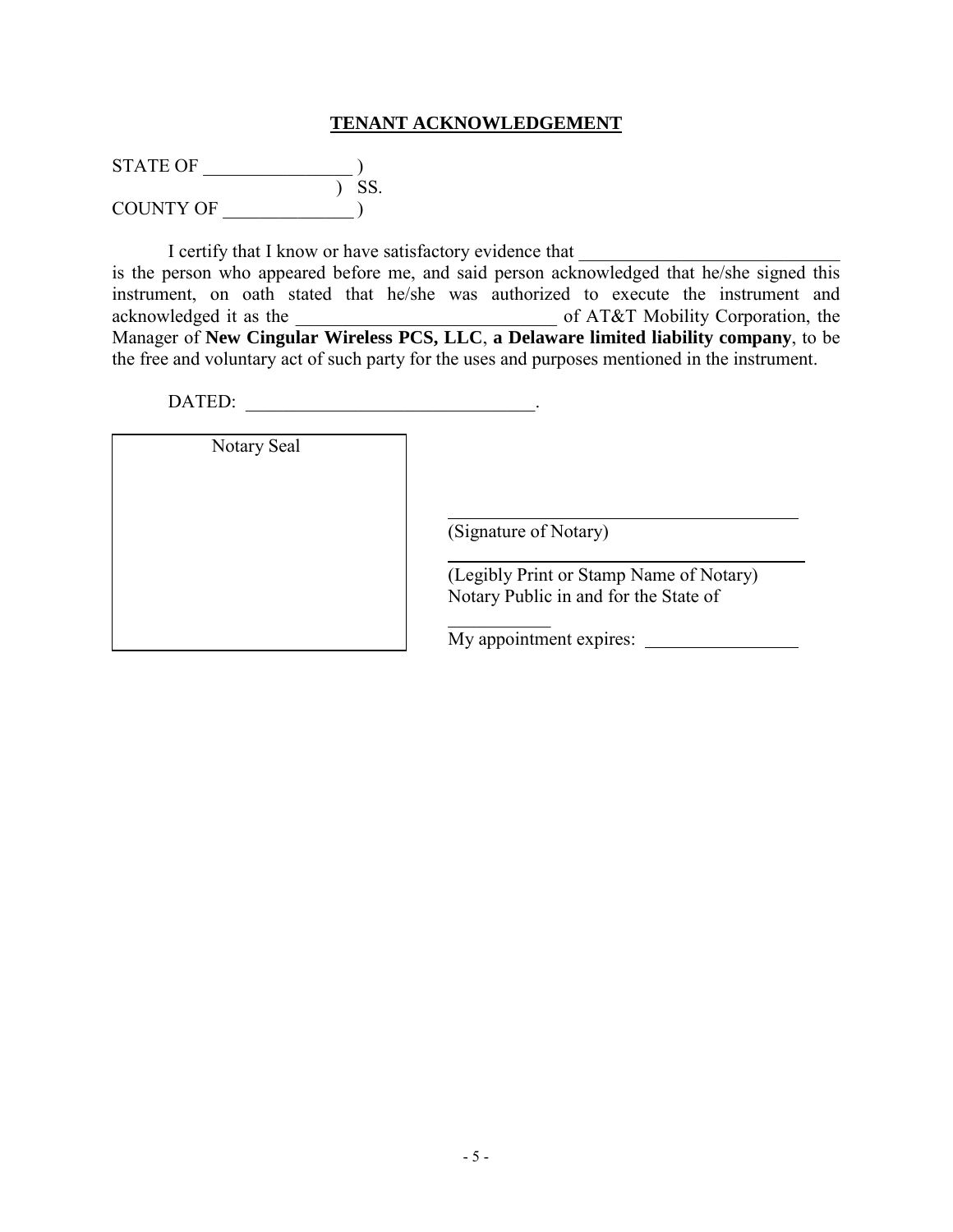## **Exhibit 1 to Second Amendment to Memorandum of Lease**

## **Legal Description**

Street Address: 1316 North 14th Street, Superior, WI 54880

Parcel ID #: 05-805-00394-00

That certain Leased Premises (and access and utility easements) on a portion of the real property described as follows:

Douglas County, State of Wisconsin:

West Superior  $13^{th}$  Division, Lots 1 to 32, Block 270 &<br>Vacated Alleys & North  $14^{th}$  Street Vacated (Includes Metro Center)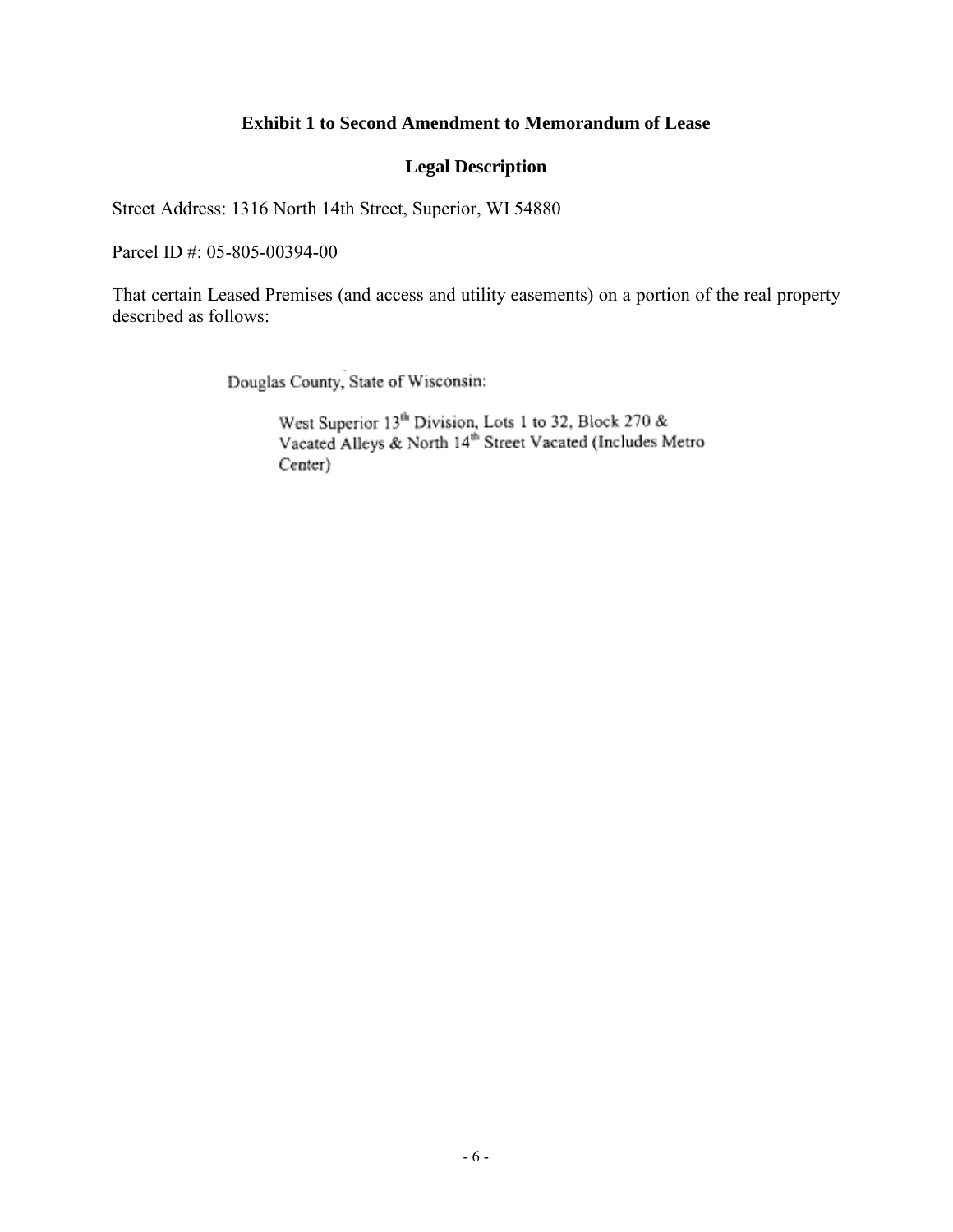#### **THIRD AMENDMENT TO BUILDING LEASE AGREEMENT**

THIS THIRD AMENDMENT TO BUILDING LEASE AGREEMENT ("Third Amendment") dated as of the later date below is by and between Douglas County, Wisconsin, having a mailing address at 1313 Belknap Street, Room 104, Superior, WI 54880 (hereinafter referred to as "Landlord") and New Cingular Wireless PCS, LLC, a Delaware limited liability company, having a mailing address at 575 Morosgo Drive NE, Atlanta, GA 30324 (hereinafter referred to as "Tenant").

WHEREAS, Landlord and Tenant entered into a Building Lease Agreement dated April 1, 2003, as amended by First Amendment to Building Lease Agreement dated November 15, 2012, and as further amended by Second Amendment to Building Lease Agreement dated May 14, 2015 (hereinafter, collectively, the "Lease"), whereby Landlord leased to Tenant certain Leased Premises, therein described, that are a portion of the Property located at 1316 North 14th Street, Superior, WI 54880; and

WHEREAS, Landlord and Tenant desire to extend the term of the Lease; and

WHEREAS, Landlord and Tenant desire to modify, as set forth herein, the Rent (as defined below) payable under the Lease; and

WHEREAS, Landlord and Tenant, in their mutual interest, further wish to amend the Lease as set forth below.

NOW THEREFORE, in consideration of the foregoing and other good and valuable consideration, the receipt and sufficiency of which are hereby acknowledged, Landlord and Tenant agree as follows:

1. **Term**. The Term of the Lease shall be amended to provide that the Lease has a new initial term of five (5) years ("New Initial Term"), commencing on April 1, 2018 ("New Term Commencement Date"). As of such New Term Commencement Date, all remaining renewal terms in the Lease except as set forth herein shall be void and of no further force and consequence. The Lease will be automatically renewed for up to five (5) additional sixty (60) month terms (each an "Extension Term") upon the same terms and conditions of the Lease, as amended herein, without further action by Tenant, unless Tenant notifies Landlord in writing of Tenant's intention not to renew the Lease at least sixty (60) days prior to the expiration of the New Initial Term and the then current Extension Term. Hereafter, the defined term "Term" shall include the New Initial Term and any applicable Extension Term. Landlord agrees and acknowledges that except that as such permitted use or other rights may be amended herein, Tenant may continue to use and exercise its rights under the Lease as permitted prior to the New Initial Term.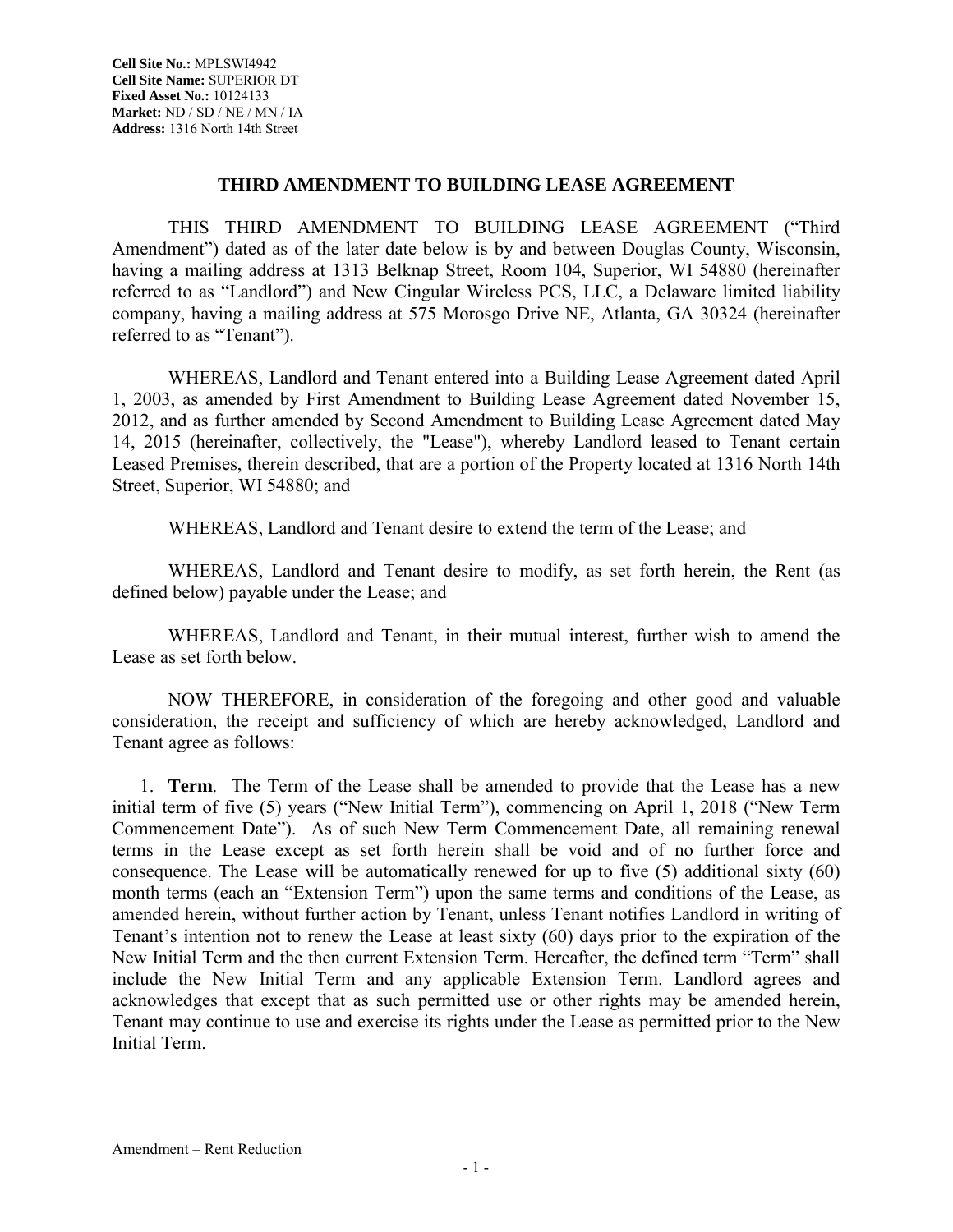2. **Modification of Rent**. Commencing on April 1, 2018, the Rent payable under the Lease shall be One Thousand Six Hundred Forty-Eight and No/100 Dollars (\$1,648.00) per month (the "Rent"), and shall continue during the Term, subject to adjustment, if any, as provided below.

3. **Future Rent Increase / Extension Term Increase**. The Lease is amended to provide that commencing on April 1, 2020, Rent shall increase by ten percent (10%) and at the beginning of each Extension Term, as applicable.

4. **Acknowledgement**.Landlord acknowledges that: 1) this Third Amendment is entered into of the Landlord's free will and volition; 2) Landlord has read and understands this Third Amendment and the underlying Lease and, prior to execution of this Third Amendment, was free to consult with counsel of its choosing regarding Landlord's decision to enter into this Third Amendment and to have counsel review the terms and conditions of this Third Amendment; 3) Landlord has been advised and is informed that should Landlord not enter into this Third Amendment, the underlying Lease between Landlord and Tenant, including any termination or non-renewal provision therein, would remain in full force and effect.

5. **Notices**. Paragraph 8 of the Lease is hereby deleted in its entirety and replaced with the following:

 "NOTICES. All notices, requests, demands and communications hereunder will be given by first class certified or registered mail, return receipt requested, or by a nationally recognized overnight courier, postage prepaid, to be effective when properly sent and received, refused or returned undelivered. Notices will be addressed to the parties as follows:

If to Tenant:

New Cingular Wireless PCS, LLC Attn: Network Real Estate Administration Re: Cell Site # MNL04942 Cell Site Name SUPERIOR DT (WI); Fixed Asset No.: 10124133 575 Morosgo Drive NE Atlanta, GA 30324

With a required copy of the notice sent to the address above to AT&T Legal at:

New Cingular Wireless PCS, LLC Attn: AT&T Legal Department Re: Cell Site # MNL04942 Cell Site Name SUPERIOR DT (WI); Fixed Asset No: 10124133 208 S. Akard Street Dallas, Texas, 75202-4206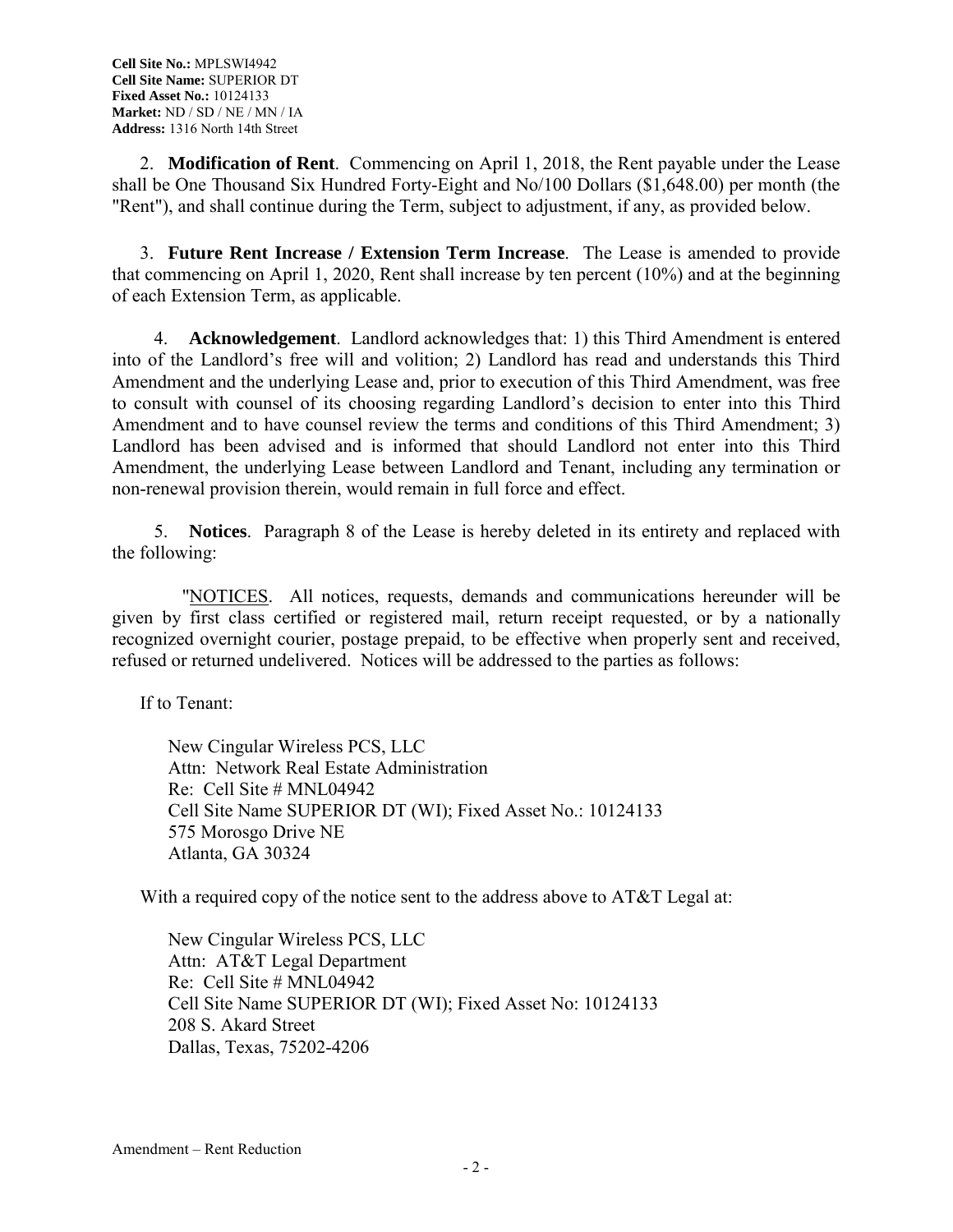A copy sent to the Legal Department is an administrative step which alone does not constitute legal notice.

And as to Landlord:

Douglas County, Wisconsin 1313 Belknap Street, Room 104 Superior, WI 54880

Either party hereto may change the place for the giving of notice to it by thirty (30) days prior written notice to the other as provided herein."

6. **Other Terms and Conditions Remain**. In the event of any inconsistencies between the Lease and this Third Amendment, the terms of this Third Amendment shall control. Except as expressly set forth in this Third Amendment, the Lease otherwise is unmodified and remains in full force and effect. Each reference in the Lease to itself shall be deemed also to refer to this Third Amendment.

7. **Capitalized Terms**. All capitalized terms used but not defined herein shall have the same meanings as defined in the Lease.

8. **Second Amendment to Memorandum of Lease**. Either party will, at any time upon fifteen (15) days prior written notice from the other, execute, acknowledge and deliver to the other a recordable Second Amendment to Memorandum of Lease substantially in the form of the Attachment 1. Either party may record this memorandum at any time, in its absolute discretion.

[NO MORE TEXT ON THIS PAGE - SIGNATURES TO FOLLOW ON NEXT PAGE]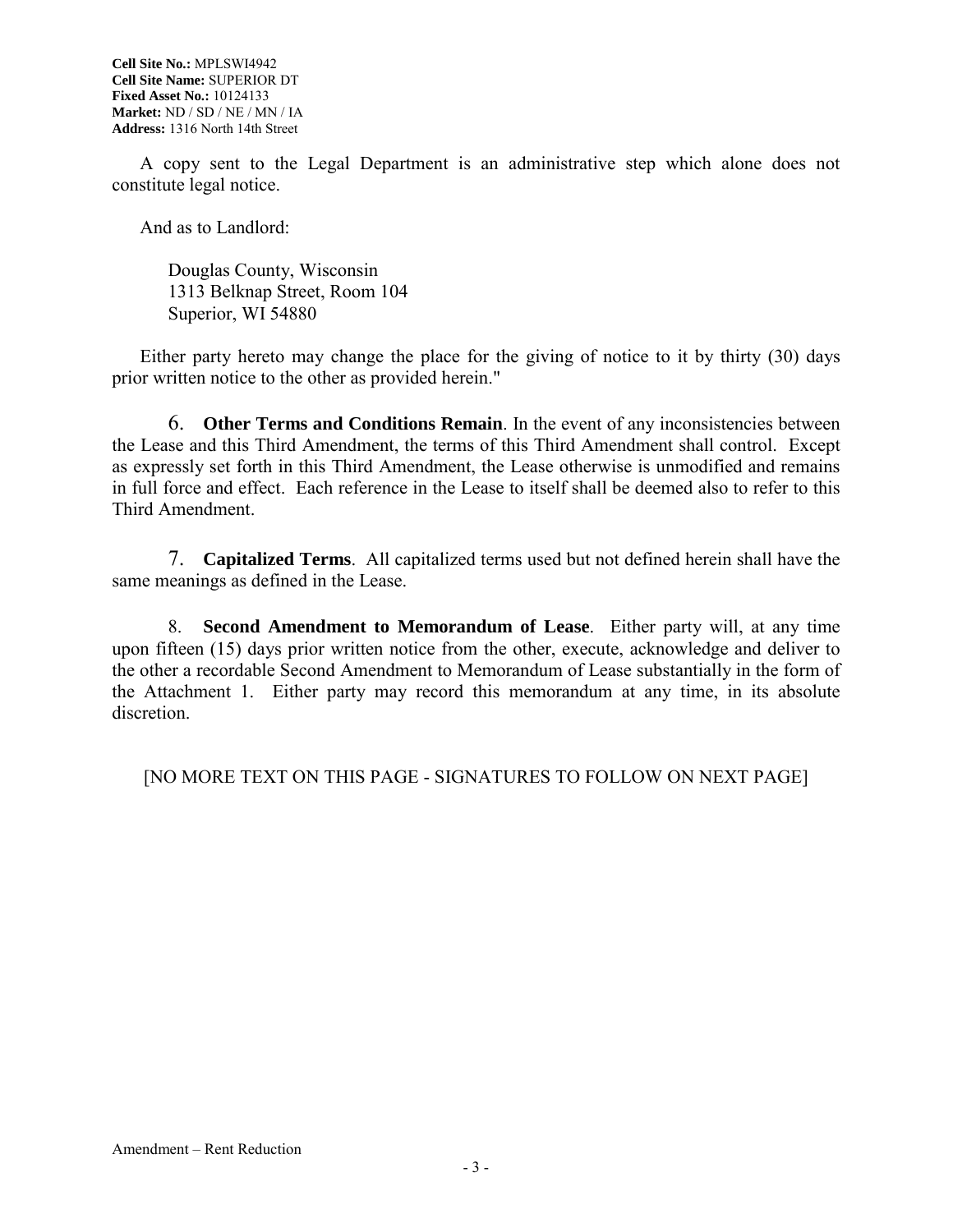IN WITNESS WHEREOF, the parties have caused their properly authorized representatives to execute and seal this Third Amendment on the date and year below.

| LANDLORD:<br>Douglas County, Wisconsin | TENANT:<br>New Cingular Wireless PCS, LLC,<br>a Delaware limited liability company |  |  |
|----------------------------------------|------------------------------------------------------------------------------------|--|--|
|                                        | By: AT&T Mobility Corporation<br>Its: Manager                                      |  |  |
| By: $\qquad \qquad$                    | By: $\qquad \qquad$                                                                |  |  |
|                                        |                                                                                    |  |  |
|                                        |                                                                                    |  |  |
|                                        |                                                                                    |  |  |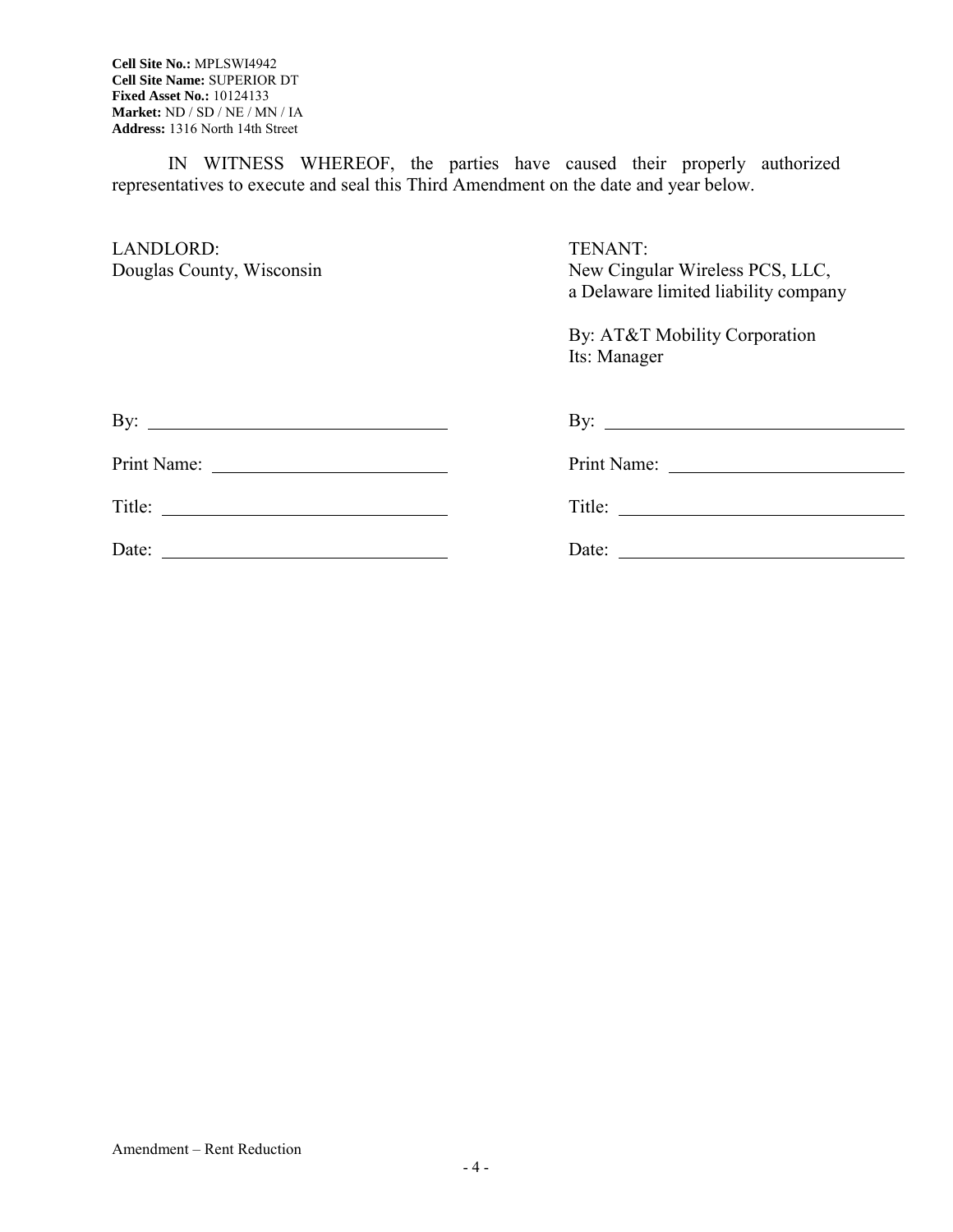### **LANDLORD ACKNOWLEDGEMENT**

| <b>STATE OF</b>  |  |
|------------------|--|
|                  |  |
| <b>COUNTY OF</b> |  |

I certify that I know or have satisfactory evidence that is the person who appeared before me, and said person acknowledged that said person signed this instrument, on oath stated that said person was authorized to execute the instrument and acknowledged it as the \_\_\_\_\_\_\_\_\_\_\_\_\_\_\_\_\_\_\_\_\_\_\_\_\_\_\_\_\_\_\_\_\_\_ of **Douglas County, Wisconsin**, to be the free and voluntary act of such party for the uses and purposes mentioned in the instrument.

DATED:

Notary Seal

(Signature of Notary)

(Legibly Print or Stamp Name of Notary) Notary Public in and for the State of

 $\frac{1}{2}$ My appointment expires: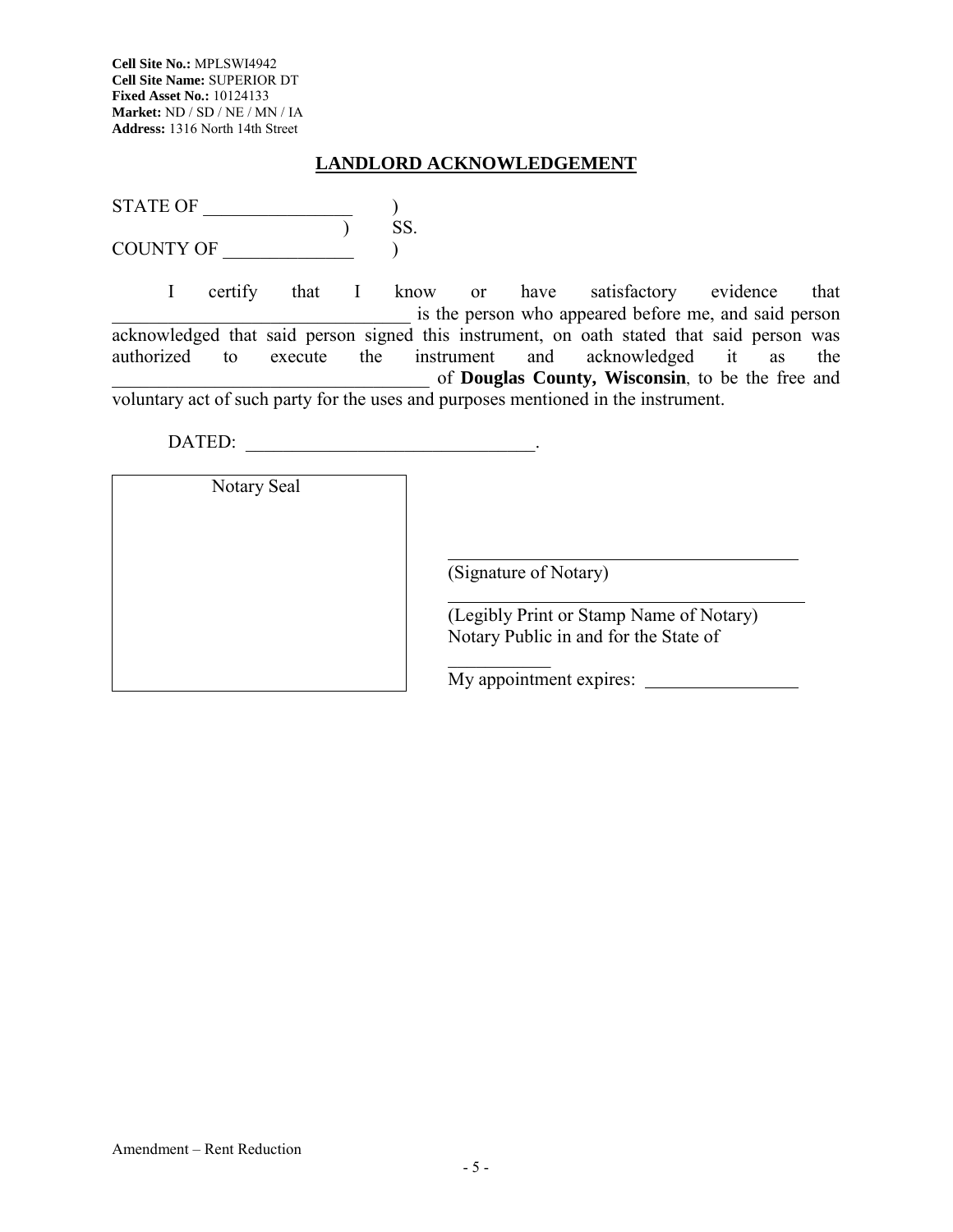## **TENANT ACKNOWLEDGEMENT**

| STATE OF  |    |
|-----------|----|
|           | SS |
| COUNTY OF |    |

I certify that I know or have satisfactory evidence that is the person who appeared before me, and said person acknowledged that he/she signed this instrument, on oath stated that he/she was authorized to execute the instrument and acknowledged it as the \_\_\_\_\_\_\_\_\_\_\_\_\_\_\_\_\_\_\_\_\_\_\_\_\_\_\_\_ of AT&T Mobility Corporation, the Manager of **New Cingular Wireless PCS, LLC, a Delaware limited liability company**, to be the free and voluntary act of such party for the uses and purposes mentioned in the instrument.

DATED: \_\_\_\_\_\_\_\_\_\_\_\_\_\_\_\_\_\_\_\_\_\_\_\_\_\_\_\_\_\_\_.

Notary Seal

(Signature of Notary)

 $\frac{1}{2}$ 

(Legibly Print or Stamp Name of Notary) Notary Public in and for the State of

My appointment expires: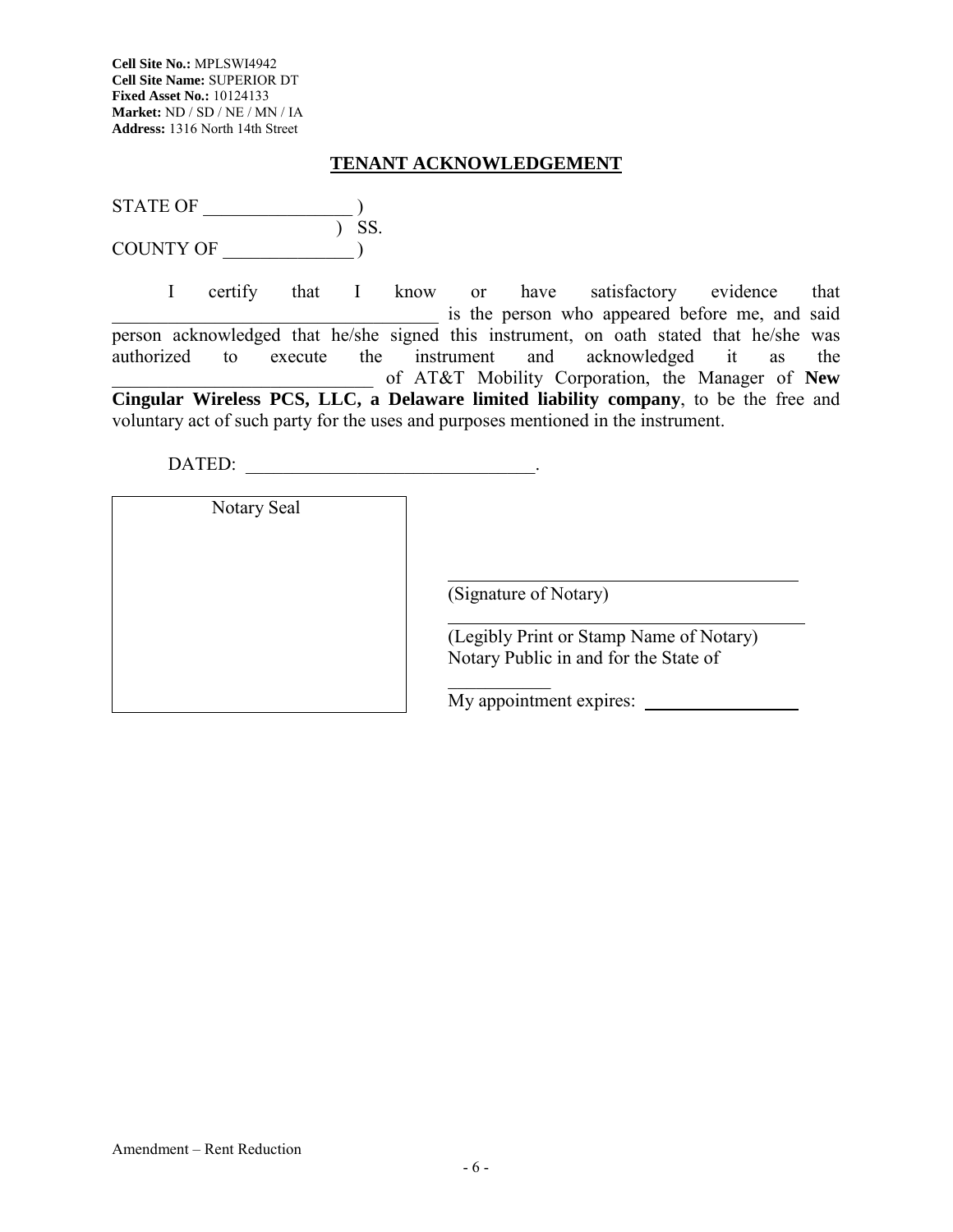### **Attachment 1**

## **Second Amendment to Memorandum of Lease**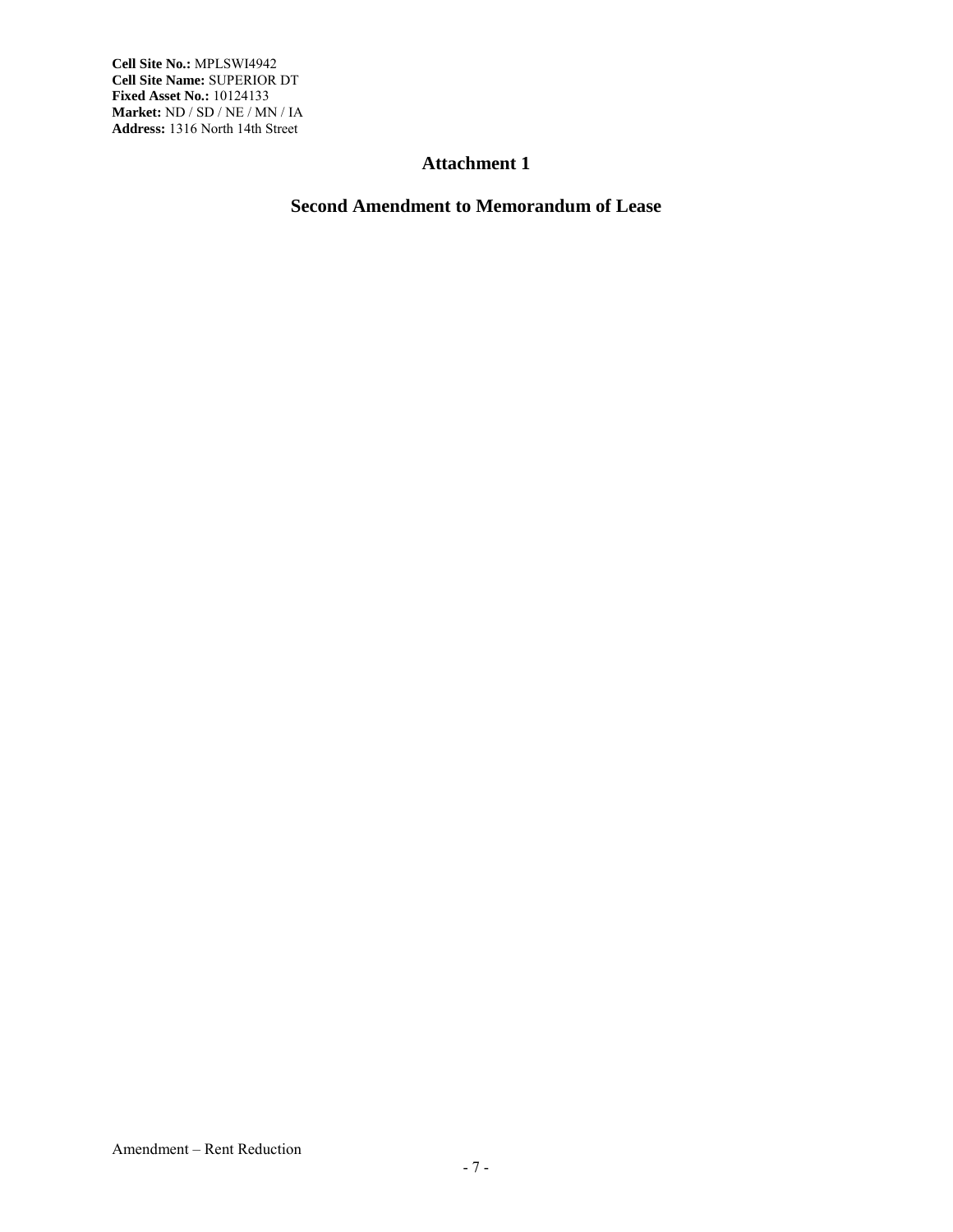

# **DOUGLAS COUNTY OFFICE OF ADMINISTRATOR**

Ann W. Doucette, Acting 1316 N.  $14^{th}$  Street • Suite 301 Superior, WI 54880 (715) 395-1335 Fax (715) 395-1312

**DOUGLAS COUNTY MISSION STATEMENT** The mission of Douglas County is to provide cost-effective services, with equal access to all citizens; to continue and enhance partnerships; to responsibly manage our resources and plan for the future.

DATE: November 30, 2017

TO: Administration Committee

RE: Selection of new property insurance carrier

*Representatives from the Finance Department and Emergency Management solicited bids for a new property insurance carrier. After obtaining and reviewing the bids, Adam Olson and Tracy Ruppe submitted the following recommendation:* 

**With the Local Government Property Insurance Fund (LGPIF) being eliminated in 2018, Douglas County has needed to seek new options for insuring our property. There are two property insurers that deal strictly with municipalities, Wisconsin County Mutual Insurance Corporation/AGEIS (WCM) and the Municipal Property Insurance Company (MPIC).**

**Both WCM and MPIC were contacted and provided a list of Douglas County's statement of values and previous claims. The two companies then put together new policy quotes for Douglas County.** 

**Surrounding counties and municipalities were contacted and asked what company provided their property insurance and whether or not they were satisfied with their insurer's services.** 

| <b>Municipalities with WCM:</b> | <b>Municipalities with MPIC:</b> |  |  |
|---------------------------------|----------------------------------|--|--|
| <b>Barron County</b>            | <b>City of Superior</b>          |  |  |
| <b>Price County</b>             | <b>Chippewa County</b>           |  |  |
| <b>Dunn County</b>              | <b>St. Croix County</b>          |  |  |
| <b>Price County</b>             | <b>Eau Claire County</b>         |  |  |
| <b>Washburn County</b>          |                                  |  |  |

**Representatives from all of the municipalities listed above had positive things to say regarding their respective insurance carriers.** 

**The policies that WCM and MPIC provided are very similar in language. Both of the policies were reviewed by Corporation Counsel.**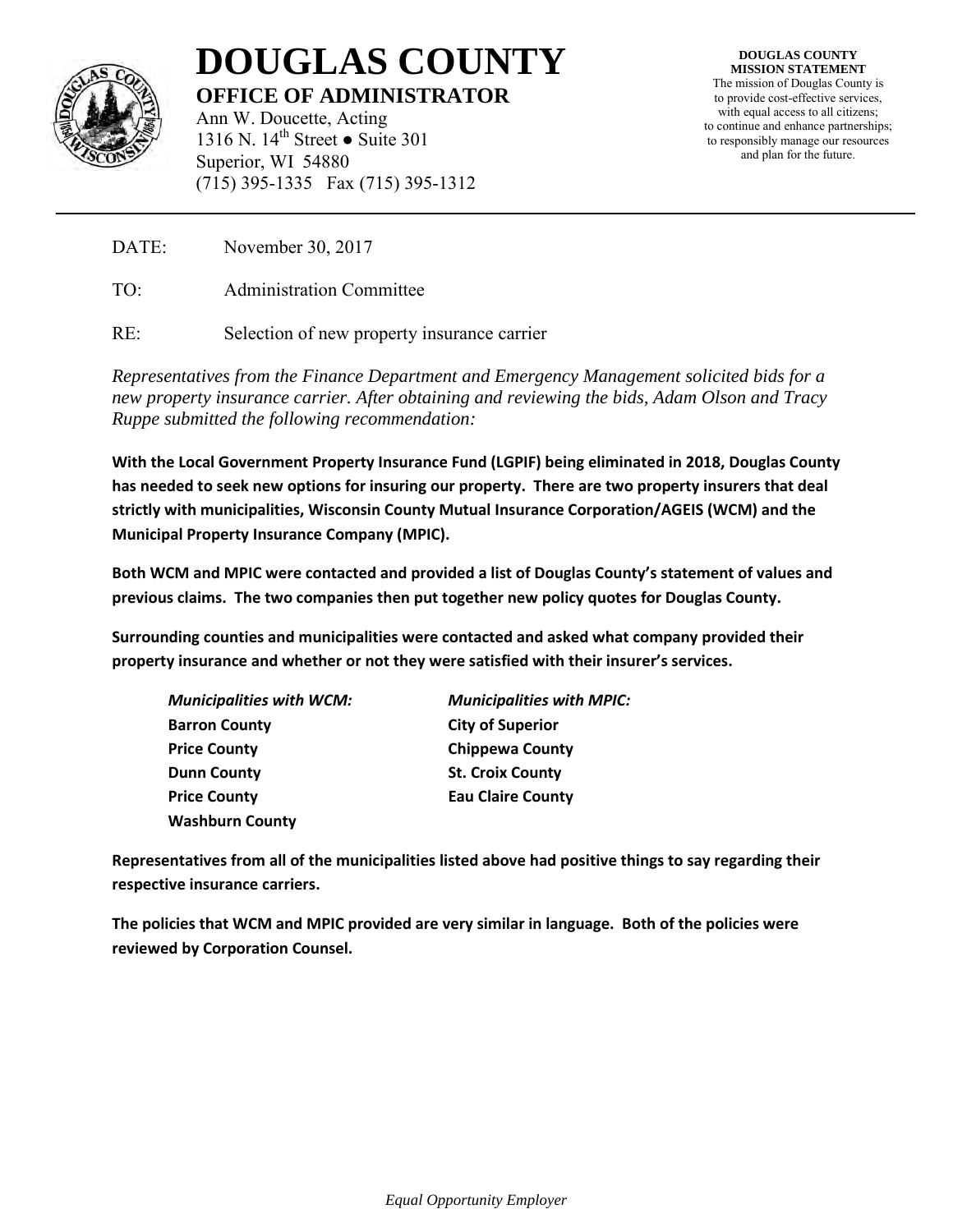**Douglas County Quotes:**

| <b>Wisconsin County Mutual:</b> |                                             | <b>Municipal Property Insurance Company:</b>                                                                                                                                                                                                  |                               |
|---------------------------------|---------------------------------------------|-----------------------------------------------------------------------------------------------------------------------------------------------------------------------------------------------------------------------------------------------|-------------------------------|
| Property:                       | \$98,185 (\$1,000 deductible)               | <b>Property:</b>                                                                                                                                                                                                                              | \$66,400 (\$1,000 deductible) |
| Auto:<br>Discount:              | \$61,236 (\$1,000 deductible)<br>$$-12,783$ | Auto:                                                                                                                                                                                                                                         | \$63,537 (\$1,000 deductible) |
| Total:                          | \$146,638                                   | Total:                                                                                                                                                                                                                                        | \$129,937                     |
|                                 |                                             | *Optional Auto Quote: Replacement cost on<br>vehicles 7 years old and newer. Example: 2012<br>vehicle will be replaced with a current year<br>(2018) vehicle.<br>Optional Auto Quote: \$69,890<br>*Total w/ Optional Auto Quote:<br>\$136,290 |                               |

**Recommendation:**

**It is our recommendation that Douglas County obtain property insurance coverage through the Municipal Property Insurance Company (MPIC). MPIC was more responsive to our questions and the needs of Douglas County. MPIC offers an online asset management program that will allow staff to better track county assets and keep the statement of values current. MPIC also insures any equipment the county purchases during the year without making the change in the statement of values. Instead, the statement of values will be updated on an annual basis and the rate will be adjusted accordingly.**

*In the past few years, the premiums to the LGPIF have risen drastically. The 2015 premium was \$109,584, 2016-\$154,608, and in 2017-\$201,504.* 

*I concur with Tracy's and Adam's recommendation to obtain coverage with MPIC and also to go with the replacement cost option at \$136,290. This option is well within the 2018 budgeted premium.*